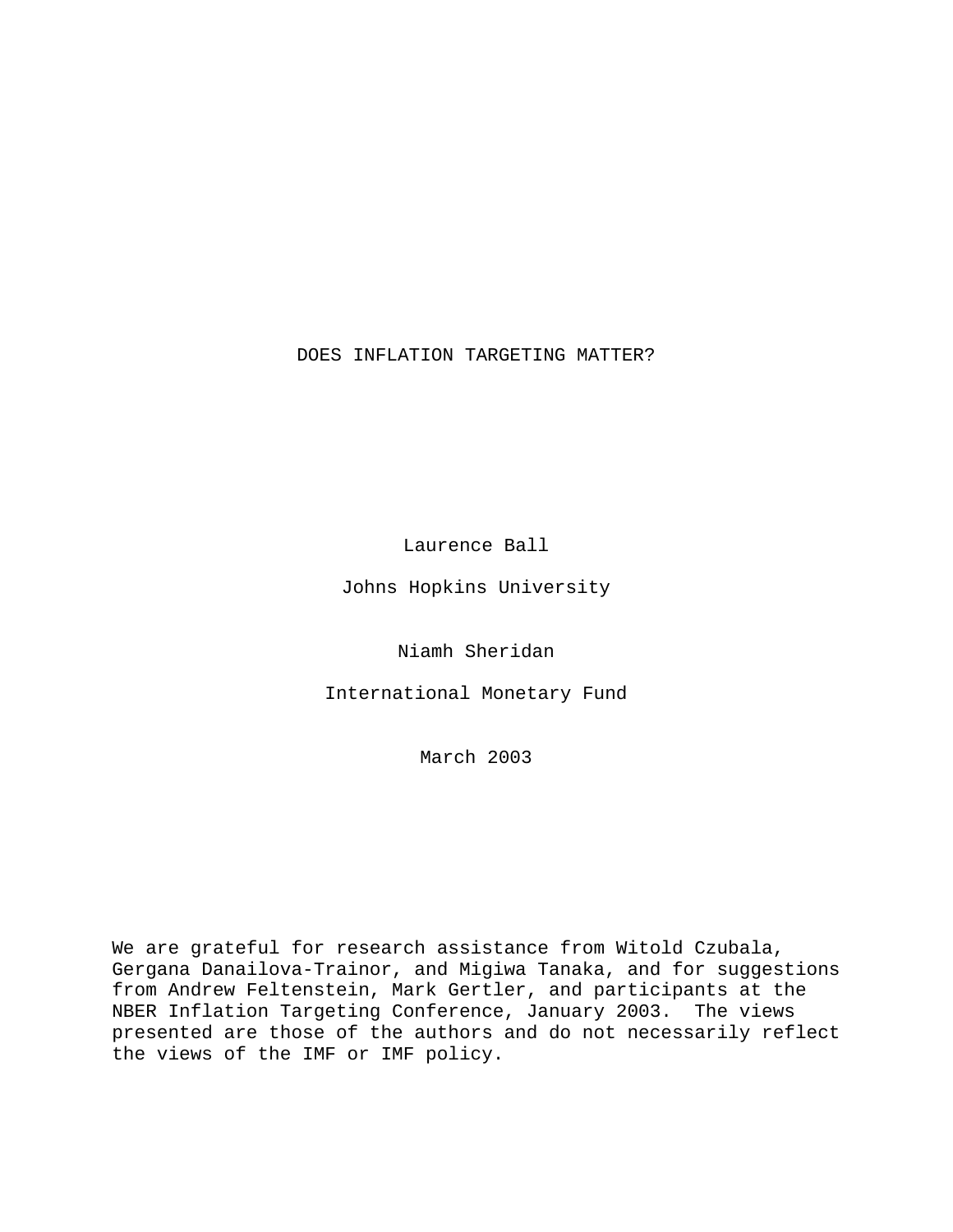### ABSTRACT

 This paper asks whether inflation targeting improves economic performance, as measured by the behavior of inflation, output, and interest rates. We compare seven OECD countries that adopted inflation targeting in the early 1990s to thirteen that did not. After the early 90s, performance improved along many dimensions for both the targeting countries and the nontargeters. In some cases the targeters improved by more; for example, average inflation fell by a larger amount. However, these differences are explained by the facts that targeters performed worse than non-targeters before the early 90s, and there is regression to the mean. Once one controls for regression to the mean, there is no evidence that inflation targeting improves performance.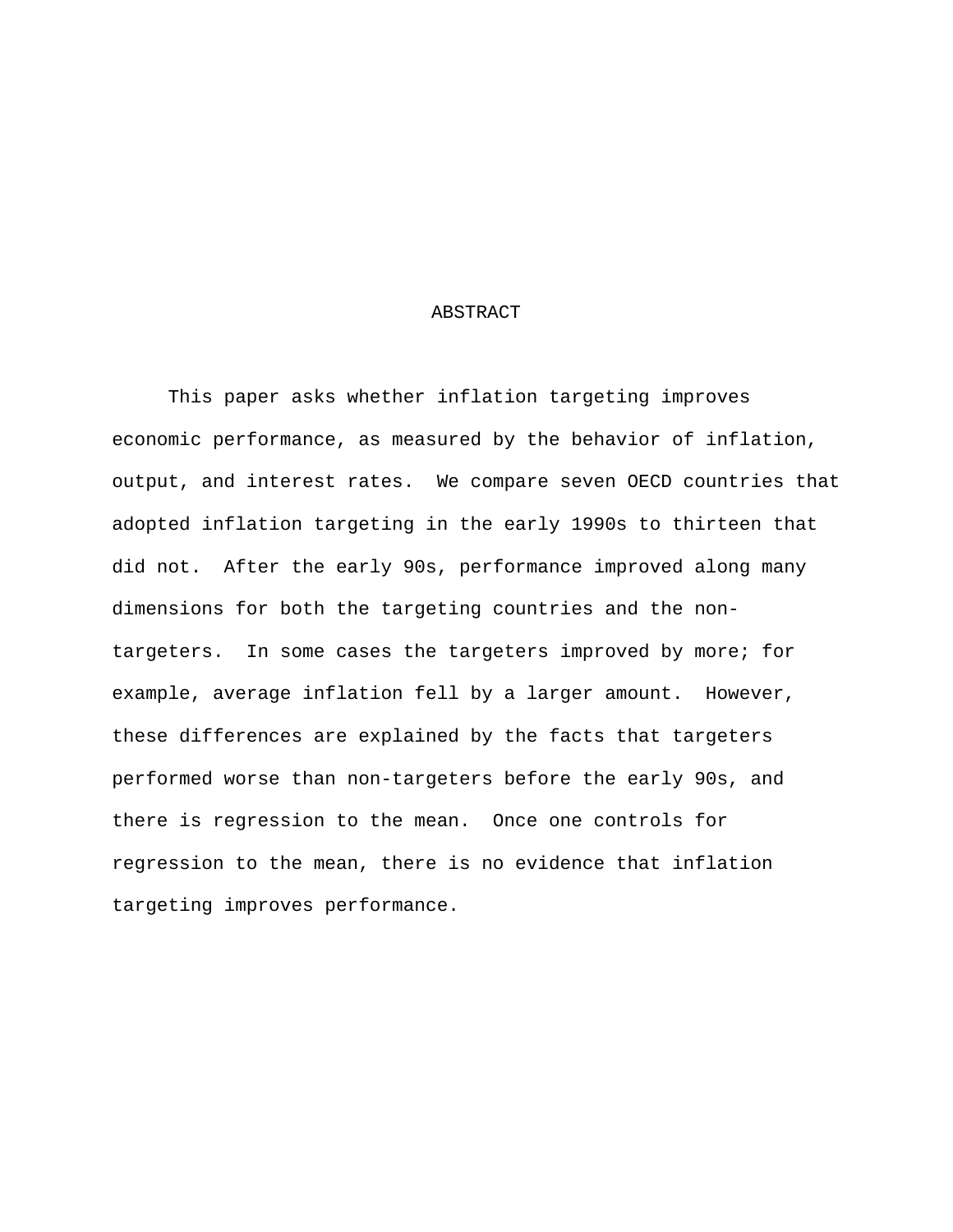"The performance of inflation-targeting regimes has been quite good. Inflation-targeting countries seem to have significantly reduced both the rate of inflation and inflation expectations beyond that which would likely have occurred in the absence of inflation targets." (Mishkin, 1999, p. 595)

[The U.K. data show] "that not only has inflation been lower since inflation targeting was introduced, but that, as measured by its standard deviation, it has also been more stable than in recent decades. Moreover, inflation has been less persistent – in the sense that shocks to inflation die away more quickly – under inflation targeting than for most of the past century." (King, 2002, p. 2).

"[O]ne of the main benefits of inflation targets is that they may help to "lock in" earlier disinflationary gains, particularly in the face of one-time inflationary shocks. We saw this effect, for example, following the exits of the United Kingdom and Sweden from the European Exchange Rate Mechanism and after Canada's 1991 imposition of the Goods and Services Tax. In each case, the reigniting of inflation seems to have been avoided by the announcement of inflation targets that helped to anchor the public's inflation expectations and to give an explicit plan for and direction to monetary policy." (Bernanke et al., 1999, p. 288).

#### I. INTRODUCTION

 Economists have long sought the ideal framework for monetary policy. Since the early 1990s, many have come to believe they have finally found the right approach: inflation targeting. Proponents of this policy cite many benefits. Inflation targeting solves the dynamic consistency problem that produces high average inflation. It reduces inflation variability, and if "flexible" it can stabilize output as well (Svensson, 1997). Targeting locks in expectations of low inflation, which reduces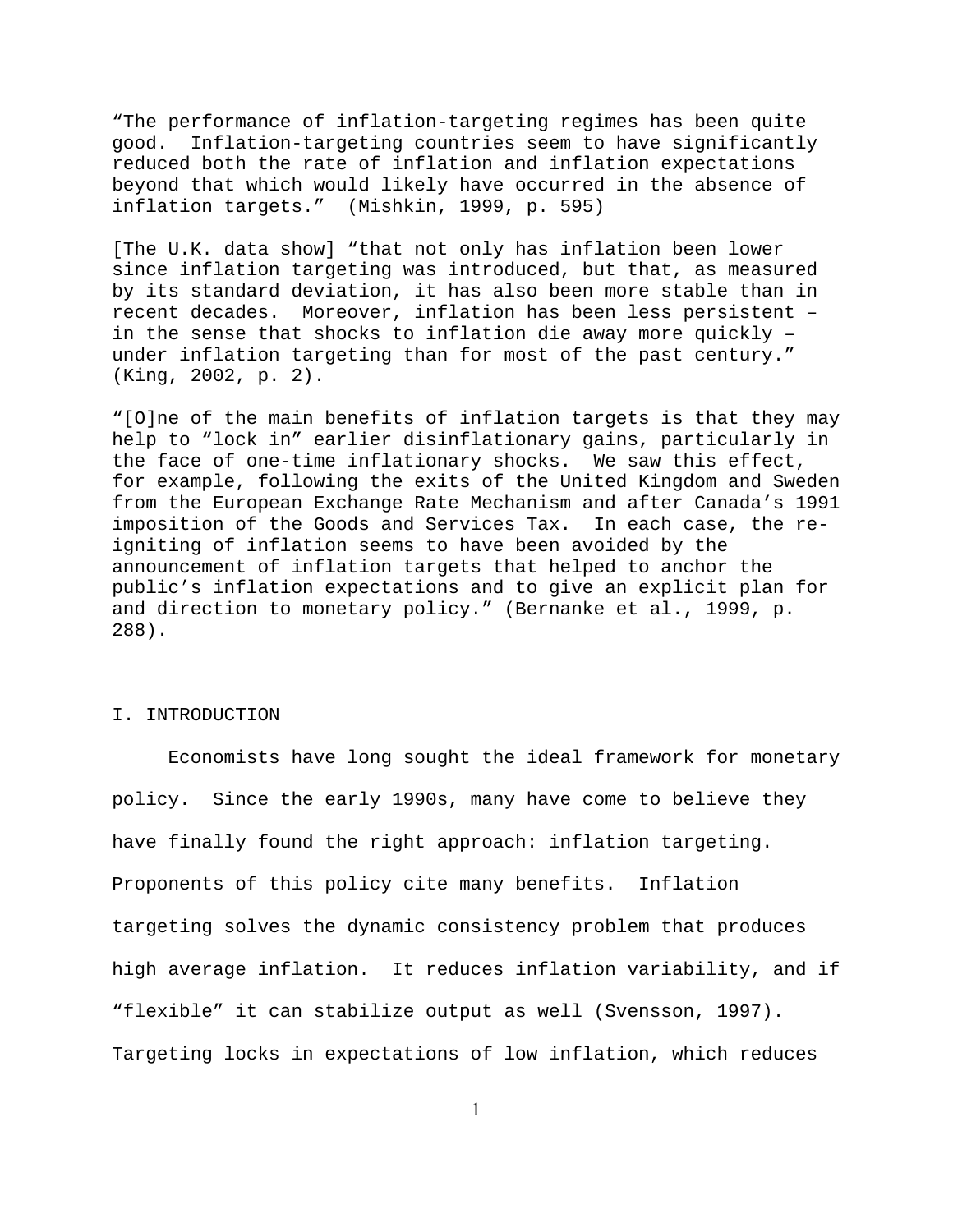the inflationary impact of macroeconomic shocks. For these reasons, many economists advocate inflation targeting for the Federal Reserve and the European Central Bank.

 This paper attempts to measure the effects of inflation targeting on macroeconomic performance. We examine twenty OECD countries, seven that adopted inflation targeting during the 1990s and thirteen that did not. Not surprisingly, economic performance varies greatly across individual countries, both targeters and non-targeters. But on average, there is no evidence that inflation targeting improves performance as measured by the behavior of inflation, output, or interest rates.

 If we examine inflation-targeting countries alone, we see that their performance improved on average between the period before targeting and the targeting period. For example, inflation fell and became more stable, and output growth also stabilized. However, countries that did not adopt inflation targeting also experienced improvements around the same times as targeters. This finding suggests that better performance resulted from something other than targeting.

 For some performance measures, both inflation targeters and non-targeters improve over time, but the improvements are larger for targeters. For example, average inflation fell for both groups between the pre-targeting and targeting periods, but the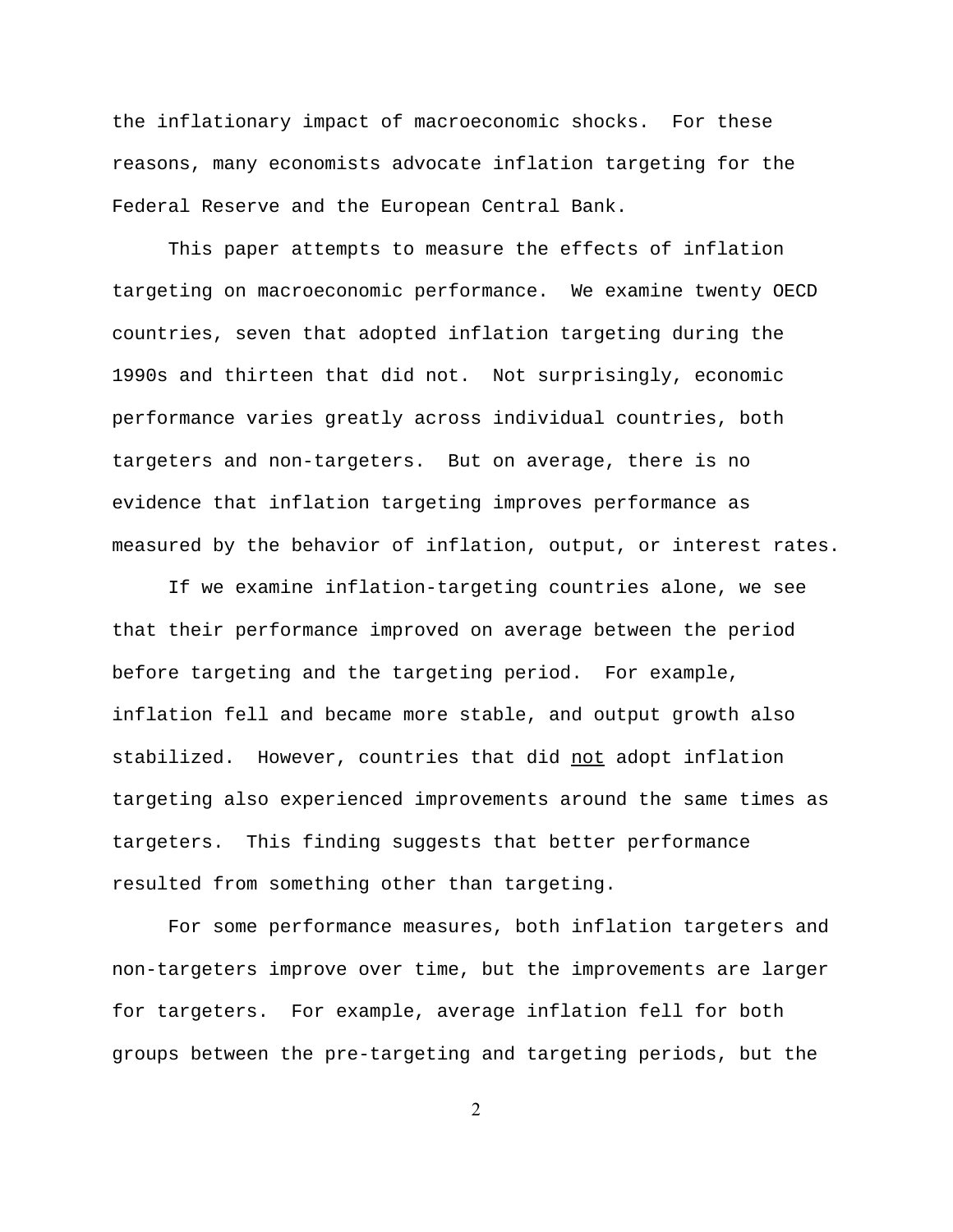average for targeters went from above that of non-targeters to roughly the same. Similar findings have led authors such as Neumann and von Hagen (2002) to argue that inflation targeting promotes "convergence": it helps poorly-performing countries catch up with countries that are already doing well. Our results, however, do not support even this modest claim of benefits from targeting. For many measures of performance, we find strong evidence of generic regression to the mean. Just as short people on average have children who are taller than they are, countries with unusually high and unstable inflation tend to see these problems diminish, regardless of whether they adopt inflation targeting. Once we control for this effect, the apparent benefits of targeting disappear.

 The rest of this paper comprises eight sections. Section 2 describes the countries and sample periods that we study, and Section 3 describes our methodology for measuring the effects of inflation targeting.

 Sections 4 and 5 present our results concerning inflation and output growth. We estimate the effects of inflation targeting on these variables' average levels, variability, and persistence. There are occasional hints that targeting has beneficial effects and occasional hints of adverse effects, but overall it appears that targeting does not matter.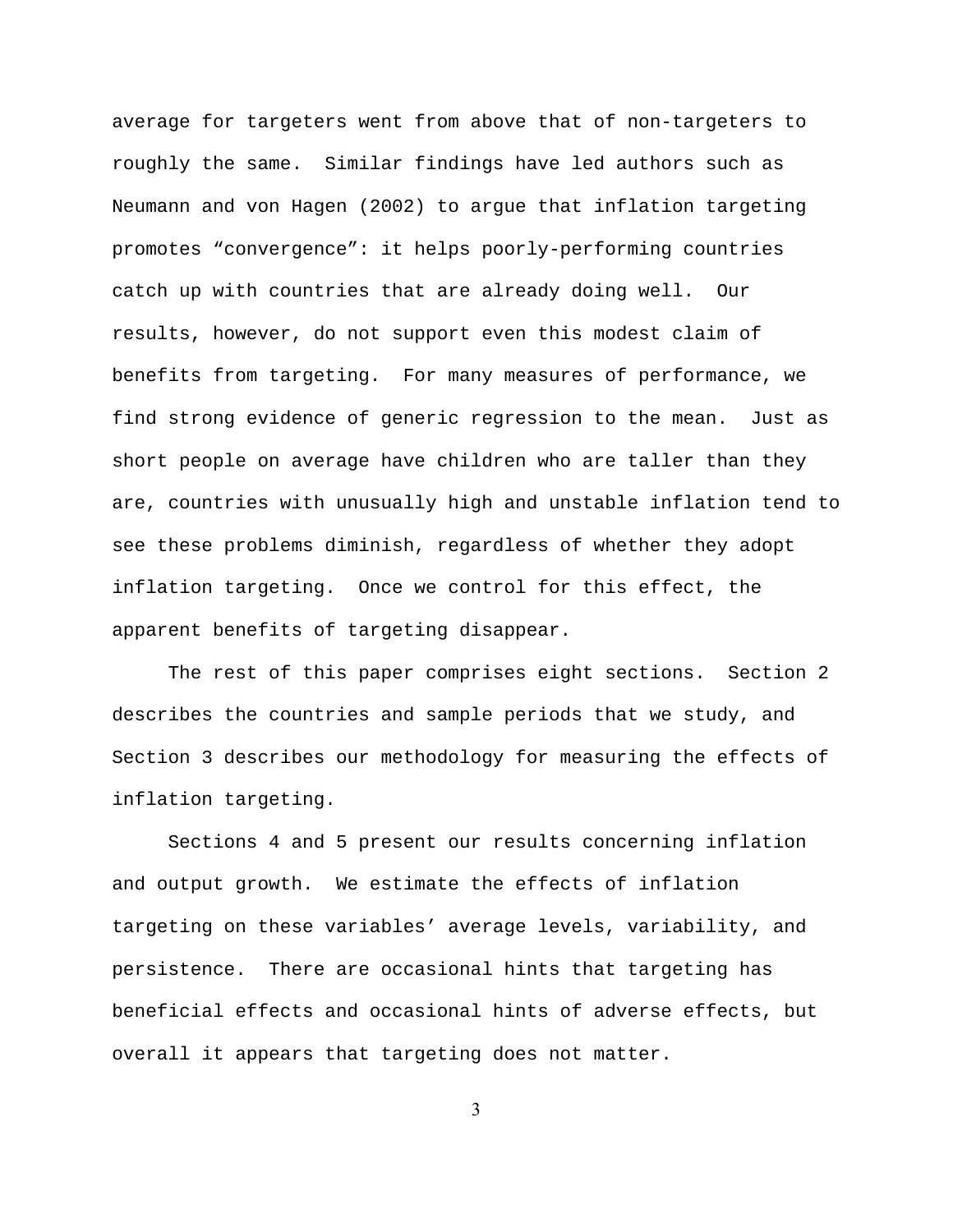Section 6 turns to the behavior of interest rates, and presents two main findings. First, inflation targeting has no effect on the level of long-term interest rates, contrary to what one would expect if targeting reduces inflation expectations. Second, targeting does not affect the variability of the shortterm interest rates controlled by policymakers. At least by this crude measure, central banks respond neither more nor less aggressively to economic fluctuations under inflation targeting.

 Section 7 investigates the effects of targeting on several bivariate relations: the slope of the output-inflation tradeoff, the inflationary effect of supply shocks (specifically changes in commodity prices), and the effect of inflation movements on expectations (as measured by OECD inflation forecasts). Here the results are imprecise, as it is difficult to estimate these relations over the short periods for which we have observed inflation targeting. However, the results suggest again that targeting has no important effects.

 Section 8 compares our results to previous cross-country studies of inflation targeting. Finally, Section 9 interprets our results. To be clear, we do not present a case against inflation targeting. We do not find that targeting does anything harmful, and we can imagine future circumstances in which it might be beneficial. Our results suggest, however, that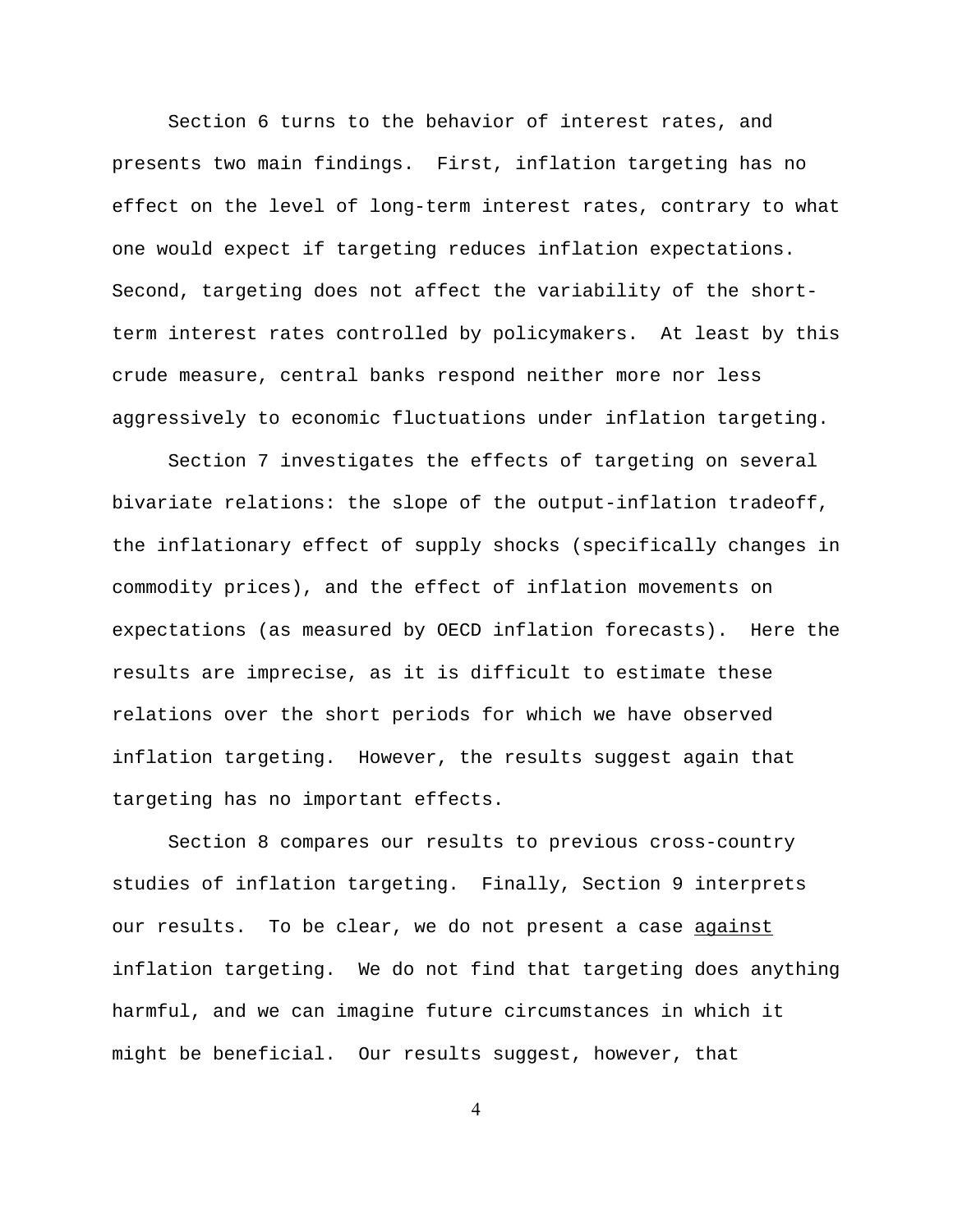no major benefits have occurred so far.

### II. THE SAMPLE

 This section describes the countries in our sample and the inflation-targeting and non-targeting periods that we examine.

#### A. Targeters and Non-Targeters

 We examine major developed, moderate-inflation economies. Specifically, we start with all members of the OECD as of 1990 (thus excluding the emerging-market economies that have joined since then). We delete countries that lacked an independent currency before the Euro (Luxembourg) or have experienced annual inflation over 20% since 1984 (Greece, Iceland, and Turkey). We are left with twenty countries, which are listed in Table I. Previous macroeconomic studies using the same sample of countries include Layard et al. (1991) and Ball (1997).

 Seven of the countries in our sample adopted inflation targeting before 1999: Australia, Canada, Finland, Spain, Sweden, U.K., and New Zealand. For each country, we define the beginning of targeting as the first full quarter in which a specific inflation target or target range was in effect, and the target had been announced publicly at some earlier time. This definition of targeting is more stringent than that of previous authors, such as Bernanke et al. (1999) and Scheater et al.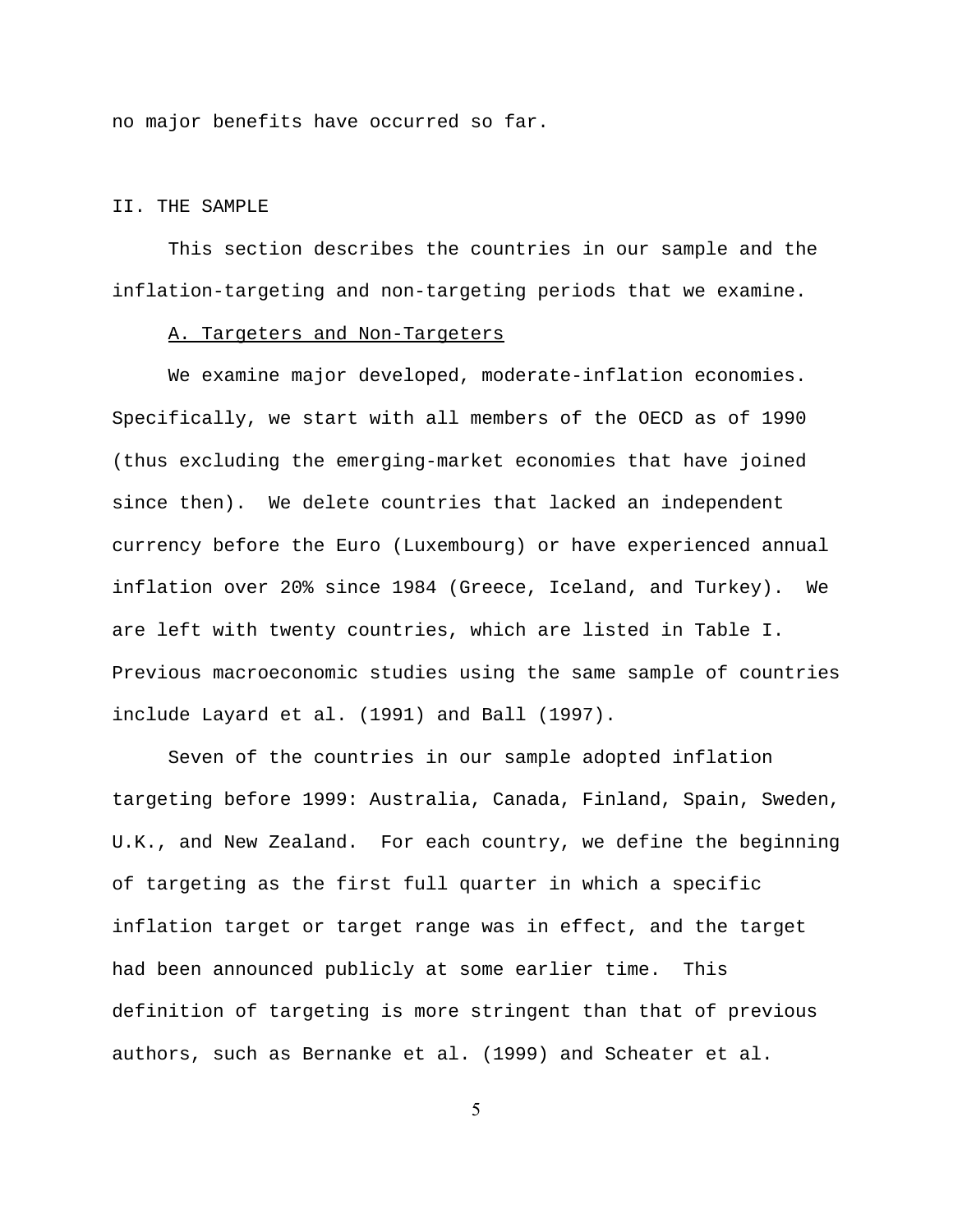(2000). These authors often date the start of targeting at the point when targets were first announced, even if they were implemented with a delay. In other cases, targeting is said to begin when the central bank retrospectively said it did, even though it was not announced at the time. Our view is that many of the intended effects of targeting, such as those working through expectations, depend on agents knowing that they are currently in a targeting regime.

 As an example of our dating, consider Sweden. Sweden announced its shift to inflation targeting during 1993, so Bernanke et al. and Scheater et al. date the regime from then. However, the first announced target was 2 percent for inflation over the twelve months to December 1995. We choose the first quarter of this period, 1995:1, as the beginning of the targeting regime. Table I gives the starting dates of targeting for the other countries along with brief explanations for our choices. The starting dates range from 1990:3 for New Zealand to 1995:2 for Spain.

 The targeting period lasts through 2001 for all countries except Finland and Spain, where it lasts through 1998 because of the advent of the Euro. For each country, we compare the targeting period to two pre-targeting periods, a longer one that begins in 1960 and a shorter one that begins in 1985. The last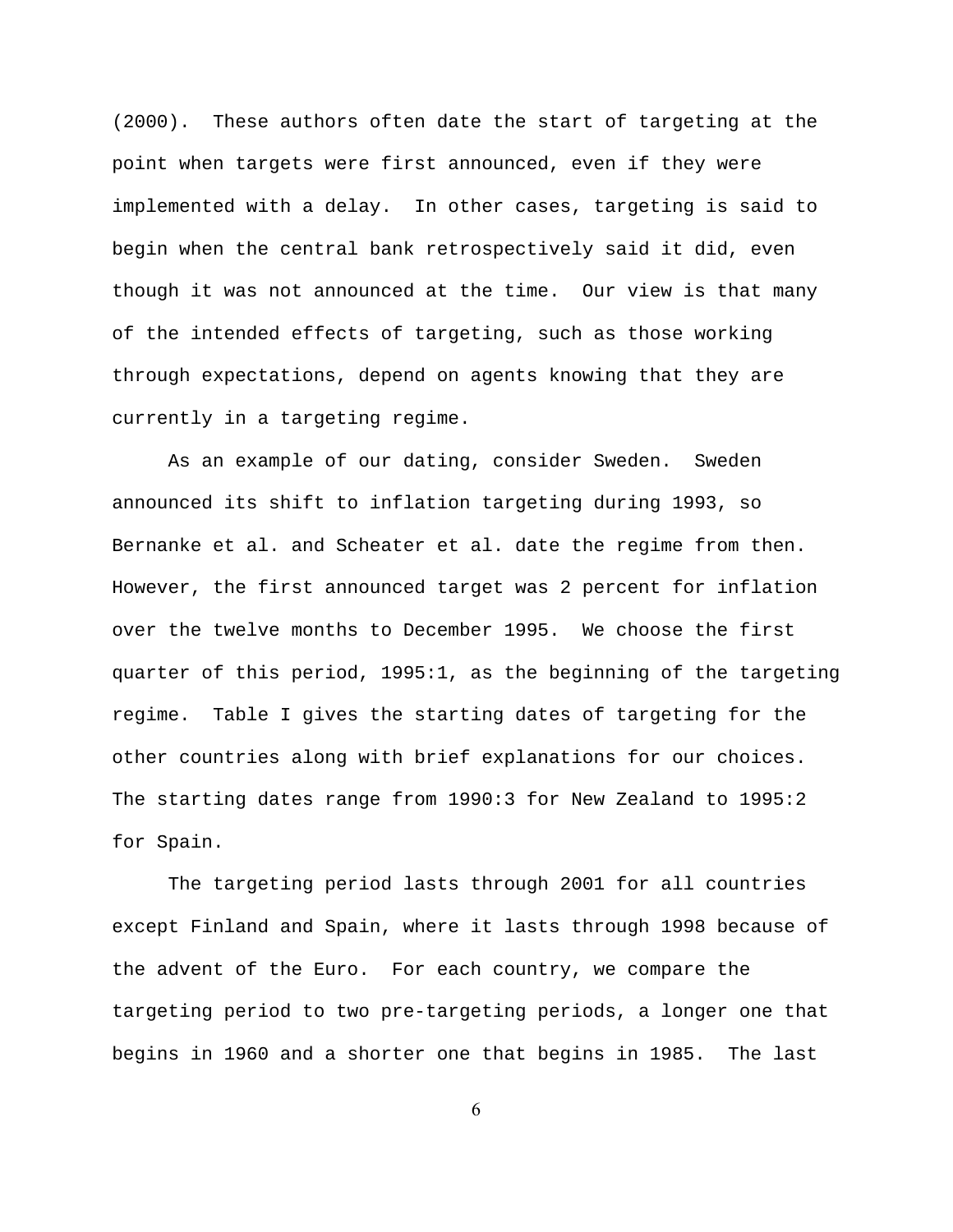quarter of the pre-targeting period is the last full quarter before targeting began (either the quarter before the start of the targeting period or two quarters before, depending on whether targeting began at the start of a quarter or in the middle).

 Throughout, we compare the seven inflation targeters to the other thirteen countries in the sample. Two of these countries have adopted inflation targeting recently: Switzerland in 1999 and Norway in 2000. We exclude these countries' brief targeting periods from our sample and treat Switzerland and Norway as nontargeters. Following our approach for targeters, we compare pretargeting periods starting in 1960 and 1985 to post-targeting periods. For the non-targeters, we define the post-targeting period as starting at the mean of the start dates for targeters, which is 1993:3. The post-targeting period ends in 1998 for Euro countries and 2001 for non-Euro countries besides Norway and Switzerland. Table II gives details of our dating.

 Of the thirteen non-targeting countries, eight joined the Euro in 1999. Previously, these countries were part of the European Monetary System, so their monetary policies focused on fixing exchange rates and meeting convergence criteria. Two of the non-targeters, Germany and Switzerland (one also in the EMS), followed policies based on money-supply targets. The remaining four countries did not follow any announced rule – they pursued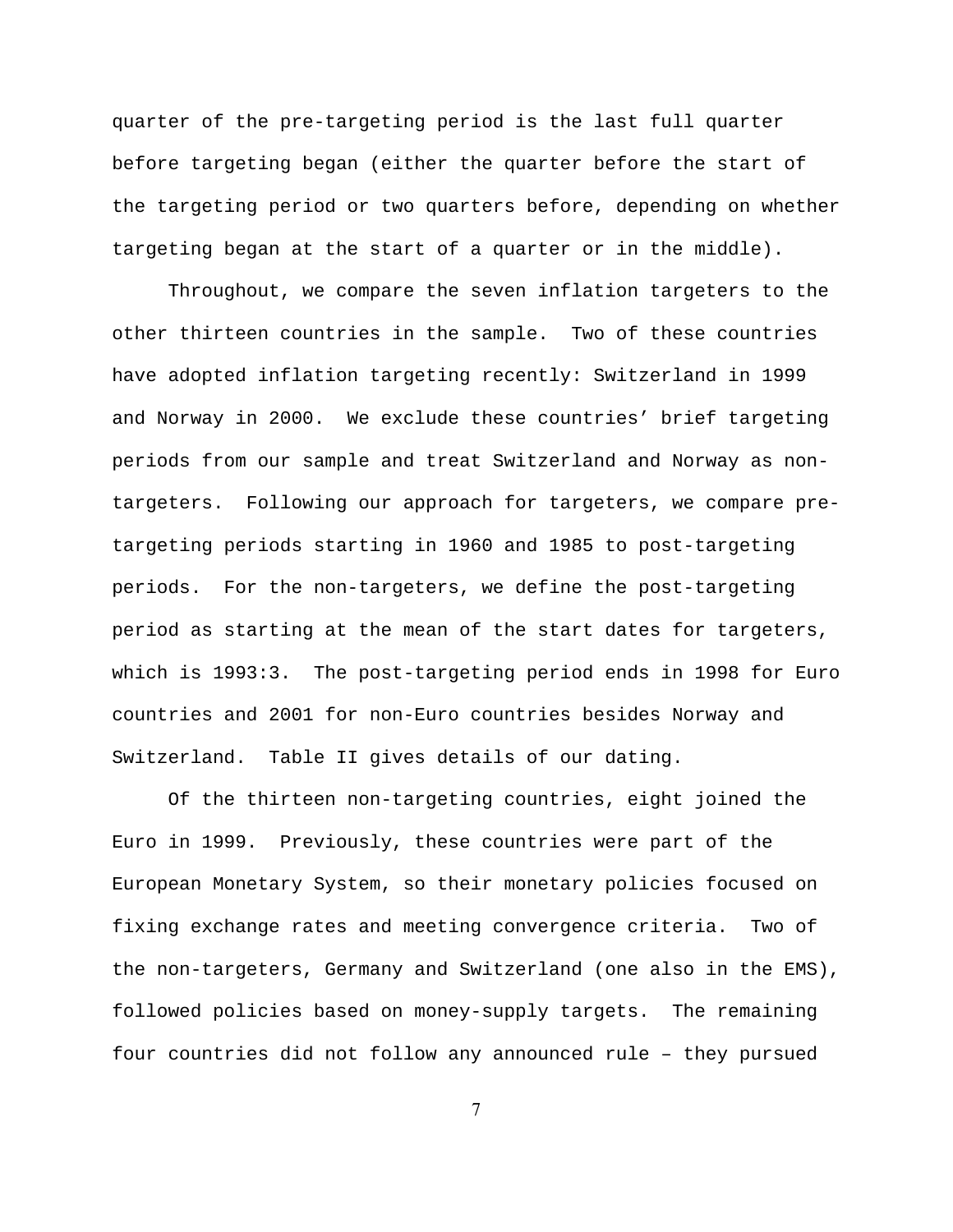the policy of "just do it" (Mishkin, 1999). In the results we report, we lump all non-targeting countries together and compare them to targeters. We have checked, however, whether there are systematic differences in performance among the non-targeting groups, and fail to find any. We have also performed our comparisons of targeters and non-targeters excluding all Euro countries (which leaves five targeters and five non-targeters). This produces no noteworthy changes in results. $<sup>1</sup>$ </sup>

## B. Constant Targeting

 In addition to studying inflation-targeting periods, we examine periods in which countries are constant inflation targeters, meaning they have an unchanging target or target range. In some countries the target is always constant, but in others the constant-targeting period is preceded by a transitional period in which the target exceeds its final level. We examine constant-targeting periods because some benefits of targeting might not arise if the target changes. For example, proponents of targeting argue that it reduces the persistence of

 $^{\rm l}$  In addition, we tried adding a Euro dummy to all of our cross-country regressions. This variable is usually insignificant. The only exception is that Euro countries experienced larger falls in the standard deviation of output growth between the pre- and post-targeting periods. Including the Euro dummy never changes our findings about the effects of inflation targeting.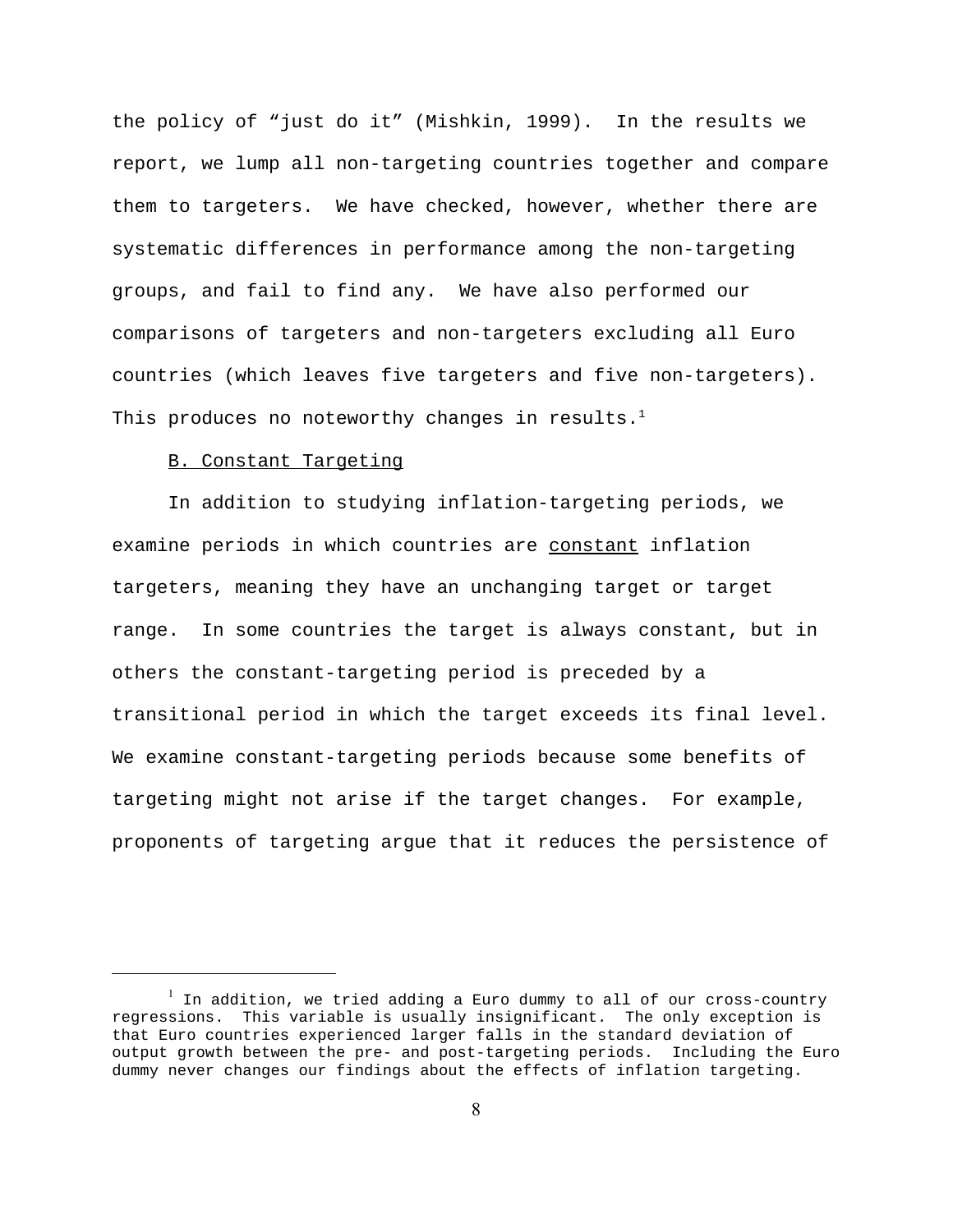inflation movements, but a changing target causes permanent changes in inflation.<sup>2</sup>

 Throughout this paper, we compare inflation targeters (IT) to non-targeters (NIT), and constant-inflation targeters (CIT) to non-constant-targeters (NCIT). Spain is an inflation targeter, but its target fell throughout its targeting period; when we split countries into CIT and NCIT, we put Spain in the second group. For both CIT and NCIT countries, we examine periods before and after the start of constant targeting. The start date of the post-targeting period for NCIT countries is the average start date for constant targeting in CIT countries.

 Table II lists sample periods for each of the twenty countries. We call the two pre-inflation-targeting periods, those starting in 1960 and 1985, samples 1 and 2 respectively. Sample 3 is the post-targeting period. Samples 4 and 5 are preconstant-targeting periods, and sample 6 is the post-constanttargeting period. While the distinction between IT and CIT is important in principle, our findings about economic performance

 $^2$  For New Zealand, we date the constant-targeting period from 1993:1 to the end of the sample even though the target range was widened from 0-2% to 0- 3% in 1997. The half-point change in the midpoint was smaller (and of the opposite sign) than the target changes during transitional periods in other countries. In our judgement the 1997 episode was not a substantial change in policy.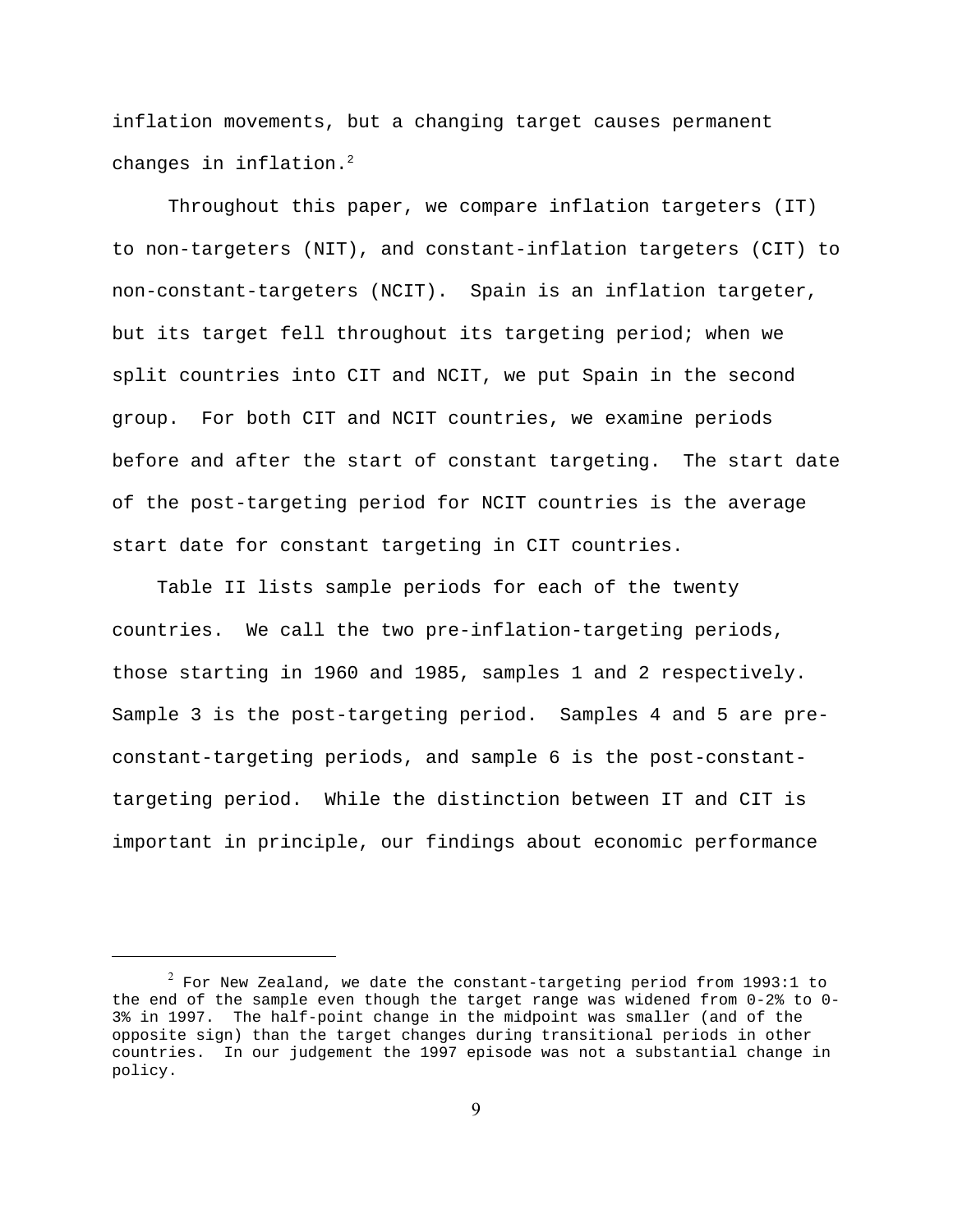in the pre- and post-targeting periods are similar in the two cases.

#### III. METHODOLOGY

 We want to determine how inflation targeting (or constant targeting) affects dimensions of economic performance such as inflation, output growth, and interest rates. We examine each aspect of performance in turn, using a consistent methodology to measure the effects of targeting. Here we describe the methodology.

 Suppose we are interested in how targeting affects a variable X -– for example, X might be the average level of inflation or the variance of output growth. We first calculate X for each of our 20 countries in each of our six sample periods. Then, for each period, we calculate the average value of X for inflation targeters and non-targeters (or, for samples 4 through 6, constant targeters and non-constant targeters). These averages show whether X differs systematically across periods or across targeters and non-targeters.

 As we have mentioned, many measures of economic performance improved on average between the pre-inflation-targeting and posttargeting periods. In most major economies, the period since the early 1990s has seen low and stable inflation and stable output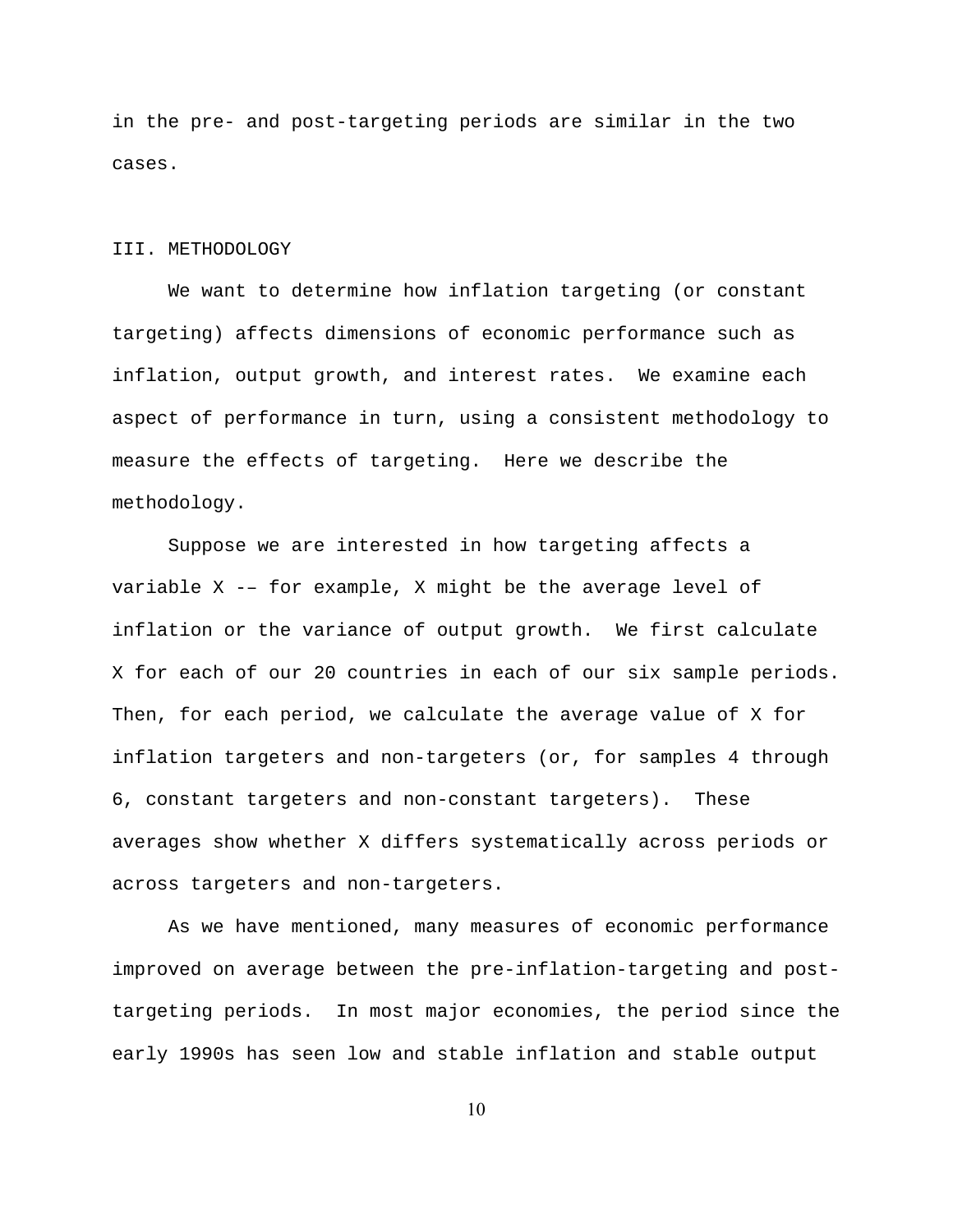growth. If we examine inflation targeting countries alone, there are clear economic improvements that one might be tempted to attribute to targeting. However, to learn the true effects of targeting, we must compare improvements in targeting countries to improvements in non-targeting countries.

 As a first pass at this comparison, we use a standard "differences in differences" approach. For our sample of twenty countries, we run the regression

(1)  $X_{\text{post}} - X_{\text{pre}} = a_{0} + a_{1}D + e$ , where  $X_{post}$  is a country's value of X in the post-targeting period,  $X_{pre}$  is the value in the pre-targeting period, and D is a dummy variable equal to one if the country is a targeter. We run several versions of this regression corresponding to different start dates for the pre-targeting period (1960 or 1985) and whether targeting means IT or CIT. The coefficient  $a_1$  is meant to measure the effect of targeting on the variable X.

 This regression can be misleading, however. For some versions of the variable X, the initial value,  $X_{pre}$ , is substantially different on average for inflation targeters and non-targeters. For example, average inflation in the pretargeting period is higher for targeters. This fact is not surprising: a switch to targeting was most attractive to countries with poor performances under their previous policies.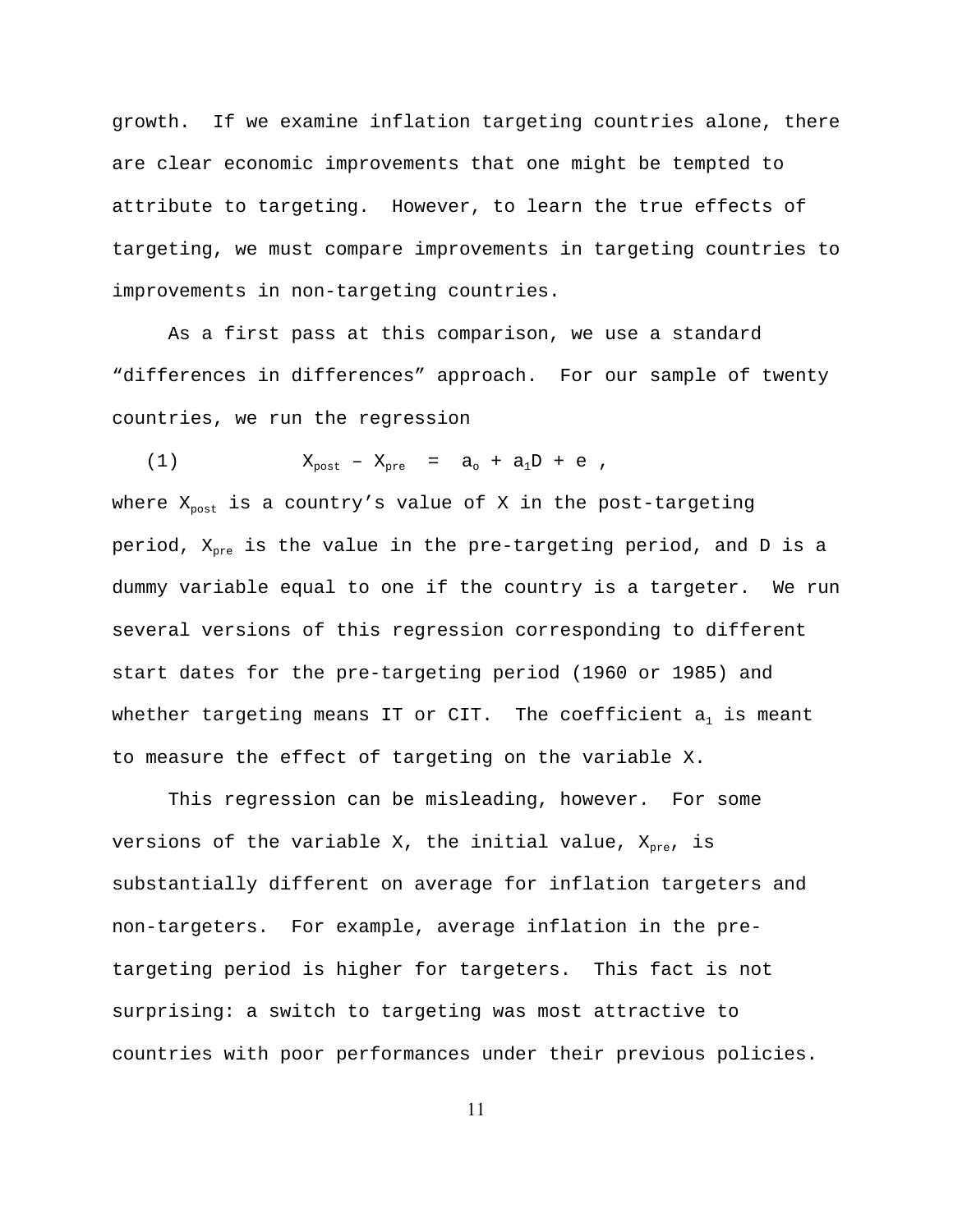However, a problem arises because of regression to the mean. Poor performers in the pre-targeting period tend to improve more than good performers simply because initial performance depends partly on transitory factors. If inflation targeters are poor initial performers, they will improve more than non-targeters, even if targeting does not affect performance. The coefficient on the targeting dummy can be significant, producing a spurious conclusion that targeting matters.

 As an analogy, consider the behavior of Major League batting averages. Suppose a crackpot sports consultant suggests that a hitter will perform better if he sleeps next to his bat at night. In reality, this idea does not work. Most .300 hitters merely chuckle at the consultant, but .220 hitters are desperate enough to try anything, and start taking their bats to bed. Because of regression to the mean, the low-average hitters who sleep with their bats will tend to improve more than the high-average hitters who leave their bats in their lockers. If the sports consultant regresses the change in a player's average on a batin-bed dummy, he will find a significant effect. He will claim incorrectly that the evidence supports his theory.<sup>3</sup>

<sup>3</sup> Baseball statistics exhibit substantial regression to the mean. This fact explains the well-known "sophomore slump": the tendency of players with strong rookie years to do less well during their second years (e.g. Gilovich, 1984).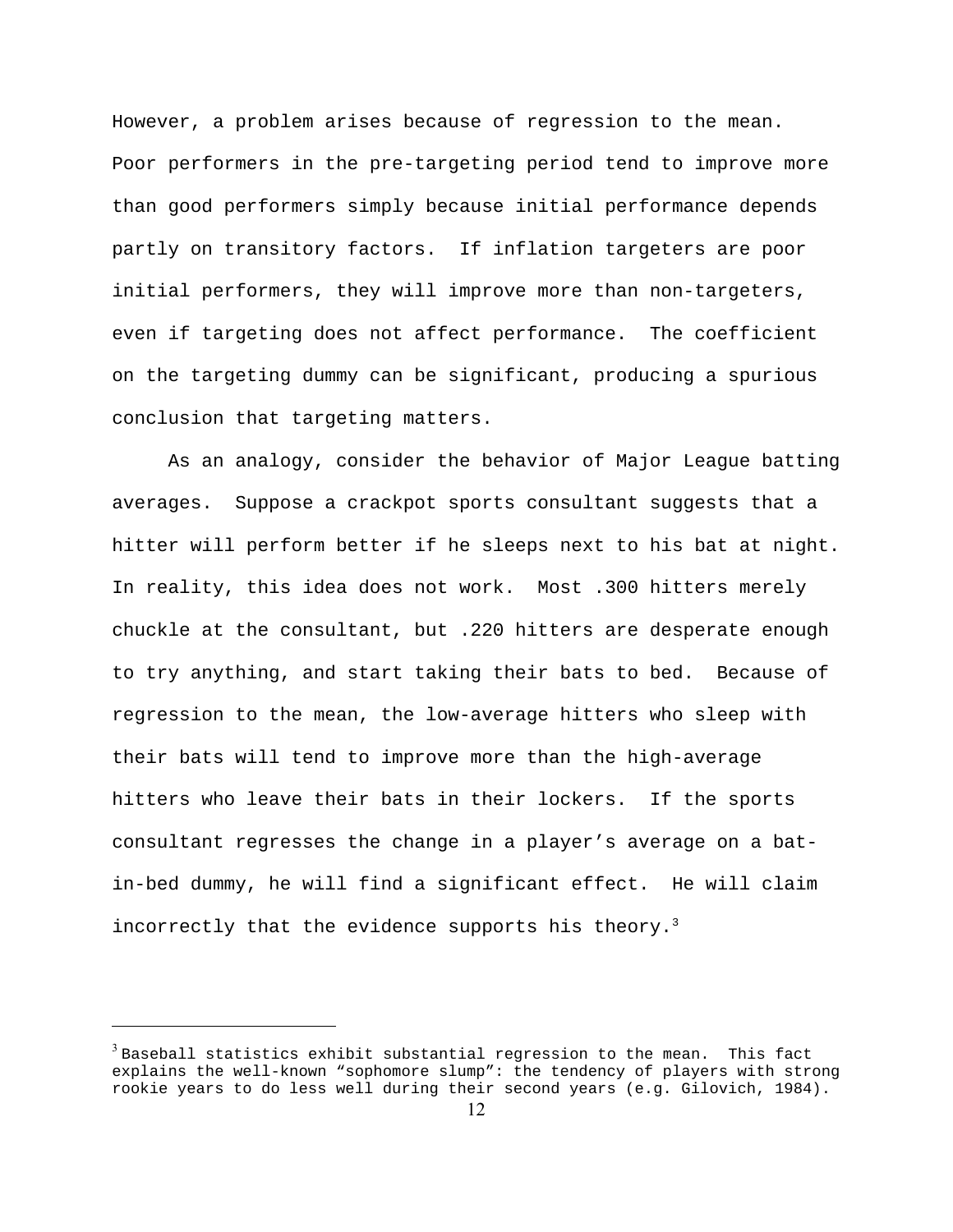For readers who prefer math to baseball, the Appendix to this paper formalizes our argument. We assume that the variable X depends on a country effect, a period effect, a country-period effect, and possibly an inflation-targeting dummy. The presence of the country-period effect generates regression to the mean. If  $X_{pre}$  is correlated with the targeting dummy, as happens in practice, then regression (1) produces a biased estimate of the dummy coefficient.

 Fortunately, there is a simple way to eliminate this bias: add the initial value of X to the differences regression. That is, we run

(2)  $X_{\text{post}} - X_{\text{pre}} = a_{\text{o}} + a_{1}D + a_{2}X_{\text{pre}} + e$ . Including  $X_{pre}$  controls for regression to the mean. The coefficient on the dummy now shows whether targeting affects a country's change in performance for a given initial performance. If  $a_1$  is significant, then a targeter with poor initial performance improves more than a non-targeter with equally poor initial performance. This difference implies a true effect of targeting.

 Once again, the Appendix formalizes our argument. Under the assumptions we make there, regression (2) produces an unbiased estimate of the dummy coefficient.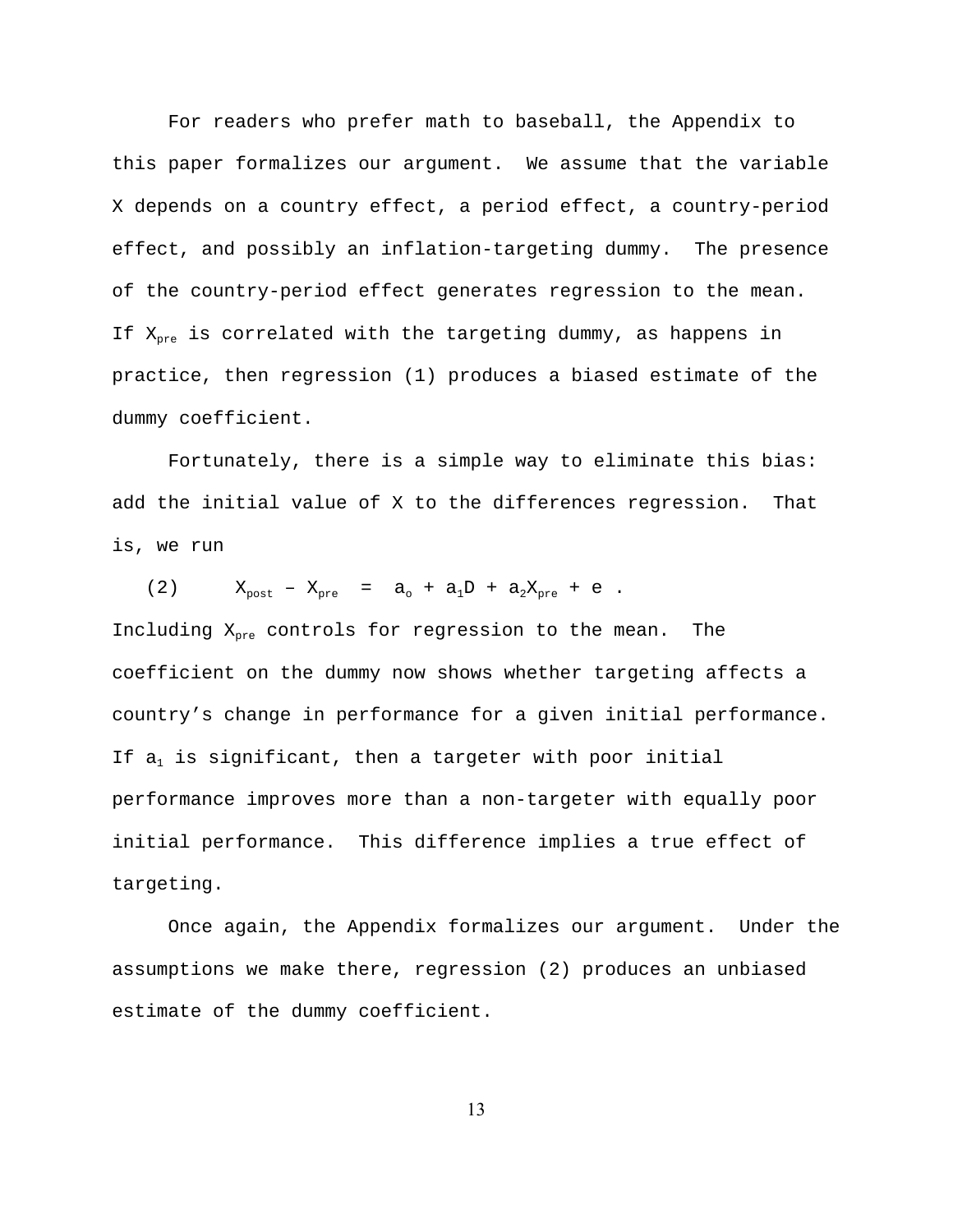### IV . INFLATION

 In a recent speech, the next Governor of the Bank of England posed the question "Ten Years of the Inflation Target: what has it achieved?" As quoted at the start of this paper, he suggests that targeting has reduced the average level, variability, and persistence of U.K. inflation. In contrast, we find little evidence in cross-country data that targeting has any of these effects.

#### A. Average Inflation

 Table III presents our results concerning the average level of inflation. Inflation is measured by the annualized percentage change in consumer prices from the IMF's International Financial Statistics. In Panel A of the table, we show average inflation in each of our twenty countries and six sample periods. For each period, we also show the averages across targeting and nontargeting countries. Panel B reports our estimates of equations (1) and (2) above.

 Not surprisingly, there is considerable cross-country variation in average inflation. In sample 2, for example (1985 to start of inflation targeting), average inflation ranges from double digits in New Zealand and Portugal to less than two percent in Japan and Netherlands. In almost every country, average inflation is lower in the targeting periods (samples 3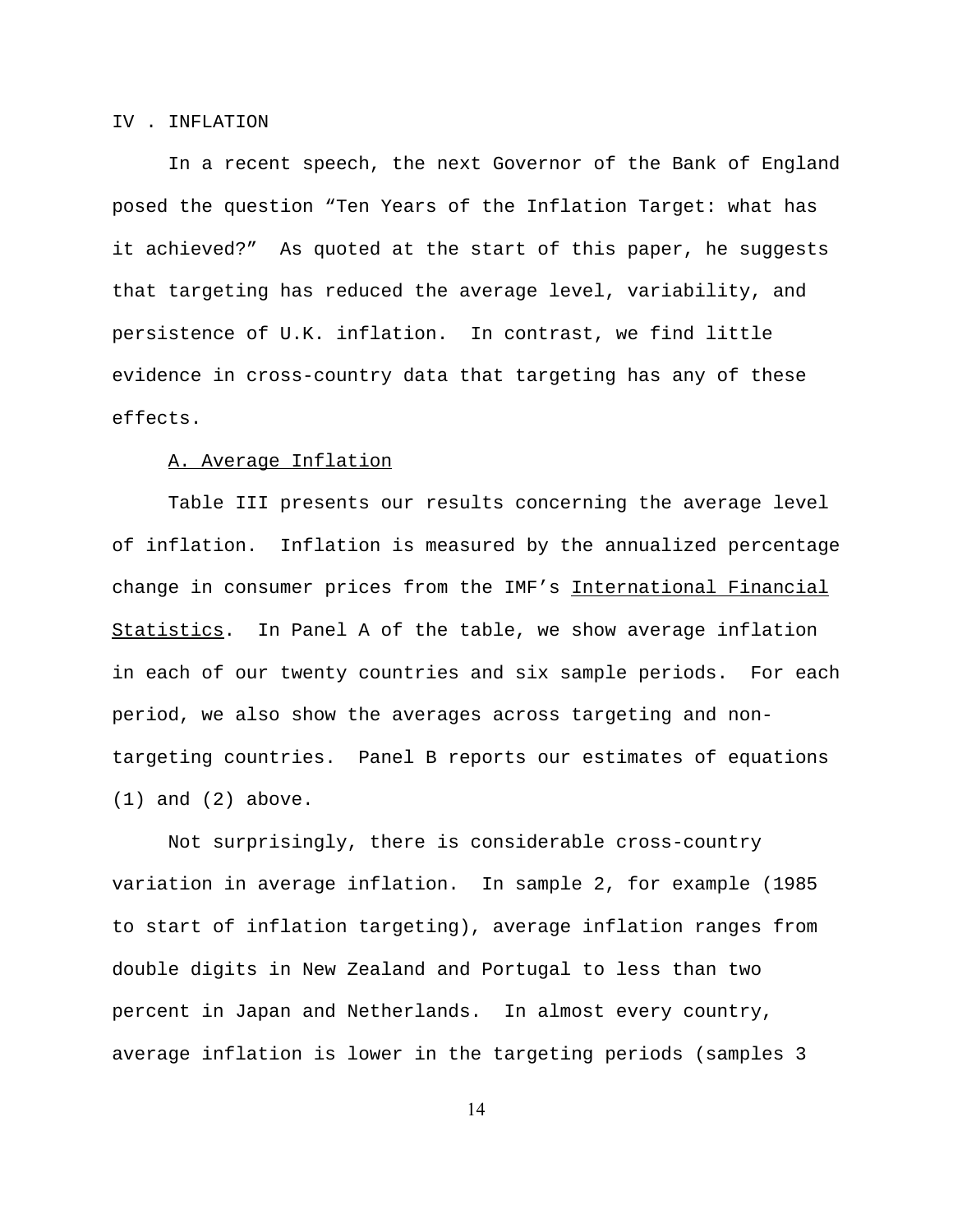and 6) than in the pre-targeting periods. The cross-country variation is smaller in the targeting periods, as all inflation rates are under four percent.

 Turning to cross-country averages, we see that the IT group had higher inflation than the NIT group before targeting was introduced. (Here and elsewhere, the comparison between the CIT and NCIT groups is similar.) For the shorter pre-targeting sample, average inflation is 5.8% for IT countries and 3.7% for NIT. In the targeting period, by contrast, average inflation is close to 1.9% for both groups. On average, targeters converged to the lower inflation levels of non-targeters.

 This convergence result is echoed in the first part of Panel B, where we regress the change in average inflation on the targeting dummy. For the shorter pre-targeting sample, the coefficient on the dummy is -2.2: average inflation fell by 2.2 points more in targeters than in non-targeters. This coefficient is the same as the difference in differences of means between samples 2 and 3. The regression reveals that this inflationtargeting effect is statistically significant (t=2.5).

 Inflation targeting is important if it really reduces average inflation by more than two percentage points. However, most of this apparent effect is illusory: it reflects the facts that targeters had high initial inflation, and there is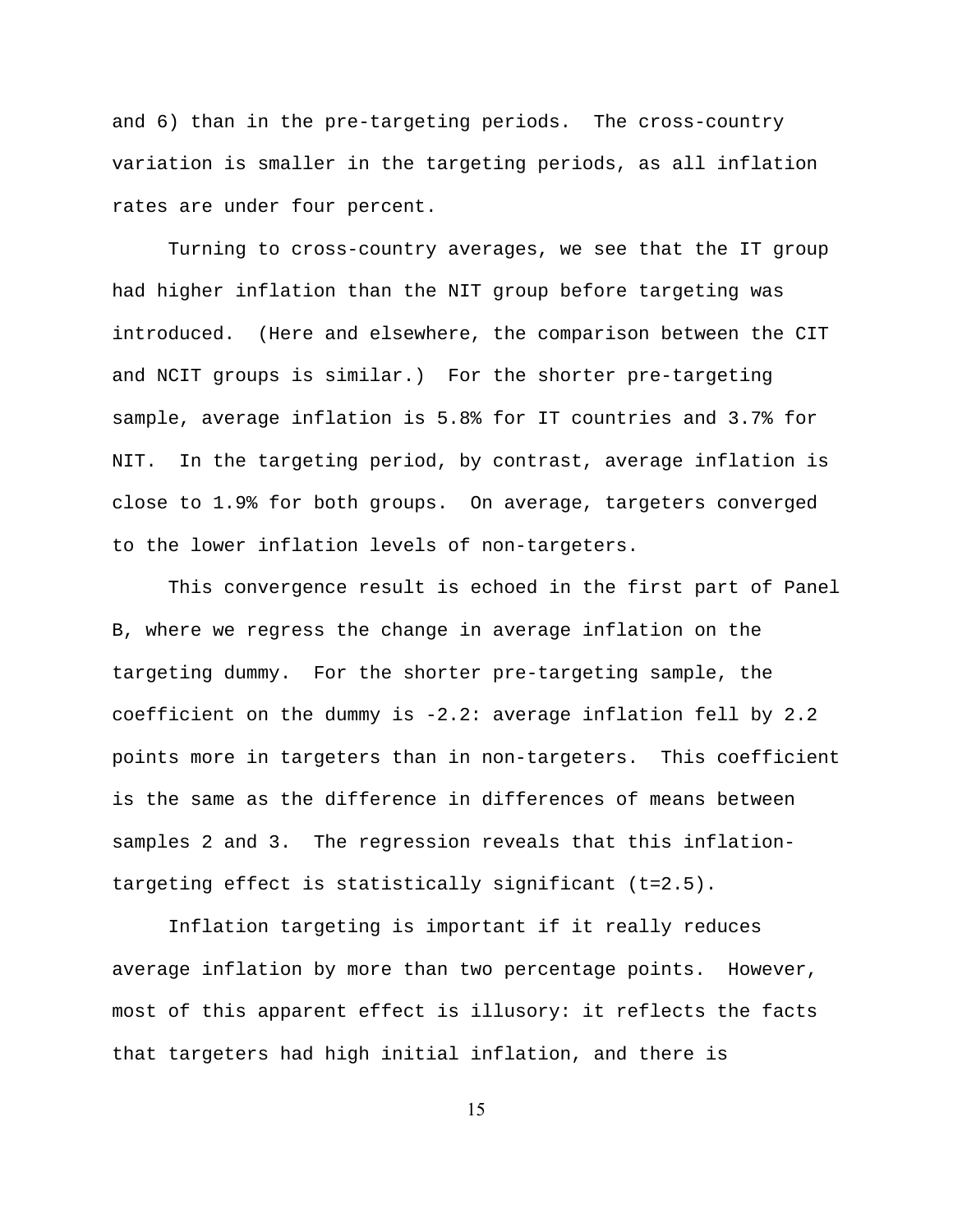regression to the mean. Panel B shows that regression to the mean is strong: when initial inflation is included in the inflation-change equation, its coefficient is -0.78. Controlling for this effect, the estimated effect of targeting is only -0.55, and its statistical significance is weak  $(t=1.57, p-value=0.14)$ . Looking ahead, however, we will see that this result is one of our more positive findings about inflation targeting!

 Note how much of the variation in inflation changes is explained by initial inflation: including this variable raises the  $R^2$ 's from 0.2 or below to 0.9. Figure 1 illustrates this point by plotting the change in inflation from sample 2 to sample 3 against the level in sample 2. The Figure shows a tight relationship, confirming the strong role of regression to the mean. The targeting countries tend to have high initial inflation and large decreases, but the decrease for a given initial level looks similar for targeters and non-targeters.

#### B. Inflation Variability

 Tables IV and V examine the variability of inflation, using the same format as the average-inflation table. Table IV presents standard deviations of quarterly inflation, and Table V presents standard deviations of "trend inflation," defined as a nine-quarter moving average. We examine trend inflation because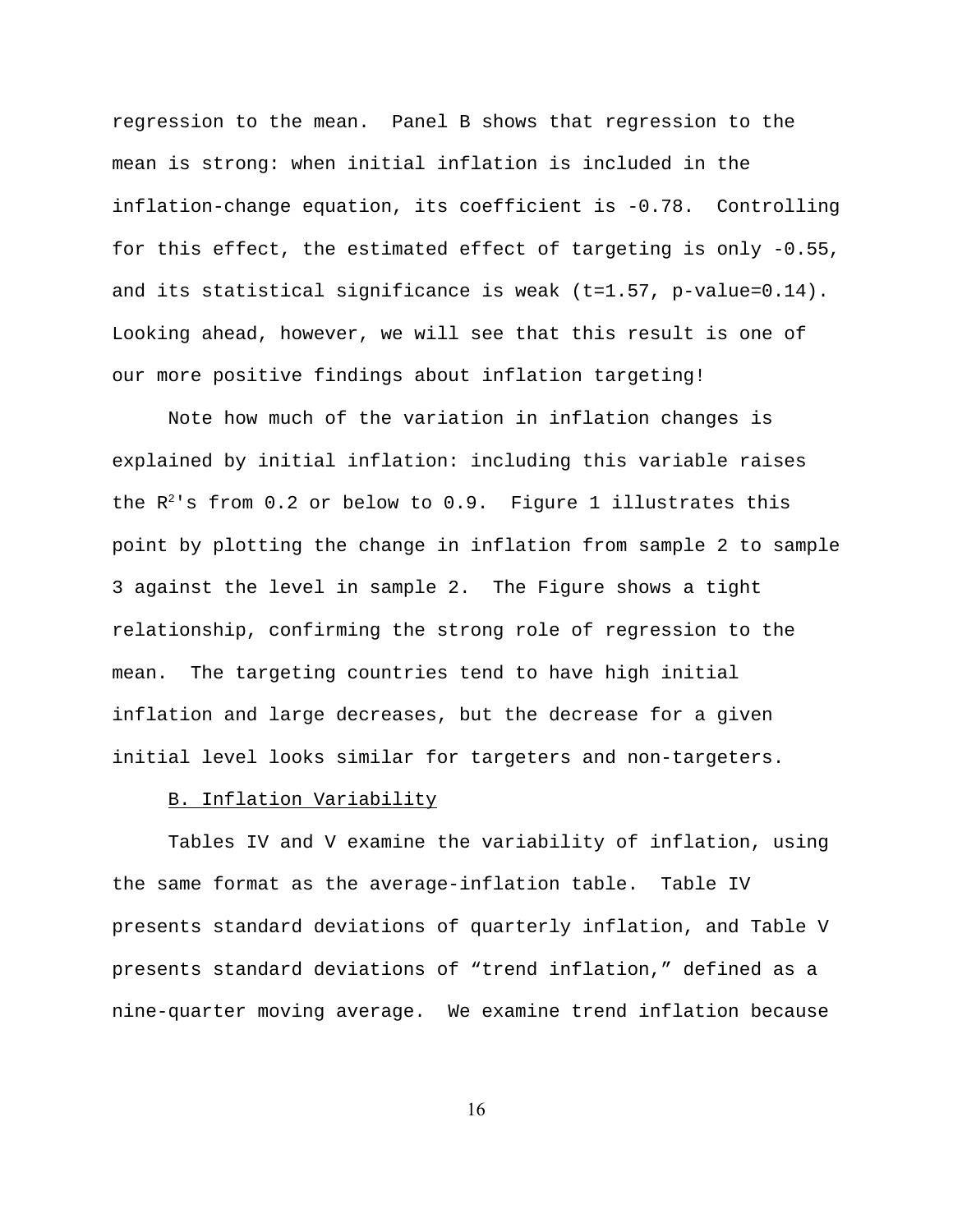targeters might stabilize this variable even if they cannot smooth out higher-frequency inflation shocks.<sup>4</sup>

 There is no evidence whatsoever that inflation targeting reduces inflation variability. The standard deviations of inflation and trend inflation fall for all groups of countries during the targeting period. At all times, the standard deviations are lower for non-targeters than for targeters. Equation 1 suggests that targeters experience larger falls in standard deviations, but this result disappears when equation 2 controls for regression to the mean.

 In fact, Table IV suggests that, controlling for regression to the mean, inflation targeting raises the standard deviation of inflation. This effect is sometimes statistically significant. Nonetheless, this perverse result is likely a fluke (given the number of regressions we run, our tests should produce some Type I errors). Our robust finding is that inflation targeting has no beneficial effects.

### C. Inflation Persistence

 Finally, we examine the persistence of inflation movements. For each country and sample period, we estimate an AR-4 model for quarterly inflation. Then, for each period, we average each AR

 $4$  In analyzing trend inflation, we include a quarter in a sample only if all quarters that contribute to the nine-quarter average are in the sample.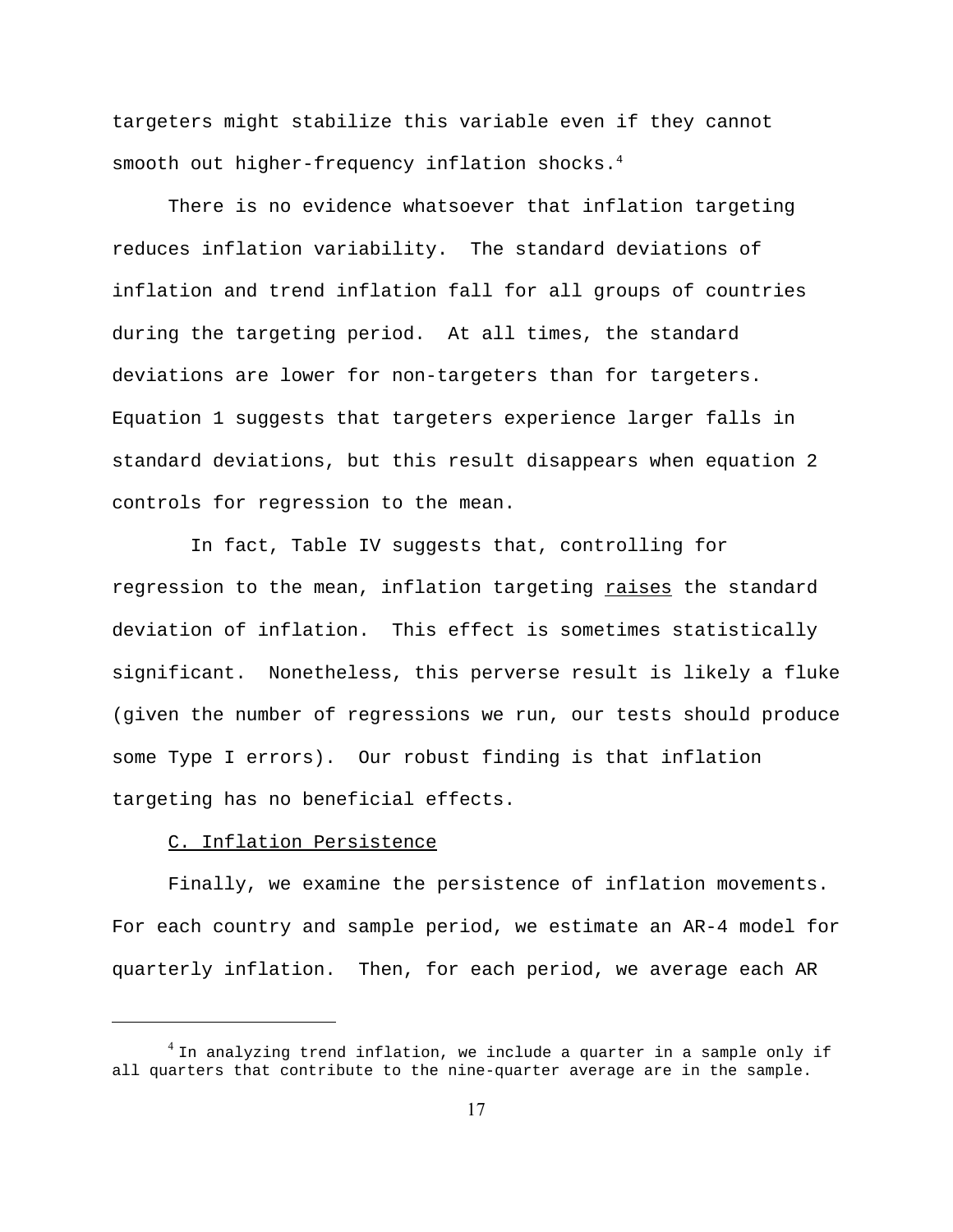coefficient across targeting and non-targeting countries. Using these average coefficients, we compute impulse response functions showing the effects of inflation shocks on future inflation.

 Figure 2 presents some of our results. We use solid lines for the impulse responses functions in targeting countries and dashed lines for non-targeters. For each group, we present results for the long pre-targeting periods (samples 1 and 4) and the targeting periods (samples 3 and 6). We omit responses for the short pre-targeting samples, which always lie between the responses that we show.

 The Figure shows that inflation persistence has decreased over time – inflation has become more "anchored." In the pretargeting periods, a unit inflation shock in quarter t raises inflation at t+1 by more than 0.4 points, and this effect dies out slowly. For the targeting period, the effect is around 0.2 at t+1, and it disappears in a few quarters. Crucially, this pattern holds for both targeting and non-targeting countries. Once again, there is no evidence that targeting affects inflation behavior.5

 $^5$  Note that the impulse responses for targeters in samples 3 and 6 are negative at some lags. We have checked the statistical significance of the negative responses with Monte Carlo experiments, following Sheridan (2001). The only response that is significantly negative is the response for CIT countries in period t+4. We are inclined to dismiss the negative responses as a fluke, because they are not plausible theoretically.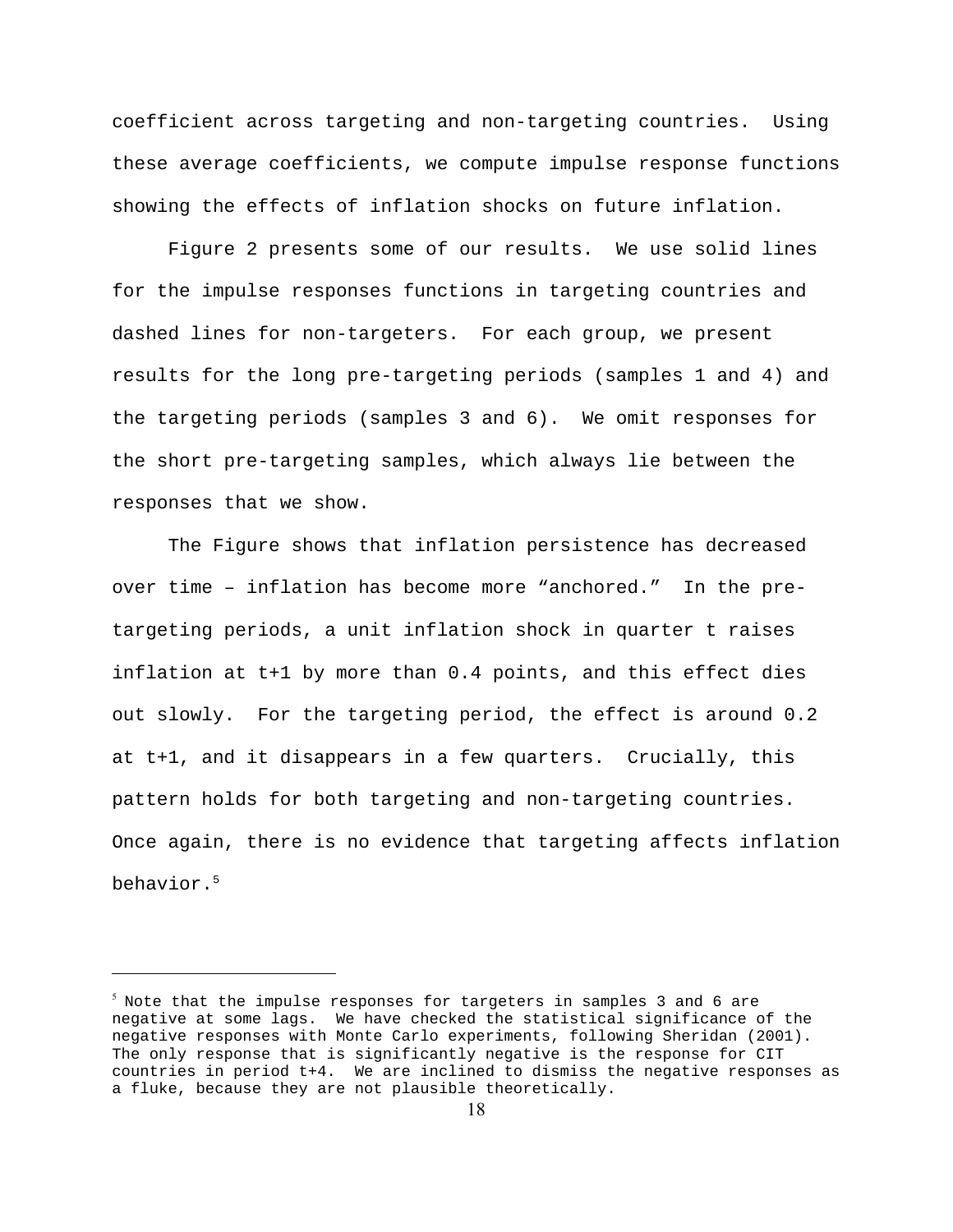#### V. OUTPUT GROWTH

 We now ask whether inflation targeting affects output behavior. We examine the mean and standard deviation of real output growth, using the same methods we applied to inflation behavior. We use annual output data, as reliable quarterly data are not available for all countries in our sample. For each country, we include a year in a given sample period only if all four quarters of the year belong to the sample under our quarterly dating.

### A. Average Growth

 There is no obvious theoretical reason that inflation targeting should affect average output growth. (It might if it affected inflation behavior and inflation affects growth, but see our negative findings about inflation.) Nonetheless, Mishkin

(1999) suggests

"A conservative conclusion is that, once low inflation is achieved, inflation targeting is not harmful to the real economy. Given the strong economic growth after disinflation was achieved in many countries that have adopted inflation targets, New Zealand being one outstanding example, a case can be made that inflation targeting promotes real economic growth in addition to controlling inflation." (p. 597)

Here we examine this idea, with inconclusive results.

 Table VI presents our results about average growth rates. Average growth increased in inflation targeting countries after targeting began, and it decreased slightly in non-targeting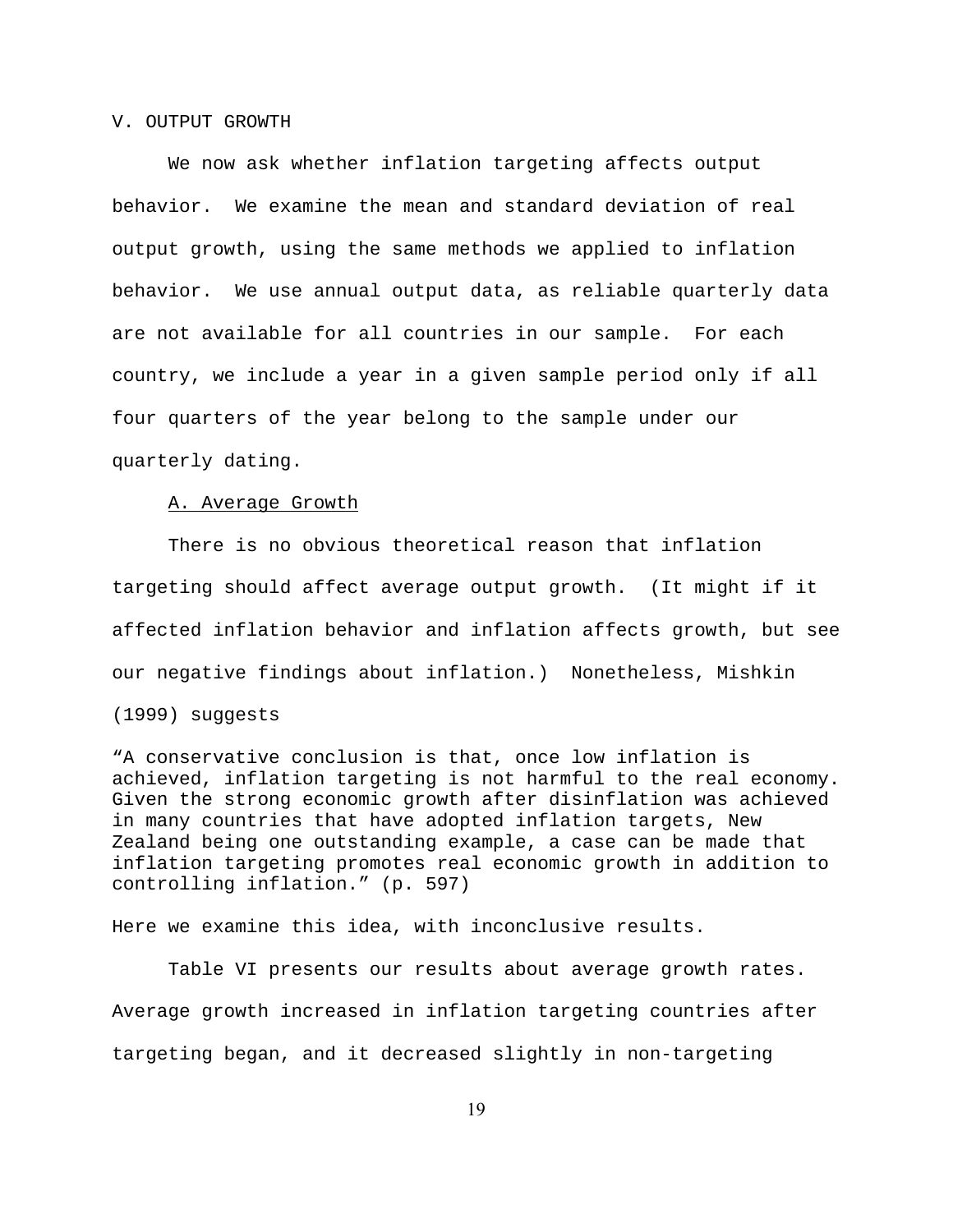countries. When we control for regression to the mean, our point estimates imply that targeting raises average growth by a substantial amount: from 0.7 to 1.3 percentage points, depending on the specification. However, all the t-statistics are below 1.5, and three of four are below 1.2. Thus the point estimates do not mean much.

 Our estimates are imprecise because growth rates vary greatly across individual countries. In our short samples, average growth depends on economies' cyclical positions when the samples start and end as well as growth in potential output. We need to observe inflation targeting over longer periods to see whether it affects average growth.

### B. Output Variability

 Some economists argue that "flexible" inflation targeting stabilizes output as well as inflation. Others, such as Cecchetti and Ehrmann (1999), suggest that targeting makes output more variable. Once again, we find that targeting simply does not matter.

 Table VII presents results about the standard deviation of annual output growth. These results mostly echo our findings about the standard deviation of inflation. In the short pretargeting periods and the targeting periods, output is more stable for non-targeting countries than for targeters. For both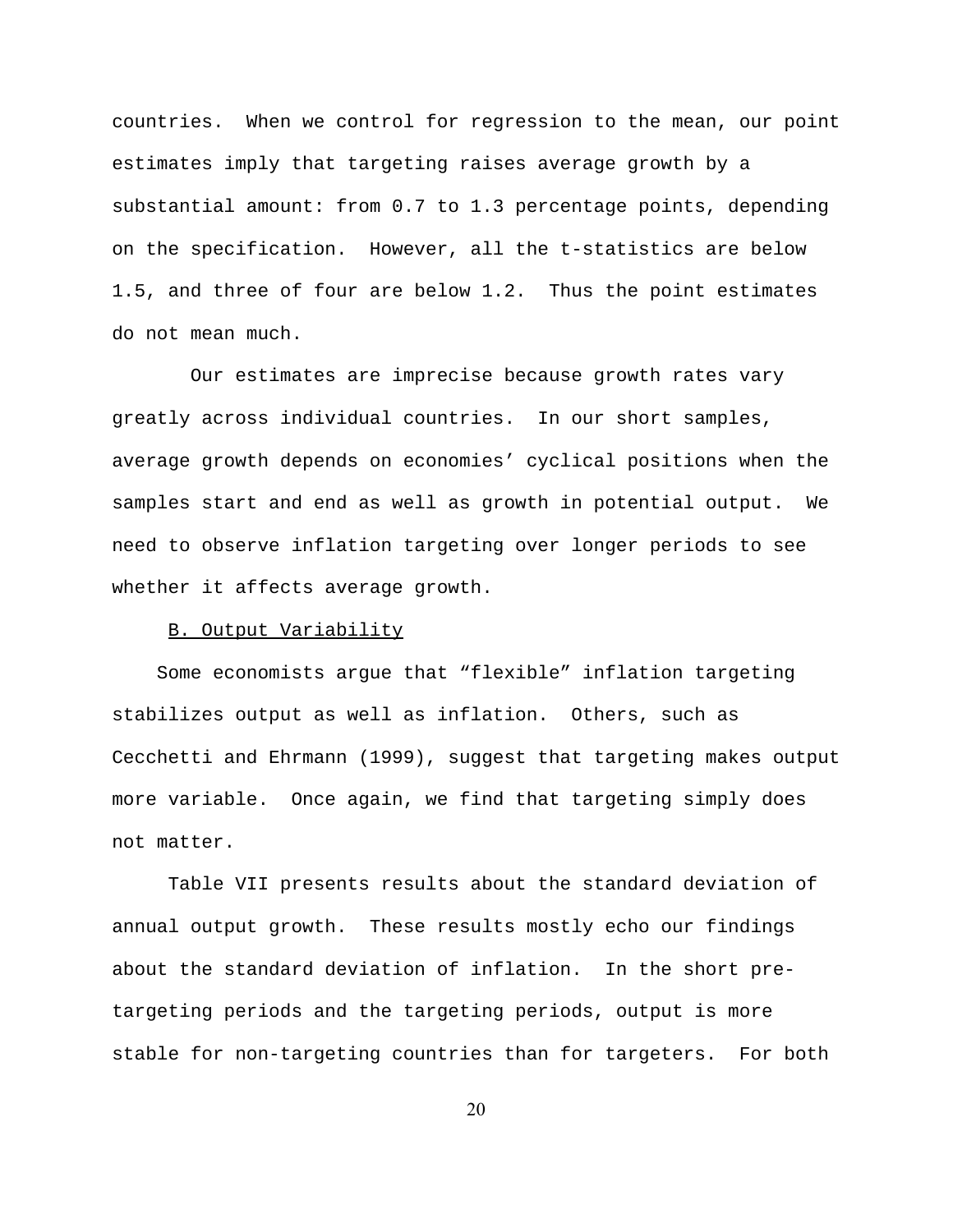groups, output becomes more stable during the targeting period. When we control for regression to the mean, our estimates suggest that targeting raises output variability, but this effect is not statistically significant.

### VI. INTEREST RATES

 We next examine the level of long-term interest rates, which should reflect inflation expectations, and the variability of short-term rates, which might indicate the activism of monetary policy.

### A. Average Long-Term Rates

 We have seen that inflation targeters and non-targeters have experienced similar reductions in inflation since the early 1990s. Targeting proponents argue, however, that targeting locks in low inflation permanently, while adverse events might reignite inflation under "just do it" policies. If the public believes this argument, then targeting should reduce both expected inflation and inflation uncertainty. As discussed by King (2002), both effects should reduce long-term interest rates.

We look for this effect in OECD data on ten-year government bond rates. The data are annual, so we date our sample periods by years, as in our work on output behavior. The data start in 1970, so we begin samples 1 and 4 in that year rather than 1960.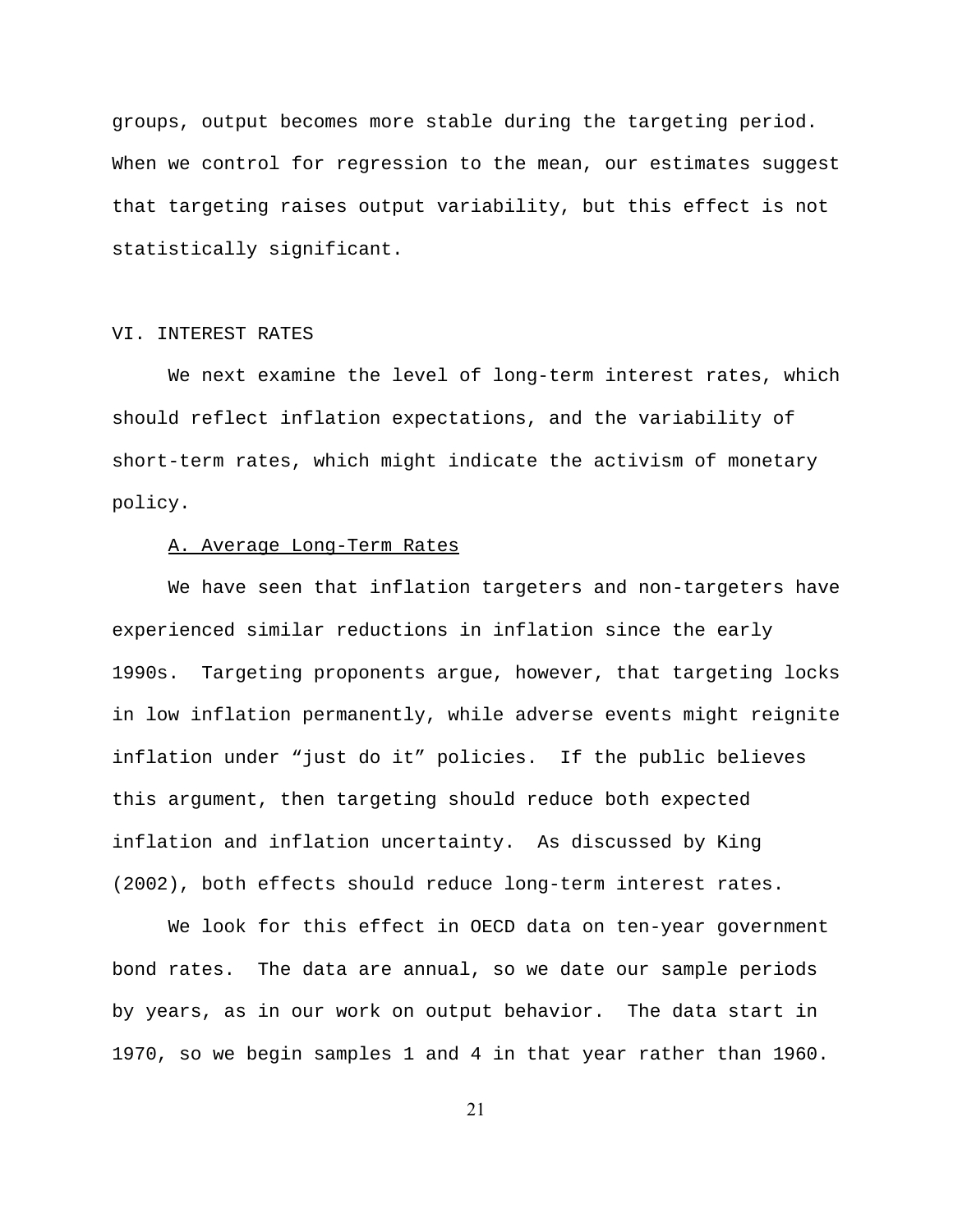Table VIII presents our results, which are highly reminiscent of our inflation and output results. If we define better performance by lower interest rates, then non-targeters always do better than targeters; both groups improved during the targeting period; the improvement is somewhat larger for targeters; but the effect of targeting disappears when we control for regression to the mean.

## B. The Variability of Short-Term Interest Rates

 In addition to examining economic outcomes, we would like to know whether inflation-targeting central banks move their policy instruments differently from non-targeters. In principle, one can address this issue by estimating reaction functions for short-term interest rates (i.e. Taylor rules). In practice, it appears difficult to get meaningful estimates of these equations with the short samples at hand. We therefore examine a cruder measure of policy behavior, the standard deviation of short-term rates. Differences in policy rules should affect this statistic. For example, if inflation targeters respond more strongly to inflation movements, then short-term rates should become more volatile (unless targeting stabilizes inflation, an effect we fail to find). $6$ 

 $^6$  Neumann and von Hagen and Kuttner and Posen (1999) estimate Taylor rules for inflation targeters. For a critique, see Mishkin's (2002) discussion of Neumann and von Hagen.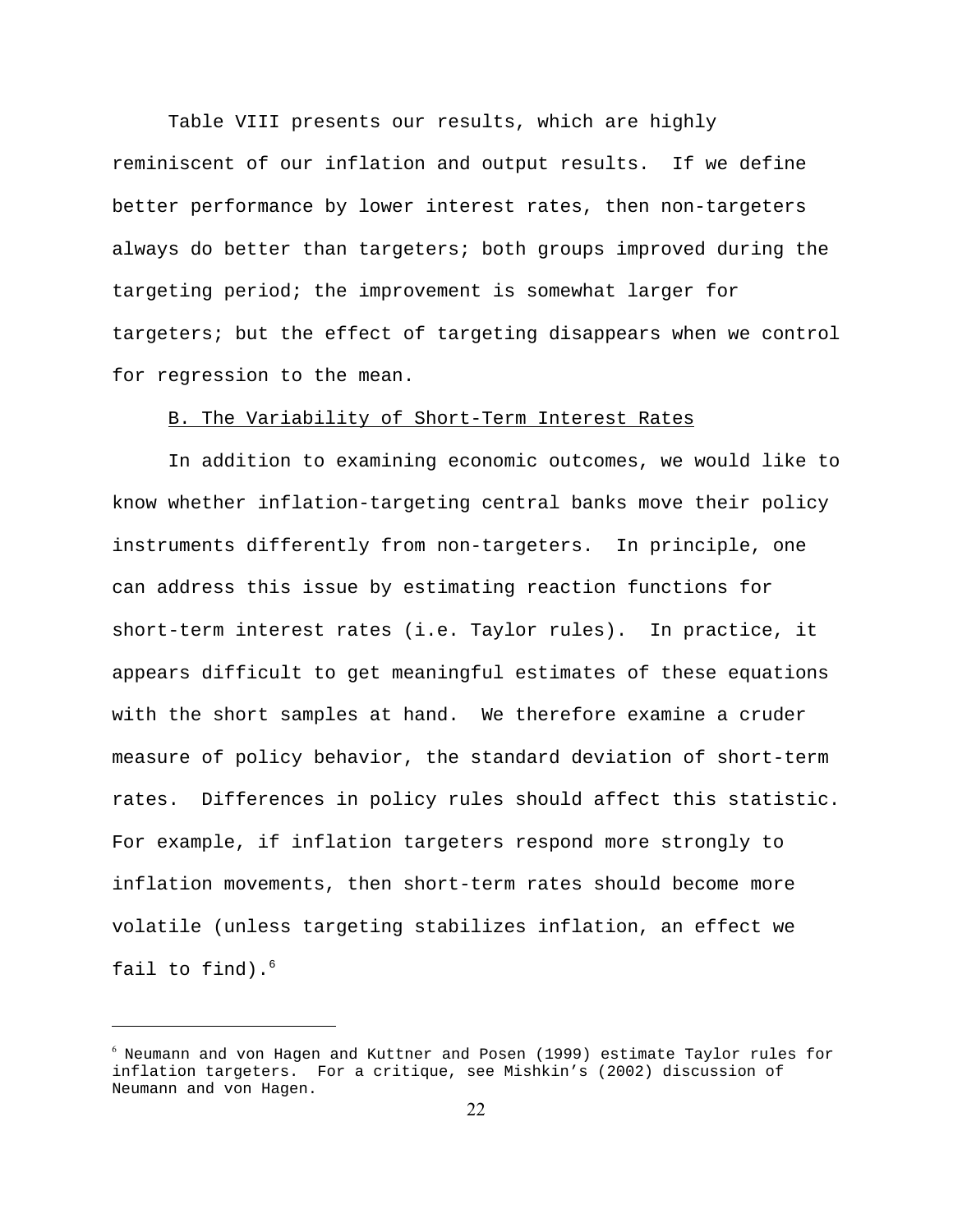We examine the volatility of short-term rates at the quarterly frequency. Our data are interbank rates from the IFS (Line 60b). We examine only the shorter of our pre-targeting samples, the ones starting in 1985, because consistent data are not available before then. For once, we throw out a few troublesome outliers. For all countries, we delete the three quarters of the ERM crisis, 1992:3 through 1993:1, when interest rates jumped to very high levels.

 The results, in Table IX, follow the pattern we have seen again and again. Interest-rate volatility is lower for nontargeters than for targeters and falls over time for both groups. The decrease appears larger for targeters if we ignore regression to the mean, but not if we control for it.

### VII. BIVARIATE RESULTS

 So far we have examined the univariate behavior of inflation, output, and interest rates. In principle, we would like to look more deeply at whether inflation targeting changes the structure of the economy. For our short samples, however, it is impractical to estimate sophisticated structural equations. Here we take one step beyond our univariate analysis by examining several bivariate relations.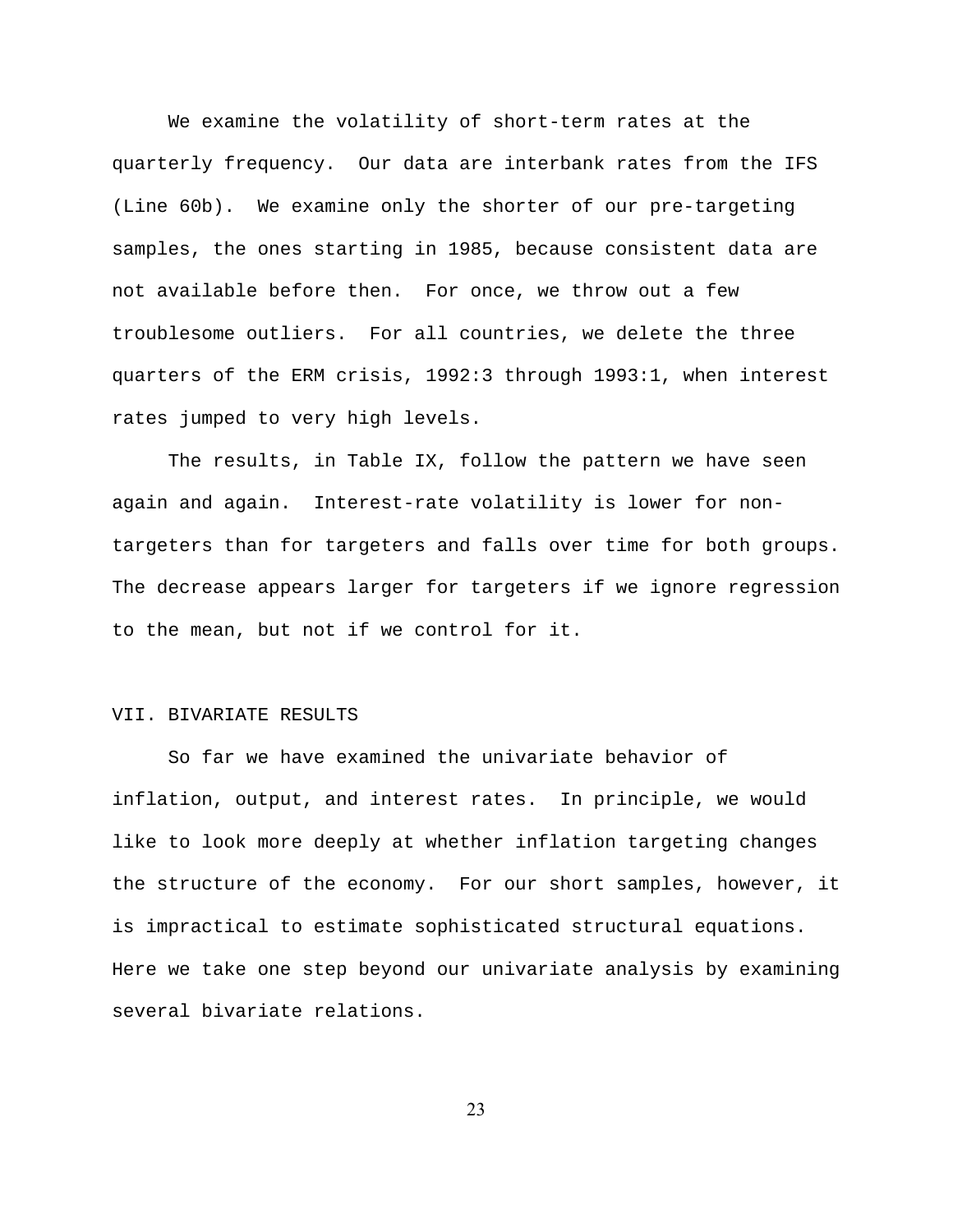#### A. Methodology

For each country and sample period, we run three regressions:

- $(1)$   $\Delta \Pi = a(y-y*)$ ,
- (2)  $\Delta \Pi = K_0 + b (\Delta p^{\text{com}} \Pi^{\text{US}})$ ,
- (3)  $\Pi^{\text{fore}} = K_1 + \text{CT}(-1)$ ,

where y\* is the trend level of output (measured by the Hodrick-Prescott filter with smoothing parameter 100); p<sup>com</sup> is an index of commodity prices in U.S. dollars, from the IFS;  $\Pi^{US}$  is U.S. inflation; and  $\Pi^{\text{fore}}$  is an OECD forecast of inflation. All the data are annual.

Equation (1) can be interpreted as an accelerationist Phillips curve: it shows how the output gap affects the change in inflation. Equation (2) measures the inflationary effect of a change in the relative price of commodities, which we interpret as a "supply shock." The change in the relative price is the change in the U.S. dollar price minus U.S. inflation. Finally, equation (3) shows how expected inflation responds to movements in past inflation. We measure expectations with OECD forecasts, which are produced in consistent ways for all countries.'

 $^7$  Some details: We exclude a constant term from equation (3) because yy\* has a zero mean and we want to rule out a deterministic trend in inflation. In equation (4), the change in relative commodity prices is the same for all countries. We have also estimated equation (4) with y-y\* included, which can be interpreted as a Phillips curve augmented with supply shocks. Our results about the coefficient on the change in commodity prices do not change. In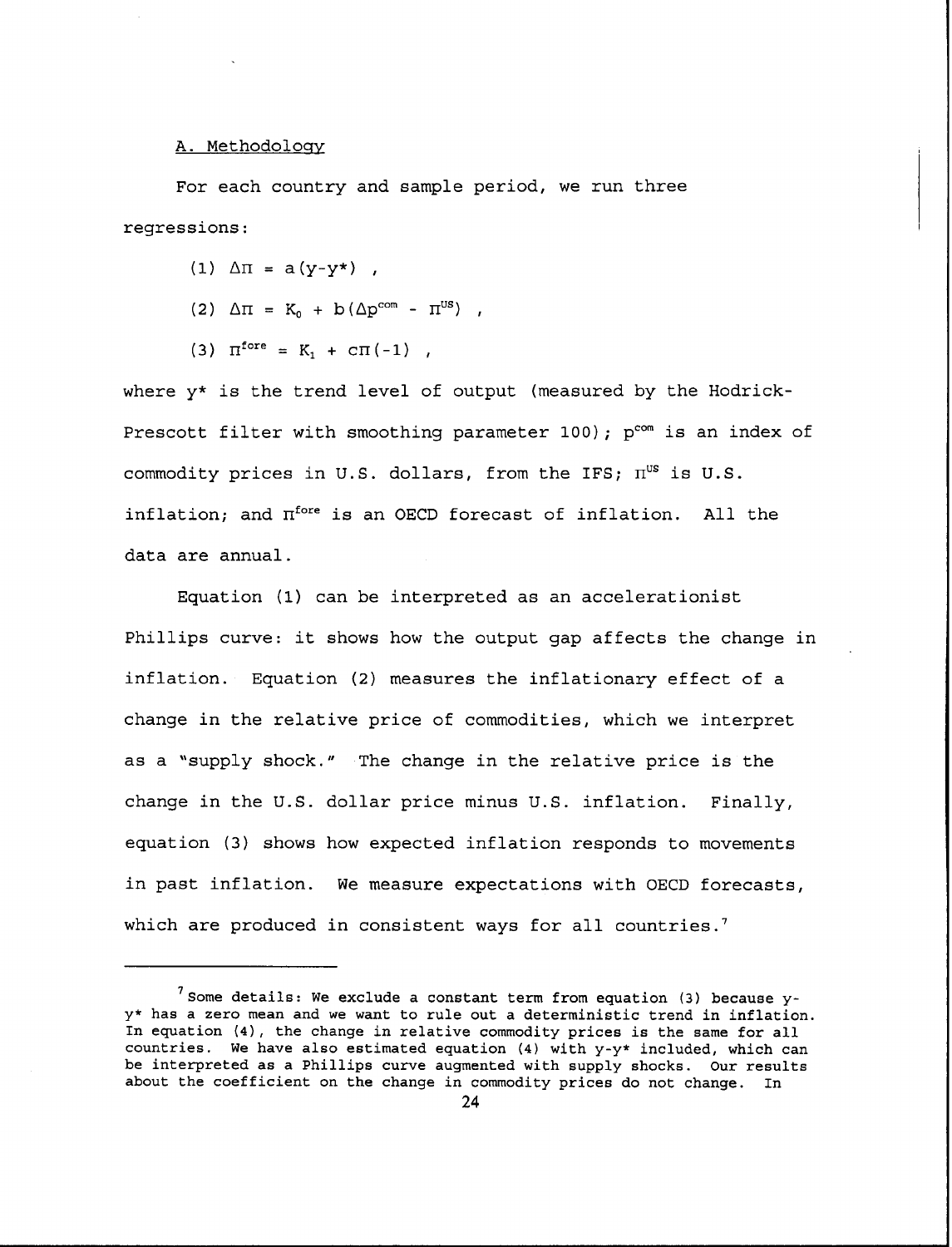Previous authors suggest that inflation targeting should affect the coefficients a, b, and c in these equations. For example, Bernanke et al. arque that targeting "anchors" inflation expectations, so c should fall. They also arque that targeting reduces the effects of supply shocks, so b should fall (see the quote at the start of this paper). The effects on a, the Phillips curve slope, are debatable. This coefficient might fall if inflation becomes more anchored. On the other hand, Corbo et al. (2002) argue that targeting reduces the cost of disinflation, which suggests a rise in a.

We are interested in the averages of a, b, and c for targeting and non-targeting countries. When we estimate these coefficients for individual countries, the standard errors vary greatly. Since there is more noise in some estimated coefficients than in others, a simple average is an inefficient estimator of the true average coefficient. We therefore compute weighted averages, with weights inversely proportional to the variances of the coefficient estimates. Similarly, we estimate our differences regression by weighted least squares, with weights inversely proportional to the standard deviations of the

addition, we obtain similar results when we replace the change in commodity prices with the change in the relative price of oil. In equation (5),  $\Pi(-1)$ is inflation in year -1 as estimated by the OECD in December of that year, when they make forecasts for the following year.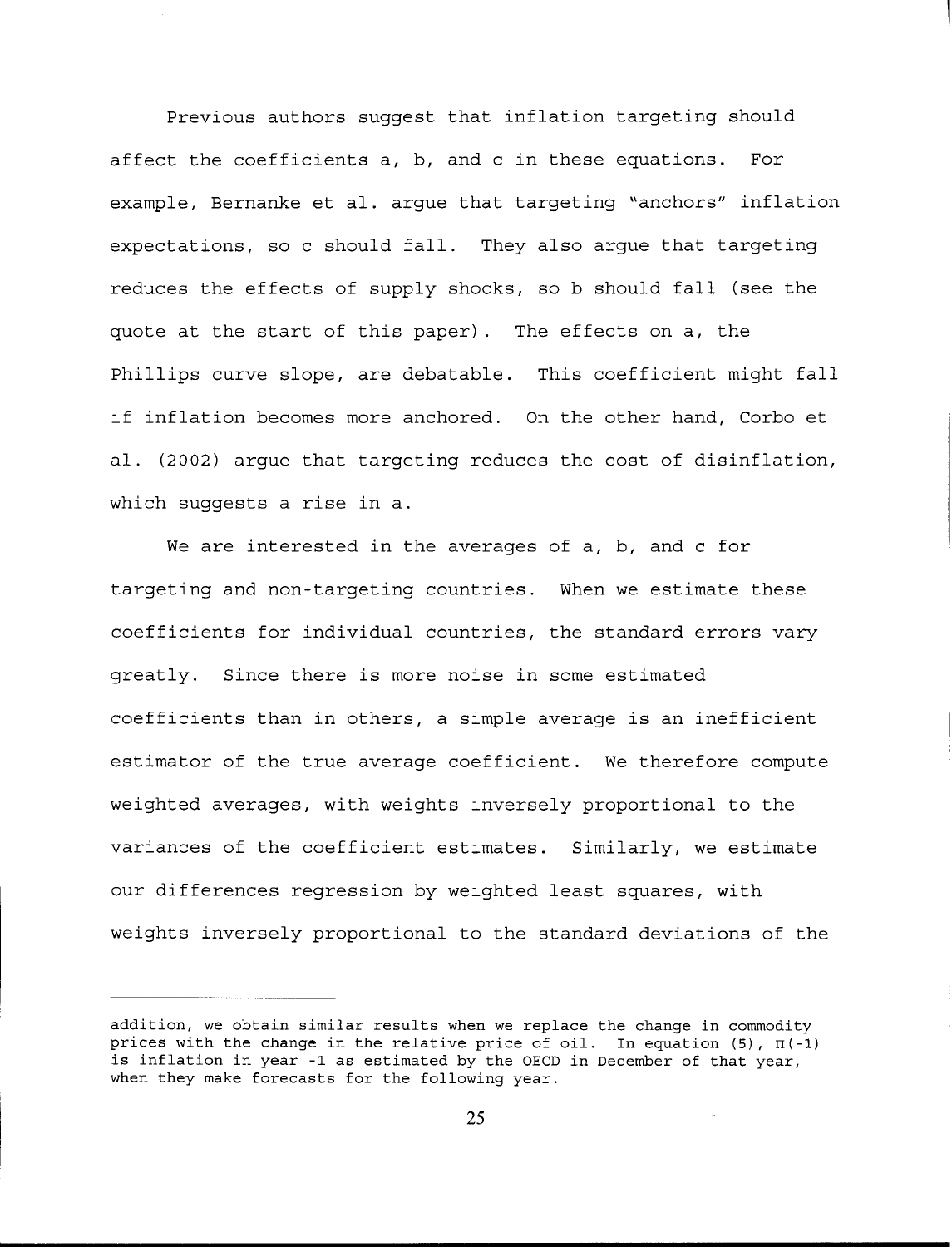estimated changes in coefficients. We do not add estimates of initial coefficients to the right-hand sides of our regressions, because the measurement error in the coefficients would create bias.<sup>8</sup>

#### B. Results

 Table X presents our bivariate results. For the final time, we find that economic behavior has changed over time, but the changes are similar for inflation targeters and non-targeters.

 There are two significant changes over time: expectations respond less to inflation movements, and inflation responds less to commodity prices. Both results suggest a greater anchoring of inflation. Strikingly, the commodity-price coefficients fall by an order of magnitude. For example, the average coefficient in sample 1 (1960 to the start of IT) is 0.05 for non-targeters. This means that a ten percent rise in the relative price of commodities raises inflation by five tenths of a percentage point. For the IT period (sample 3), the coefficient is 0.006.

 In contrast, there is no evidence that inflation targeting affects the coefficients that we consider. In the twelve

 $^8$  In principle, the optimal estimators of the group means and equation (1) use weights that depend on both the variances of the coefficient estimates and the variances of true coefficients across countries in a group. Using the residuals from our cross-country regressions, we have estimated the variances of true coefficients, and find they are small. We therefore set these variances to zero and derive the optimal weights based on the variances of coefficient estimates. These weights are the ones described in the text.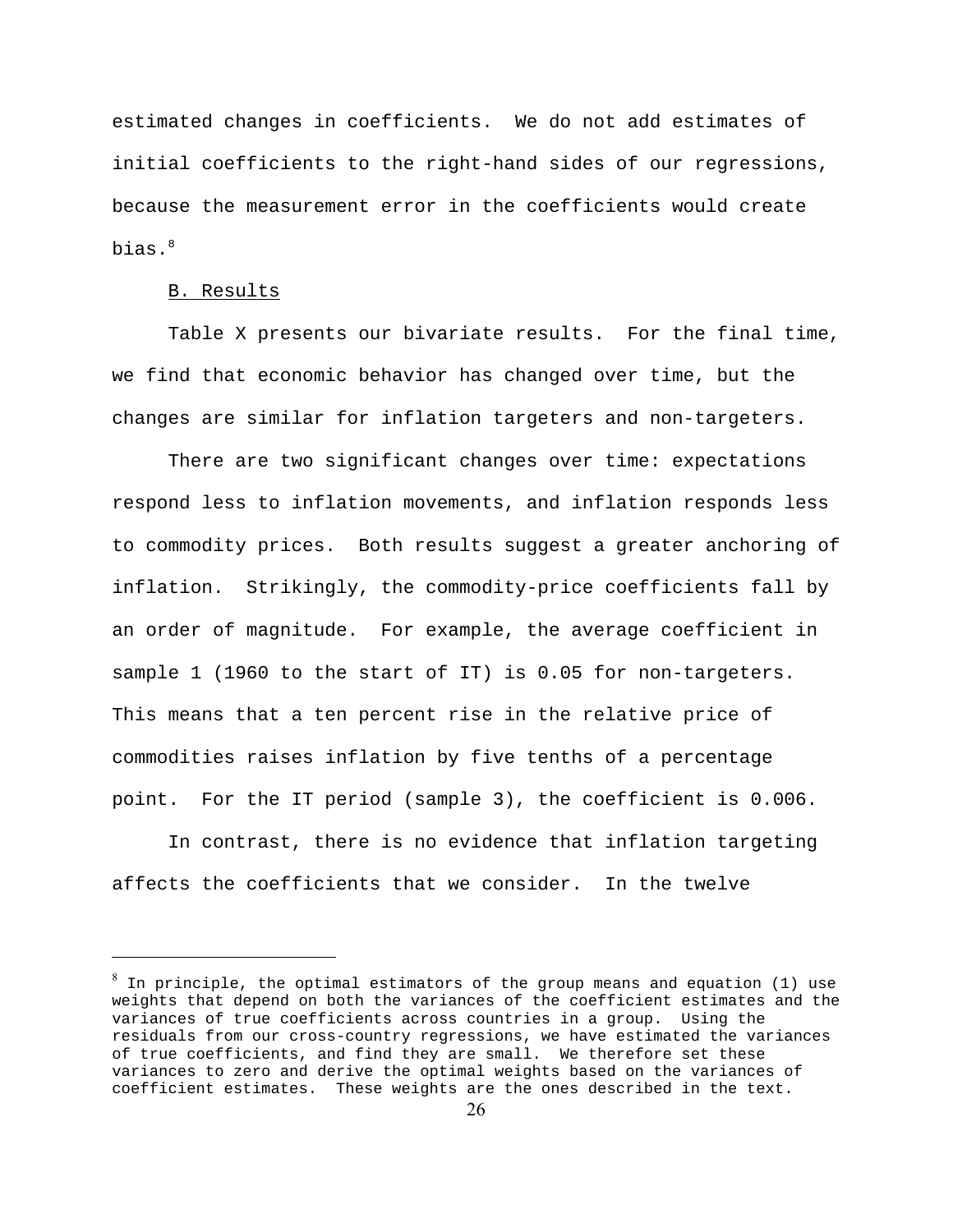regressions in Table X, the targeting dummy is never significant at the ten percent level.

### VIII: COMPARISON TO OTHER STUDIES

 The closest study to ours is that of Neumann and von Hagen. Their paper and ours have the same title. Part of their paper, like this one, compares the volatility of inflation, output, and interest rates across time periods and groups of countries. But Neumann and von Hagen's conclusion differs from ours: "Taken together, the evidence confirms the claim that IT matters" (p. 144).

 Our study differs from Neumann and von Hagen in many details, but the crucial difference may be our treatment of regression to the mean. After the sentence quoted above, they continue: "Adopting this policy has permitted IT countries to reduce inflation to low levels and curb the volatility of inflation and interest rates; in so doing, these banks have been able to approach the stability achieved by the Bundesbank" (Neumann and von Hagen's main example of a non-inflation targeter). We, too, find that targeters have caught up with nontargeters along some dimensions, but this convergence was not caused by targeting.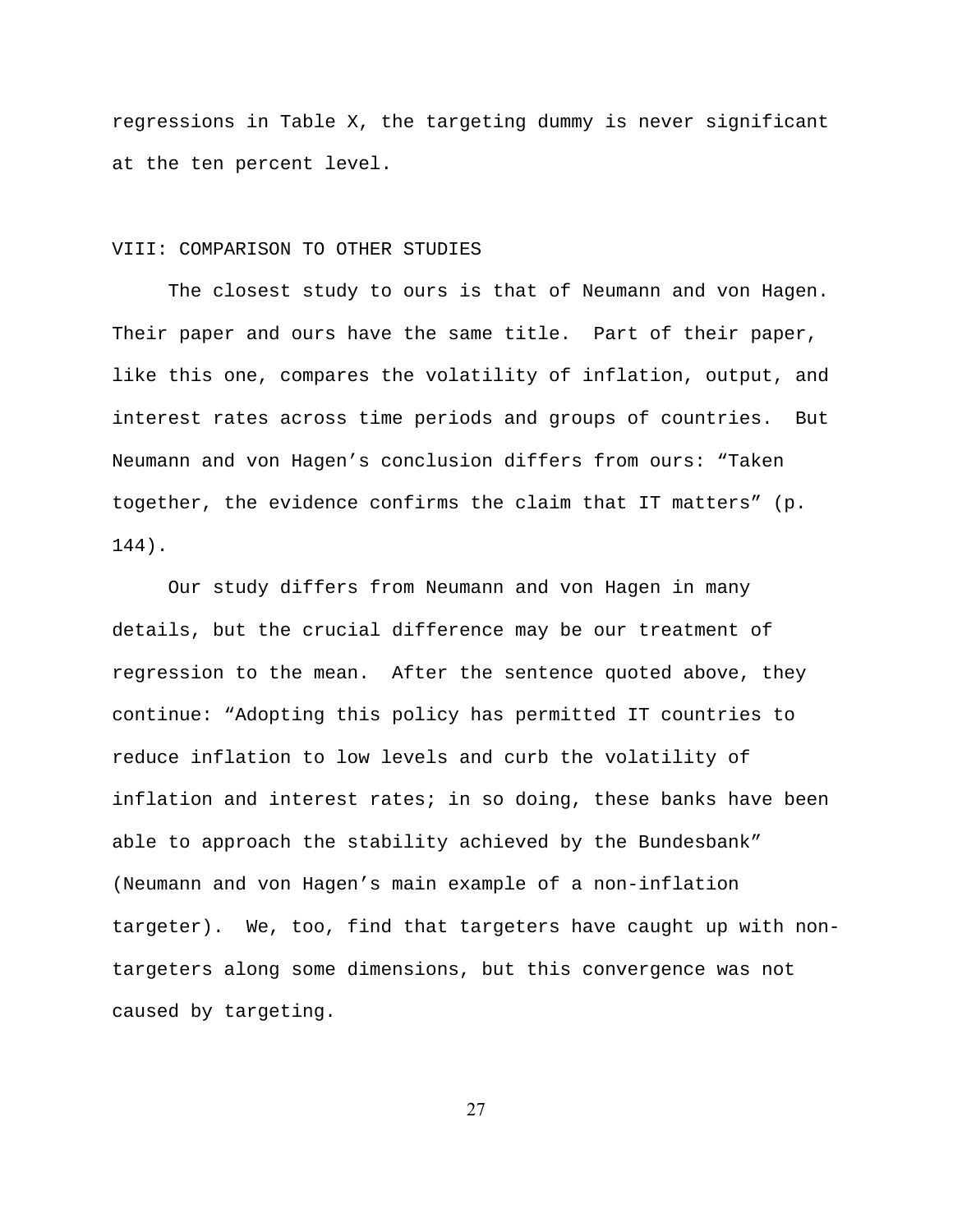A number of other studies report evidence that inflation targeting matters. For example, researchers report that targeting steepens the Phillips curve (Clifton et al., 2001); that it dampens movements in expected inflation (Sheridan, 2001); and that it increases the predictability of inflation (Corbo et al., 2002).<sup>9</sup> Some of these results may again reflect regression to the mean rather than a true effect of targeting. This possibility is suggested by Corbo et al.'s conclusion that "Inflation targeters have consistently reduced inflation forecast errors (based on country VAR models) toward the low levels prevalent in non-targeting industrial countries" (p. 263).

 It is difficult to compare our results directly to previous work, as the methodologies are quite different. We believe, however, that our results cast doubt on earlier findings that inflation targeting affects economic behavior. It seems unlikely that targeting would affect the relationships studied by previous authors and yet, as we find, have no effects on the means or standard deviations of inflation, output, or interest rates.

 $^9$  See also Johnson (2002) and the literature review in Neumann and von Hagen.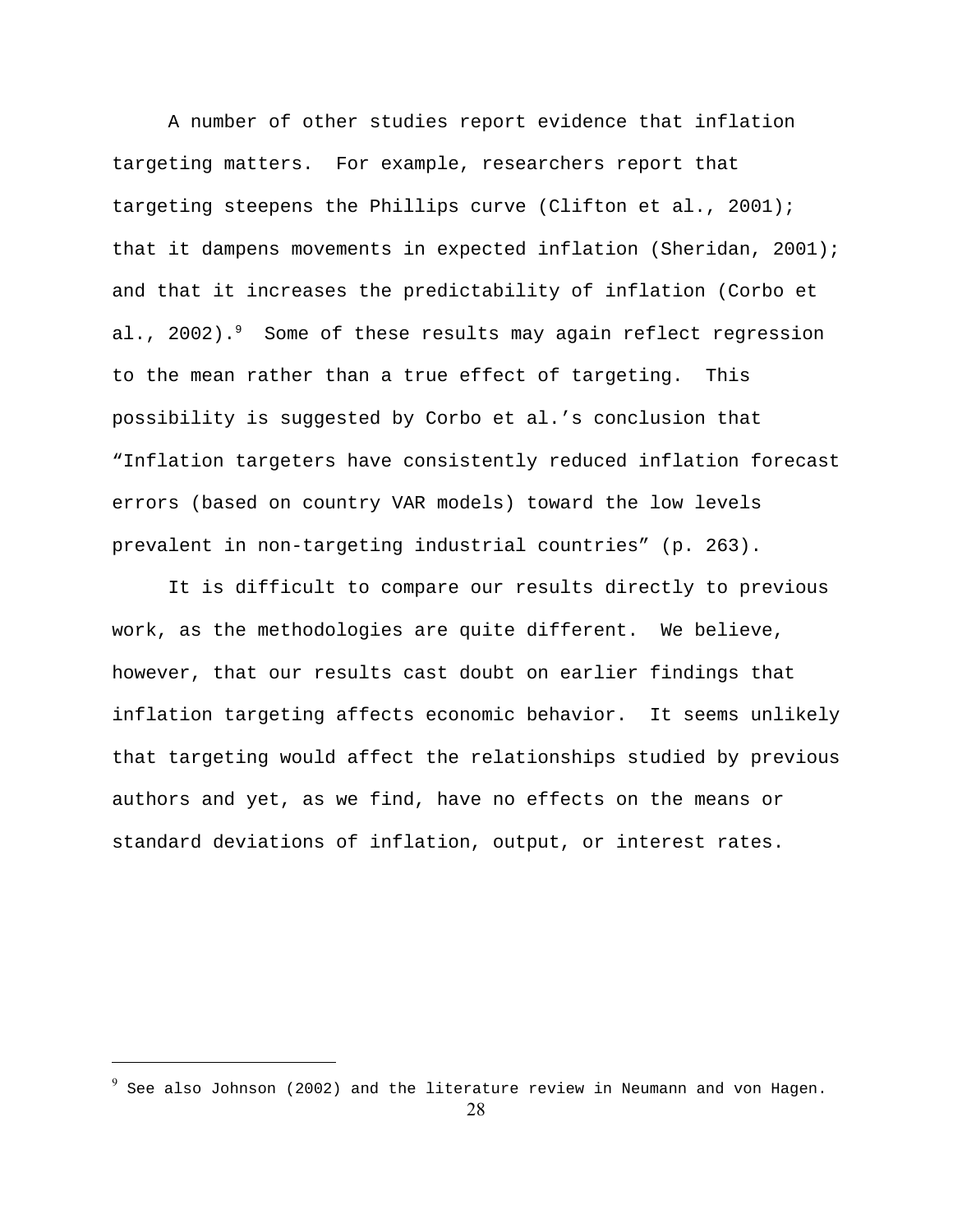#### IX. CONCLUSION

 We find no evidence that inflation targeting improves a country's economic performance. How should one interpret this result?

 One possibility is that targeting and non-targeting countries pursue similar interest-rate policies. Research suggests that the policies needed to implement inflation targeting are similar to the Taylor rules that fit the United States and other non-targeters (e.g. Svensson, 1997; Ball, 1999). Indeed, observers have suggested that the U.S. is a "covert inflation targeter" (Mankiw, 2001). This view is supported by our finding of similar interest-rate volatility for targeters and non-targeters. If targeting does not change the behavior of policy instruments, it is not shocking that economic outcomes do not change either. This result suggests, however, that the formal and institutional aspects of targeting – the public announcements of targets, the inflation reports, the enhanced independence of central banks – are not important. Nothing in the data suggests that covert targeters would benefit from adopting explicit targets.

Our results do not provide an argument against inflation targeting, for we have not found that it does any harm. In addition, there may be benefits that we do not measure. First,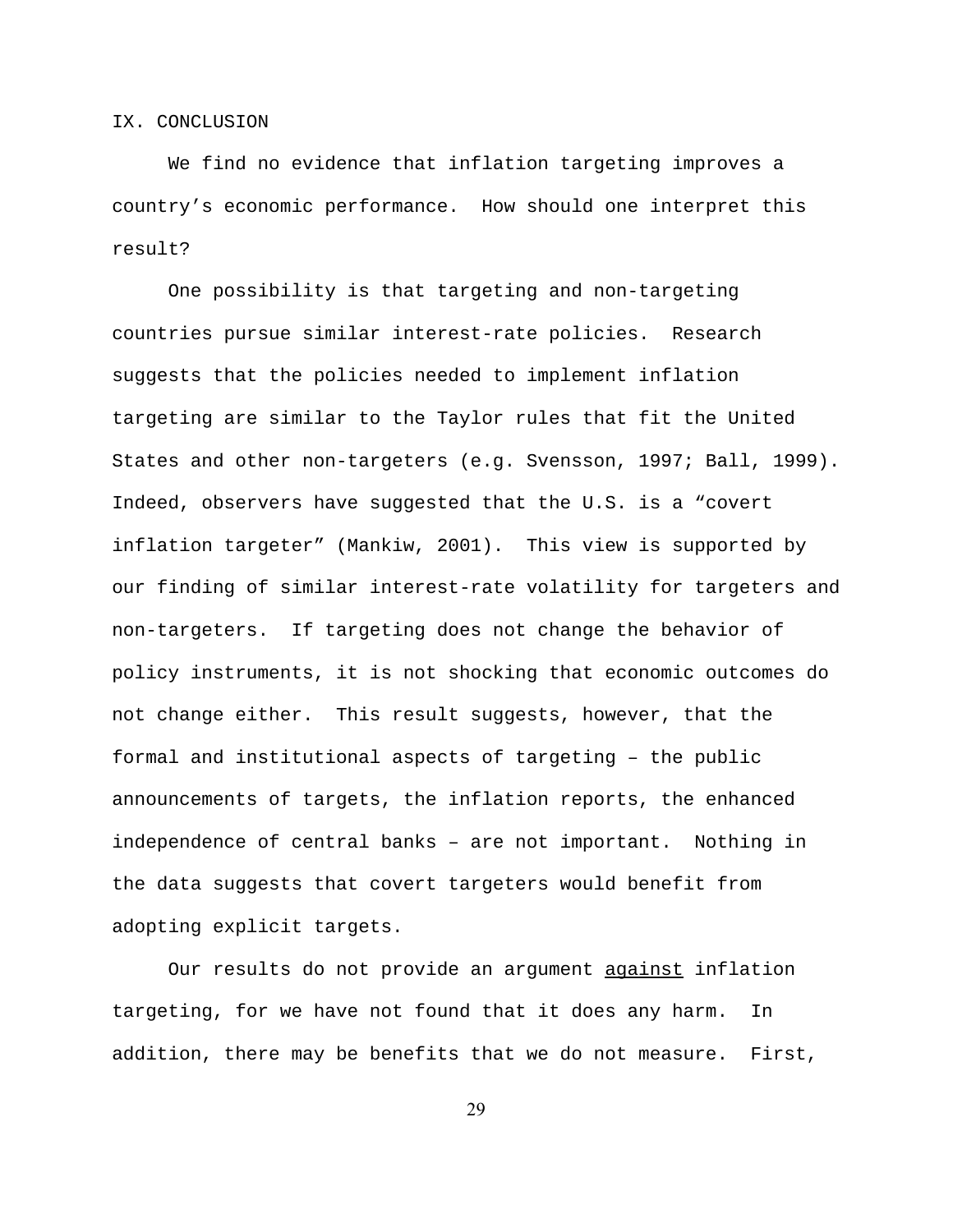aspects of inflation targeting may be desirable for political rather than economic reasons. Bernanke et al. argue that targeting produces more open policymaking, making "the role of the central bank more consistent with the principles of a democratic society" (p. 333).

 Second, inflation targeting might improve economic performance in the future. The economic environment has been fairly tranquil during the inflation-targeting era, and so many central banks have not been tested severely. Perhaps future policymakers will face 1970s-size supply shocks, or strong political pressures for inflationary policies. At that point, we may see that inflation targeters handle these challenges better than policymakers who "just do it."

 Thus a paper that replicates this study in 25 or 50 years may find ample evidence that targeting improves performance. The evidence is not there, however, in the data through 2001.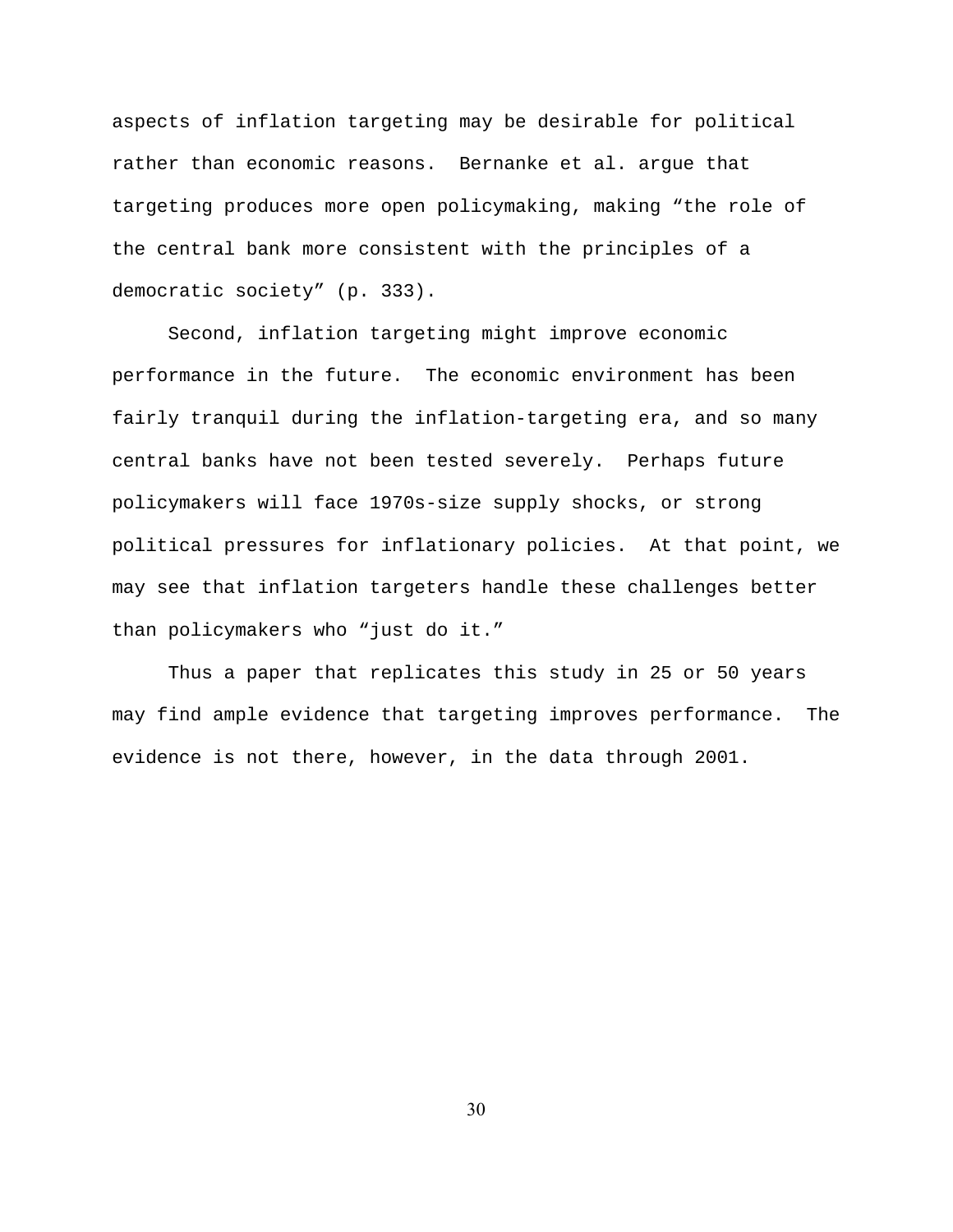#### APPENDIX

Consider the problem of estimating the effect of inflation targeting on X, some measure of economic performance. For concreteness, we will sometimes refer to X as "average inflation." We present a simple statistical model of the determinants of X in different countries and periods. In our model, regression (1) in the text, the differences estimator, produces a biased estimate of the effect of targeting if the targeting dummy is correlated with the pre-targeting level of X. Adding the pre-targeting X, as in regression (2), eliminates the bias.

Let  $X_{it}$  be the value of X in country i and period t. The t subscript takes on two values, "pre" and "post." We assume that  $X_{it}$  is given by

 $X_{it} = k + a_1 Q_{it} + \mu_i + \eta_t + \nu_{it}$  $(A1)$ where  $\mu_i$  is a country-specific effect,  $\eta_t$  is a period-specific effect,  $v_{it}$  is an error term specific to country i in period t, and  $Q_{it}$  is a dummy equal to one if country i targets inflation in period t. For all countries,  $Q_{i, pre}$  equals zero and  $Q_{i, post}$  equals  $D_i$  the targeting dummy in the text.

In equation (A1), the  $Q_{it}$  term captures the possible effect of inflation targeting. We would like to estimate its coefficient,  $a_1$ . The other terms are a conventional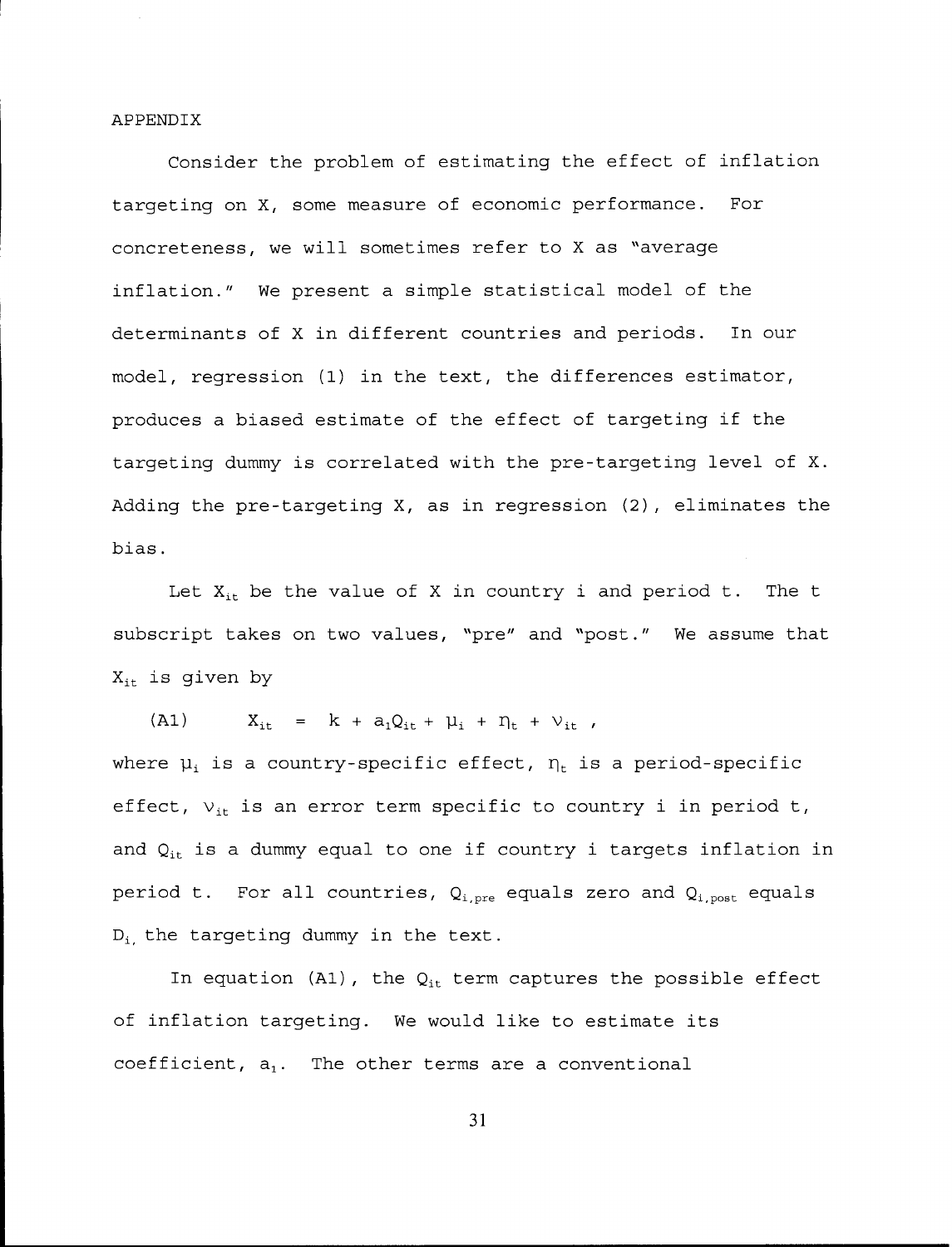decomposition of the error term in a panel regression. By construction, the idiosyncratic shock  $v_{it}$  is uncorrelated with  $\mu_i$ and  $\eta_t$ , and  $v_{i,pre}$  and  $v_{i,post}$  are uncorrelated with each other.

Differencing equation (A1) over time yields

 $X_{i,post} - X_{i,pre} = (\eta_{post} - \eta_{pre}) + a_1D_i + (\nu_{i,post} - \nu_{i,pre}),$  $(A2)$ where we use the fact that  $Q_{i,post} - Q_{i, pre} = D_i$ . Thus, in cross-country data, the change in X depends on a constant  $(\eta_{\text{post}} - \eta_{\text{pre}})$ , the targeting dummy, and a composite error term. We can interpret regression (1), the differences estimator in the text, as an OLS estimator of equation (A2).

Suppose that countries with higher initial inflation,  $X_{i,pre}$ , are more likely to adopt inflation targeting. The error  $v_{i,pre}$  is one component of  $X_{i,pre}$ , so a higher  $V_{i,pre}$  makes targeting more likely:  $v_{i,pre}$  is positively correlated with the dummy  $D_i$ . The error in (A2) includes  $-v_{i,nre}$ , so the dummy is negatively correlated with the error. This correlation implies that the OLS estimate of the dummy coefficient,  $a_1$ , is biased downward. Consequently, regression (1) is likely to find that targeting reduces inflation even if there is no true effect.

Now consider what happens when we add the initial level of X to our regression. We can rewrite equation (A2) as

 $X_{i,post} - X_{i,pre} = (\eta_{post} - \eta_{pre}) + a_1D_i + a_2X_{i,pre} + (\nu_{i,post} - \nu_{i,pre}),$  $(A3)$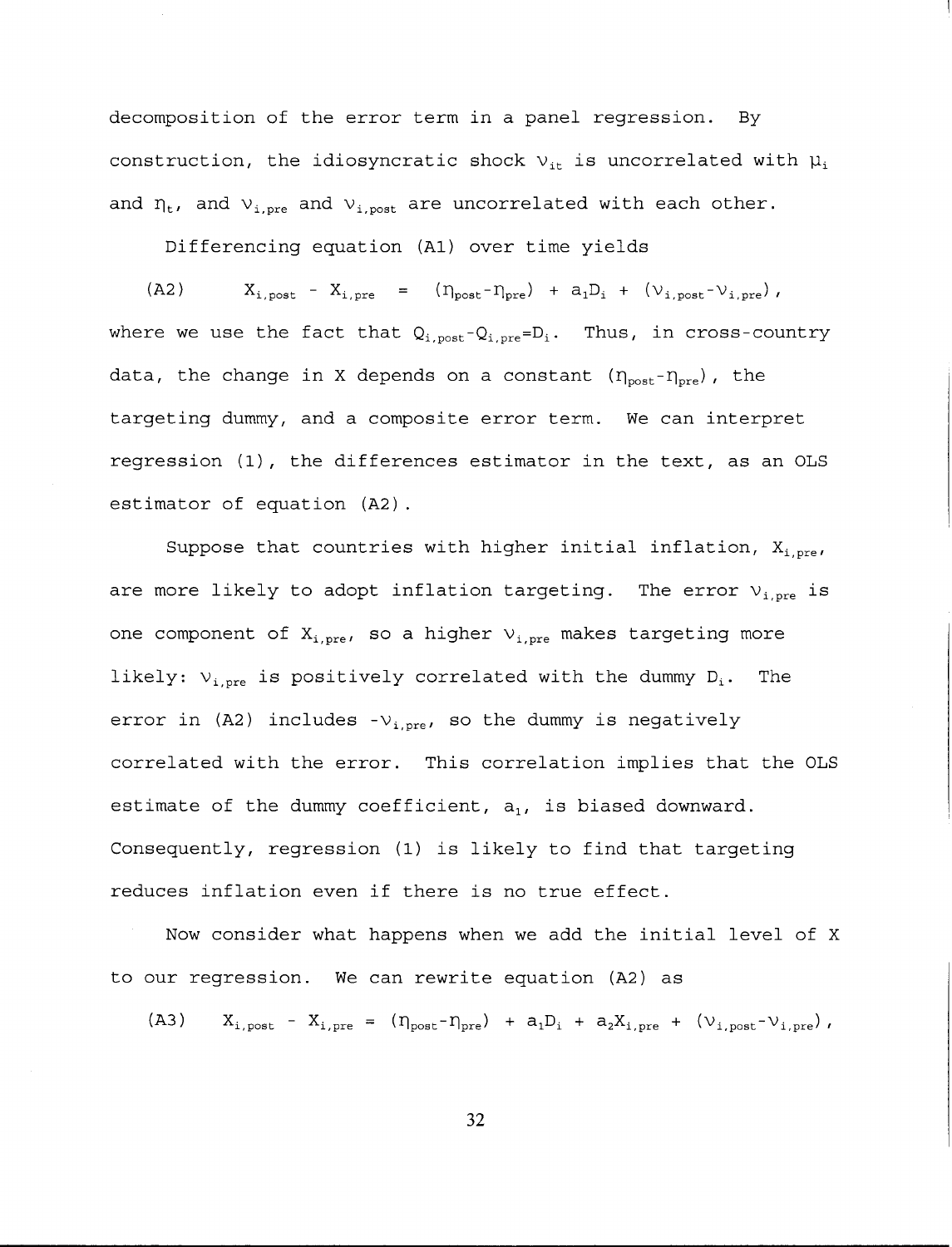where the true value of  $a_2$  is zero. We interpret regression (2) in the text as an OLS estimator of this equation. We now sketch a proof that the estimate of  $a_1$  is unbiased even if  $X_{i, pre}$  affects the likelihood of targeting.

Rather than view  $v_{i,pre}$  as part of the error term in (A3), let us interpret it as a variable that is left out when we regress the change in  $X_i$  on the constant,  $D_i$ , and  $X_{i,pre}$ . If  $V_{i,pre}$ were measured and included in the regression, then OLS would be unbiased, because all right-side variables would be uncorrelated with the remaining error  $v_{i,post}$ . We can therefore use standard results to determine the biases that arise when  $v_{i,pre}$  is left out (Maddala, 1989, p. 122). Specifically, the bias in the OLS estimate of  $a_1$  is proportional to the expected coefficient on  $D_i$ in an auxiliary regression of  $v_{i,pre}$  on a constant,  $D_i$  and  $X_{i,pre}$ . One can show that this expected coefficient is zero, implying zero bias. Intuitively,  $v_{i,pre}$  is correlated with  $D_i$ , but this correlation works through the effect of  $v_{i,pre}$  on  $X_{i,pre}$ . When one controls for  $X_{i, pre}$  in the auxiliary regression, there is no relation between  $v_{i,pre}$  and  $D_i$ .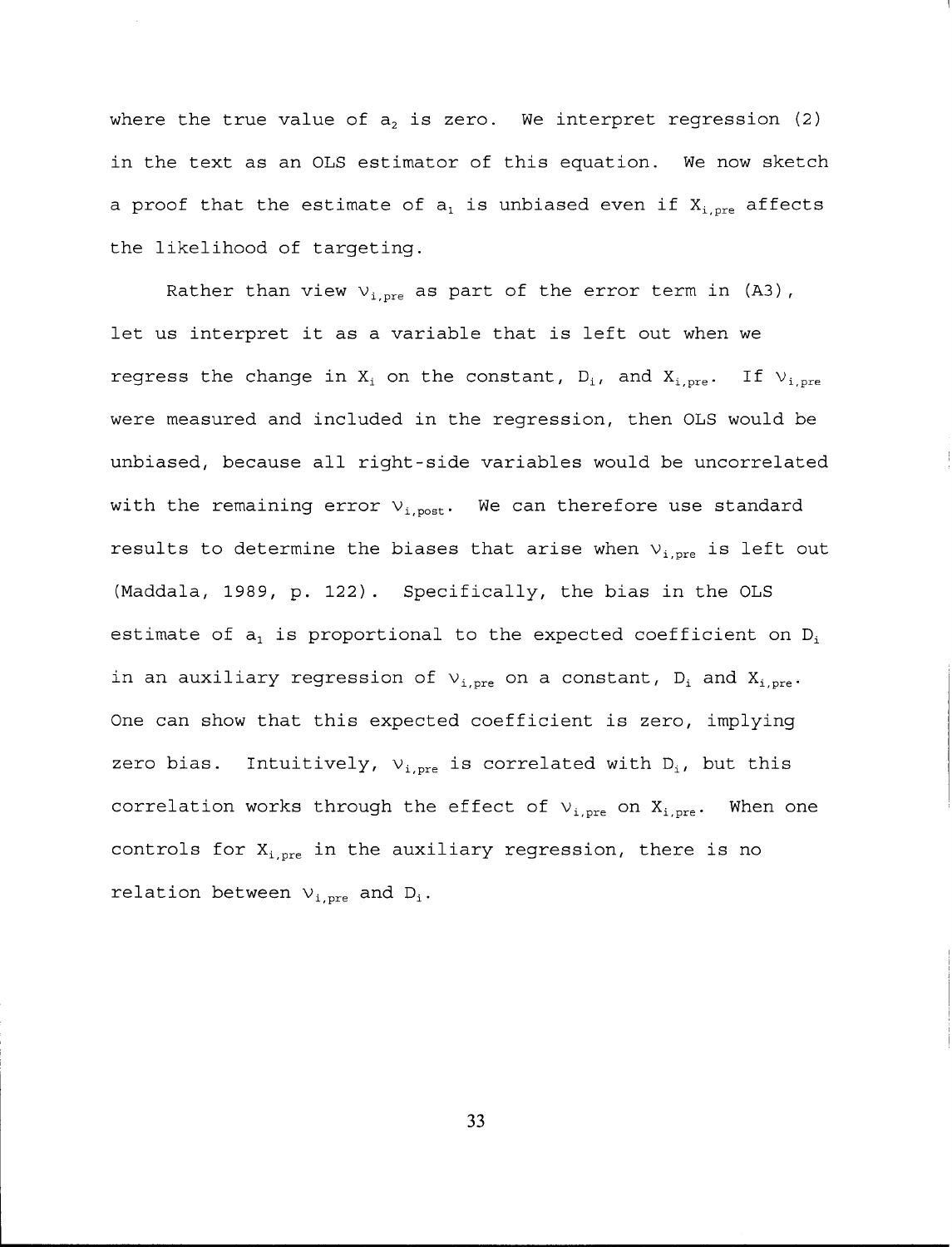#### REFERENCES

- Ball, Laurence. 1997. Disinflation and the NAIRU. *In Reducing Inflation: Motivation and Strategy*, ed. Christina D. Romer and David H. Romer. Chicago: University of Chicago Press.
- Ball, Laurence. 1999. Efficient Rules for Monetary Policy. *International Finance* 2(1):63-83.
- Bernanke, Ben S., Thomas Laubach, Frederic S Mishkin, and Adam S. Posen. 1999. *Inflation Targeting: Lessons from the International Experience.* Princeton, New Jersey: Princeton University Press.
- Cecchetti, Stephen G. and Michael Ehrmann. 1999. Does Inflation Targeting Increase Output Volatility? An International Comparison of Policymakers' Preferences and Outcomes. NBER Working Paper no. 7426. Cambridge, Mass.: National Bureau of Economic Research, December.
- Clifton, Eric V., Leon Hyginus, and Chorng-Huey Wong. 2001. Inflation Targeting and the Unemployment-Inflation Tradeoff. IMF Working Paper 01/166. Washington, DC: International Monetary Fund.
- Corbo, Vittorio, Oscar Landerretche, and Klaus Schmidt-Hebbel. 2002. Does Inflation Targeting Make a Difference? In Inflation Targeting: Design, Performance, Challenges, ed. Norman Loayza and Raimundo Saito. Central Bank of Chile.
- Gilovich, Thomas. 1984. Judgemental biases in the world of sports. In Cognitive Sport Psychology, ed. Straub, William F. and Jean M. Williams. New York: Sport Science Associates.
- Johnson, David R. 2002. The Effect of Inflation Targeting on the Behavior of Expected Inflation: Evidence from an 11 country panel. *Journal of Monetary Economics* 49: 1521- 1538.
- King, Mervyn. 2002. *The Inflation Target Ten Years On*. Speech delivered to the London School of Economics. 19 November.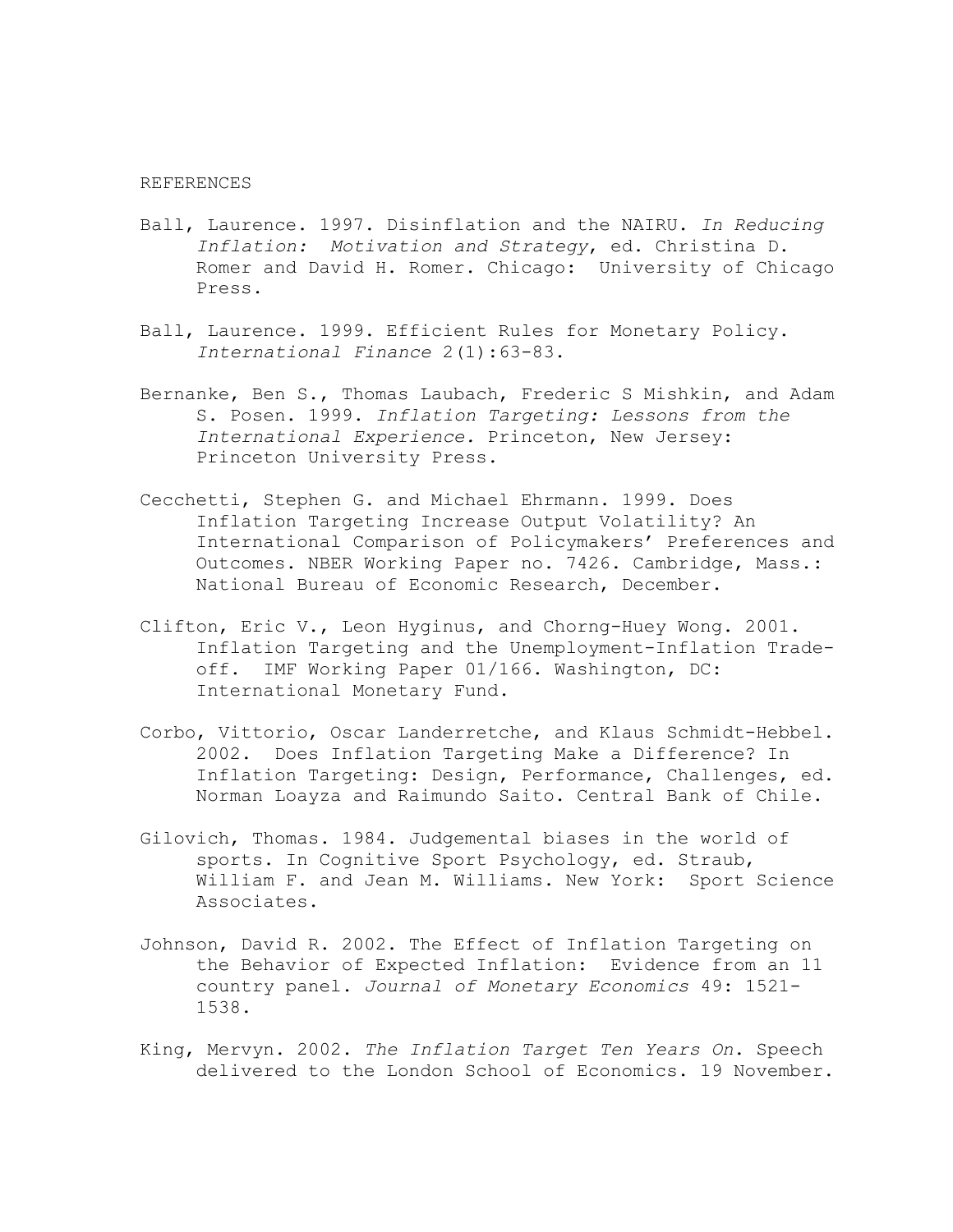- Kuttner, Kenneth N. and Adam S. Posen. 1999. Does Talk Matter After All? Inflation Targeting and Central Bank Behavior. Federal Reserve Bank of New York Staff Reports No. 88. October.
- Layard, Richard, Stephen Nickell, and Richard Jackman. 1991. Unemployment: Macroeconomic Performance and the Labour Market. New York: Oxford University Press.
- Maddala, G.S. 1989. Introduction to Econometrics. New York: Maxwell Macmillan International Editions.
- Mankiw, N. Gregory. 2001. U.S. Monetary Policy During the 1990s. NBER Working Paper No. 8471, Cambridge, Mass.: National Bureau of Economic Research, September.
- Mishkin, Frederic S. 1999. International Experiences with Different Monetary Policy Regimes, *Journal of Monetary Economics* 43: 579-605.
- Mishkin, Frederic S. 2002. Does Inflation Targeting Matter? Commentary. *Federal Reserve Bank of St. Louis Review* v84, n4 (July-Aug. 2002): 149-53.
- Neumann, Manfred J.M. and Jurgen von Hagen. 2002. Does Inflation Targeting Matter? *Federal Reserve Bank of St. Louis Review* v84, n4 (July-Aug.): 127-48.
- Scheater, Andrea, Stone, Mark R. and Mark Zelmer. 2000. Adopting Inflation Targeting: Practical Issues for Emerging Market Countries. IMF Occasional Paper 202. Washington, DC.: International Monetary Fund.
- Sheridan, Niamh. 2001. *Inflation Dynamics*. Johns Hopkins University. PhD. Dissertation.
- Svensson, Lars E.O. 1995. The Swedish Experience of an Inflation Target. In Inflation Targets, eds. Leonardo Leiderman and Lars E.O. Svensson. London: Centre for Economic Policy Research.
- Svensson, Lars E.O. 1997. Inflation Forecast Targeting: Implementing and Monitoring Inflation Targets. *European Economic Review* 41: 1111-46.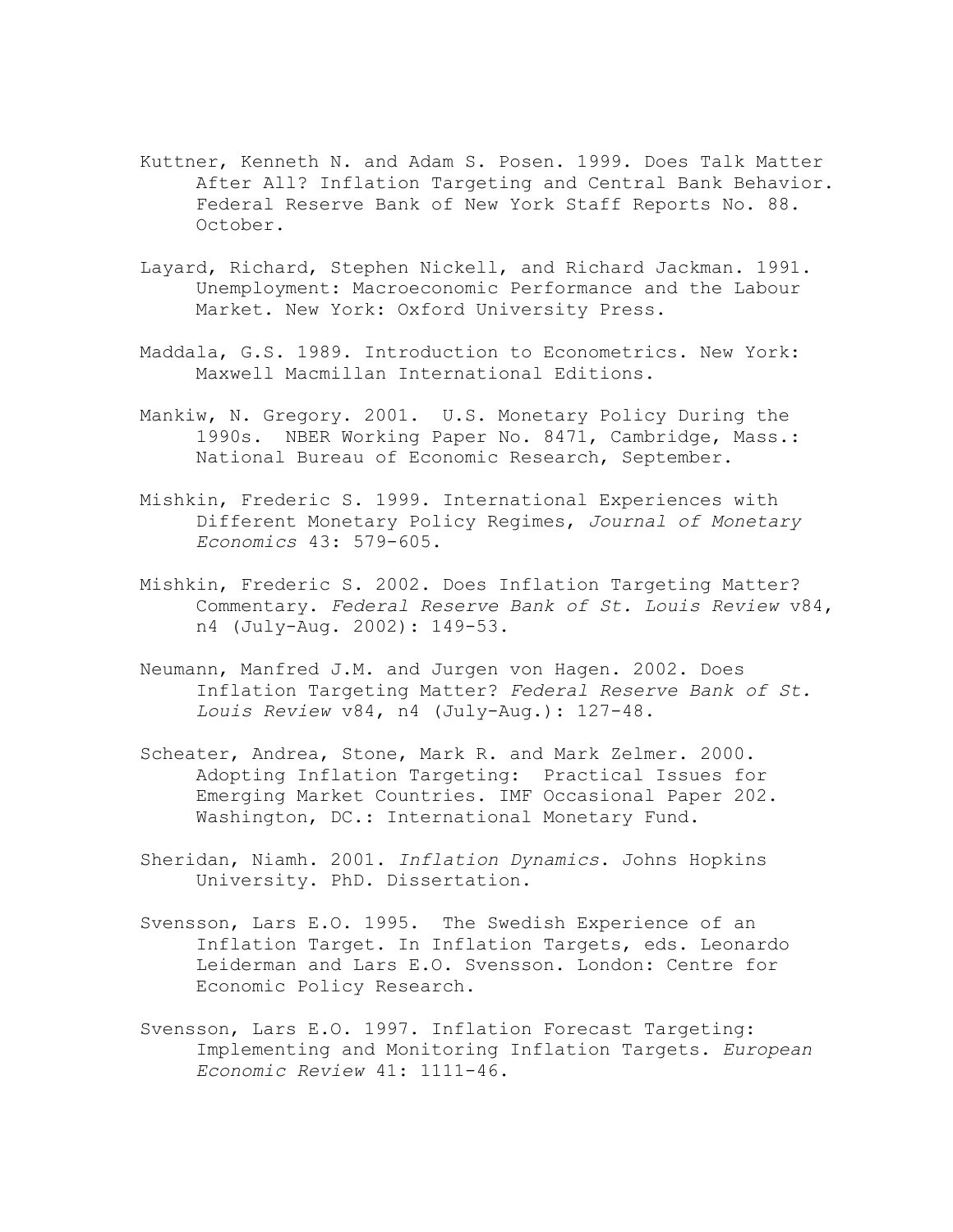| Country          | Inflation<br>Targeting | Constant<br>Inflation<br>Targeting | Rationale for choice of starting dates                                                                                                                                                                                                                                                                                      |
|------------------|------------------------|------------------------------------|-----------------------------------------------------------------------------------------------------------------------------------------------------------------------------------------------------------------------------------------------------------------------------------------------------------------------------|
| Australia        | Q4 1994                | Q4 1994                            | In September 1994, the Governor of the Reserve Bank of<br>Australia announced that "underlying inflation of 2 to 3 per<br>cent is a reasonable goal for monetary policy." See Bernanke<br>et al. (1999, pp. 218-220) for further discussion.                                                                                |
| Canada           | Q1 1992                | Q1 1994                            | The first target range was announced by the Bank of Canada in<br>February 1991: 2 to 4 percent over 1992 (i.e. December 1991<br>to December 1992). In December 1993, a range of 1 to 3<br>percent was established for 1994, and the range has remained<br>constant since then.                                              |
| Finland          | Q1 1994                | Q1 1994                            | In February 1993, the Bank of Finland stated its intention to<br>"stabilize the rate of inflation permanently at the level of 2%<br>by 1995." It appears that they were referring to year-over-year<br>inflation measured at the start of 1995; thus the period covered<br>by the first target begins at the start of 1994. |
| New Zealand      | Q3 1990                | Q1 1993                            | A target of 3-5% over 1990 was announced in April 1990. A<br>target of 0-2% for 1993 was announced in February 1991. The<br>target range has remained roughly unchanged since then (but<br>see footnote 2 in the text).                                                                                                     |
| Spain            | Q <sub>2</sub> 1995    | Q1 1994 <sup>a</sup>               | The first target, announced in December 1994, was for year-<br>over-year inflation of 3.5-4% "by early 1996."                                                                                                                                                                                                               |
| Sweden           | Q1 1995                | Q1 1995                            | The Riksbank announced in January 1993 that it aimed "to<br>limit the annual increase in the consumer price index from<br>1995 onwards to 2 percent." This target applied to inflation<br>over all of 1995, not to year-over-year inflation at the start of<br>1995 (Svensson, 1995).                                       |
| United Kingdom   | Q1 1993                | Q1 1993                            | In October 1992 the Bank of England announced a 2.5%<br>target, beginning immediately.                                                                                                                                                                                                                                      |
| Non-IT countries | Q3 1993                | Q1 1994                            | The starting dates were computed as averages of the starting<br>dates for inflation targeting or constant inflation targeting<br>countries.                                                                                                                                                                                 |

## **Table I: Starting Dates for Inflation Targeting and Constant Inflation Targeting Periods**

<sup>a</sup> Spain is an inflation targeter but not a constant inflation targeter. Q1 1994 is the start date of the constant-targeting period for nonconstant targeters.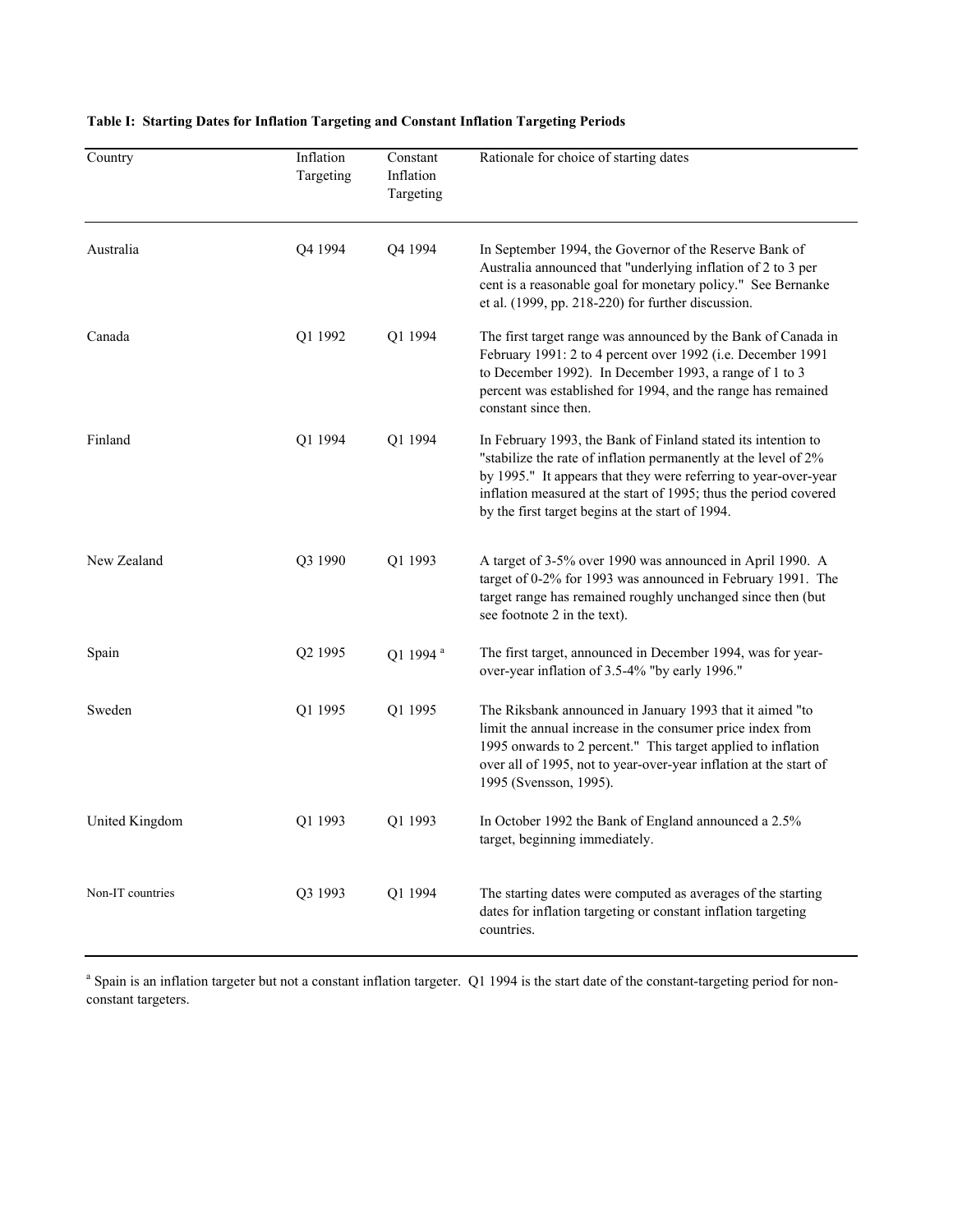| Country                                                                        |                                                | Sample 1         | Sample 2         | Sample 3         | Sample 4         | Sample 5         | Sample 6         |
|--------------------------------------------------------------------------------|------------------------------------------------|------------------|------------------|------------------|------------------|------------------|------------------|
| Australia                                                                      | start of sample 1960:1<br>end of sample 1994:2 |                  | 1985:1<br>1994:2 | 1994:4<br>2001:4 | 1960:1<br>1994:2 | 1985:1<br>1994:2 | 1994:4<br>2001:4 |
| Canada                                                                         |                                                | 1960:1<br>1991:4 | 1985:1<br>1991:4 | 1992:1<br>2001:4 | 1960:1<br>1993:3 | 1985:1<br>1993:3 | 1994:1<br>2001:4 |
| Finland                                                                        |                                                | 1960:1<br>1993:4 | 1985:1<br>1993:4 | 1994:1<br>1998:4 | 1960:1<br>1993:4 | 1985:1<br>1993:4 | 1994:1<br>1998:4 |
| New Zealand                                                                    |                                                | 1960:1<br>1990:1 | 1985:1<br>1990:1 | 1990:3<br>2001:4 | 1960:1<br>1992:4 | 1985:1<br>1992:4 | 1993:1<br>2001:4 |
| Spain                                                                          |                                                | 1960:1<br>1995:1 | 1985:1<br>1995:1 | 1995:2<br>1998:4 | 1960:1<br>1993:3 | 1985:1<br>1993:3 | 1994:1<br>1998:4 |
| Sweden                                                                         |                                                | 1960:1<br>1994:4 | 1985:1<br>1994:4 | 1995:1<br>2001:4 | 1960:1<br>1994:4 | 1985:1<br>1994:4 | 1995:1<br>2001:4 |
| United Kingdom                                                                 |                                                | 1960:1<br>1992:3 | 1985:1<br>1992:3 | 1993:1<br>2001:4 | 1960:1<br>1992:3 | 1985:1<br>1992:3 | 1993:1<br>2001:4 |
| United States, Japan, Denmark                                                  |                                                | 1960:1<br>1993:2 | 1985:1<br>1993:2 | 1993:3<br>2001:4 | 1960:1<br>1993:3 | 1985:1<br>1993:3 | 1994:1<br>2001:4 |
| Austria, Belgium, France,<br>Germany, Ireland, Italy,<br>Netherlands, Portugal |                                                | 1960:1<br>1993:2 | 1985:1<br>1993:2 | 1993:3<br>1998:4 | 1960:1<br>1993:3 | 1985:1<br>1993:3 | 1994:1<br>1998:4 |
| Norway                                                                         |                                                | 1960:1<br>1993:2 | 1985:1<br>1993:2 | 1993:3<br>2000:4 | 1960:1<br>1993:3 | 1985:1<br>1993:3 | 1994:1<br>2000:4 |
| Switzerland                                                                    |                                                | 1960:1<br>1993:2 | 1985:1<br>1993:2 | 1993:3<br>1999:4 | 1960:1<br>1993:3 | 1985:1<br>1993:3 | 1994:1<br>1999:4 |

## **Table II: Sample Periods**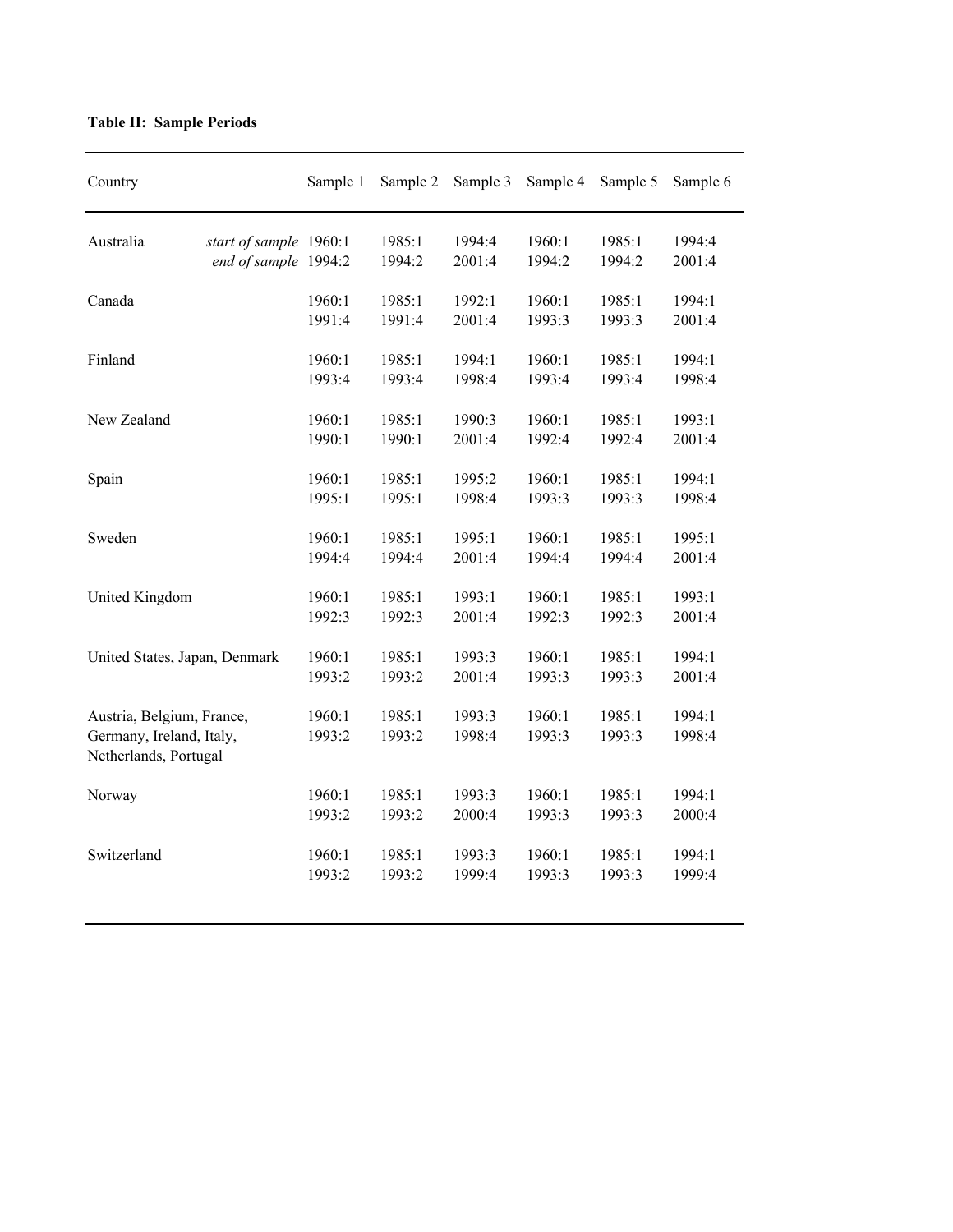**Table III: Mean Inflation Rate (Annualised)**

| Panel A                                                      |                   |                   |                   |                   |                |                |                |                |
|--------------------------------------------------------------|-------------------|-------------------|-------------------|-------------------|----------------|----------------|----------------|----------------|
|                                                              |                   | Sample 1          | Sample 2          | Sample 3          | Sample 4       | Sample 5       | Sample 6       |                |
| Australia                                                    |                   | 6.23              | 5.38              | 2.62              | 6.23           | 5.38           | 2.62           |                |
| Canada                                                       |                   | 5.35              | 4.37              | 1.62              | 5.16           | 3.83           | 1.58           |                |
| New Zealand                                                  |                   | 8.62              | 10.23             | 1.94              | 8.08           | 7.48           | 2.00           |                |
| Sweden                                                       |                   | 6.41              | 5.38              | 1.01              | 6.41           | 5.38           | 1.01           |                |
| United Kingdom                                               |                   | 7.54              | 5.50              | 2.43              | 7.54           | 5.50           | 2.43           |                |
| Finland                                                      |                   | 6.90              | 4.07              | 1.08              | 6.90           | 4.07           | 1.08           |                |
| Spain                                                        |                   | 9.16              | 5.93              | 2.49              | 9.35           | 6.12           | 3.06           |                |
| <b>United States</b>                                         |                   | 4.82              | 3.72              | 2.47              | 4.80           | 3.66           | 2.47           |                |
| Japan                                                        |                   | 5.16              | 1.63              | 0.12              | 5.15           | 1.68           | 0.09           |                |
| Denmark                                                      |                   | 6.50              | 3.23              | 2.21              | 6.47           | 3.19           | 2.23           |                |
| Austria                                                      |                   | 4.30              | 2.72              | 1.77              | 4.29           | 2.72           | 1.64           |                |
| Belgium                                                      |                   | 4.64              | 2.53              | 1.65              | 4.63           | 2.53           | 1.55           |                |
| France                                                       |                   | 6.11              | 3.05              | 1.37              | 6.08           | 3.01           | 1.33           |                |
| Germany                                                      |                   | 3.40              | 2.24              | 1.65              | 3.40           | 2.25           | 1.59           |                |
| Ireland                                                      |                   | 7.85              | 3.13              | 2.11              | 7.82           | 3.13           | 2.05           |                |
| Italy                                                        |                   | 8.43              | 5.72              | 3.29              | 8.40           | 5.69           | 3.18           |                |
| Netherlands                                                  |                   | 4.41              | 1.58              | 2.19              | 4.40           | 1.64           | 2.12           |                |
| Portugal                                                     |                   | 11.99             | 10.64             | 3.54              | 11.96          | 10.54          | 2.94           |                |
| Norway                                                       |                   | 6.26              | 4.93              | 2.20              | 6.22           | 4.81           | 2.28           |                |
| Switzerland                                                  |                   | 3.89              | 3.26              | 0.84              | 3.87           | 3.22           | 0.79           |                |
| <b>Averages</b>                                              |                   |                   |                   |                   |                |                |                |                |
| IT                                                           |                   | 7.17              | 5.84              | 1.88              | .              |                | .              |                |
| <b>NIT</b>                                                   |                   | 5.98              | 3.72              | 1.95              | .              | $\cdots$       | $\cdots$       |                |
| <b>CIT</b>                                                   |                   |                   | .                 | $\cdots$          | 6.72           | 5.27           | 1.78           |                |
| <b>NCIT</b>                                                  |                   | .                 | .                 |                   | 6.20           | 3.87           | 1.95           |                |
| Panel B                                                      |                   | Equation 1        |                   |                   |                | Equation 2     |                |                |
|                                                              |                   |                   |                   |                   |                |                |                |                |
| Dependent Variable: Change in mean inflation between samples |                   |                   |                   |                   |                |                |                |                |
|                                                              | $(3) - (1)$       | $(3) - (2)$       | $(6) - (4)$       | $(6) - (5)$       | $(3) - (1)$    | $(3) - (2)$    | $(6) - (4)$    | $(6) - (5)$    |
| Constant                                                     | $-4.03$<br>(0.46) | $-1.77$<br>(0.52) | $-4.25$<br>(0.47) | $-1.92$<br>(0.46) | 0.42<br>(0.49) | 1.12<br>(0.32) | 0.52<br>(0.50) | 1.01<br>(0.33) |
|                                                              |                   |                   |                   |                   |                |                |                |                |

| Inflation targeting<br>dummy | $-1.26$<br>(0.78) | $-2.19$<br>(0.88) | $-0.68$<br>(0.86) | $-1.57$<br>(0.84) | $-0.38$<br>(0.33) | $-0.55$<br>(0.35) | $-0.29$<br>(0.33) | $-0.51$<br>(0.34) |
|------------------------------|-------------------|-------------------|-------------------|-------------------|-------------------|-------------------|-------------------|-------------------|
| Initial value                |                   |                   |                   |                   | $-0.74$<br>(0.08) | $-0.78$<br>(0.07) | $-0.77$<br>(0.07) | $-0.76$<br>(0.07) |
| Adjusted R-squared           | 0.08              | 0.21              | $-0.02$           | 0.12              | 0.85              | 0.90              | 0.85              | 0.87              |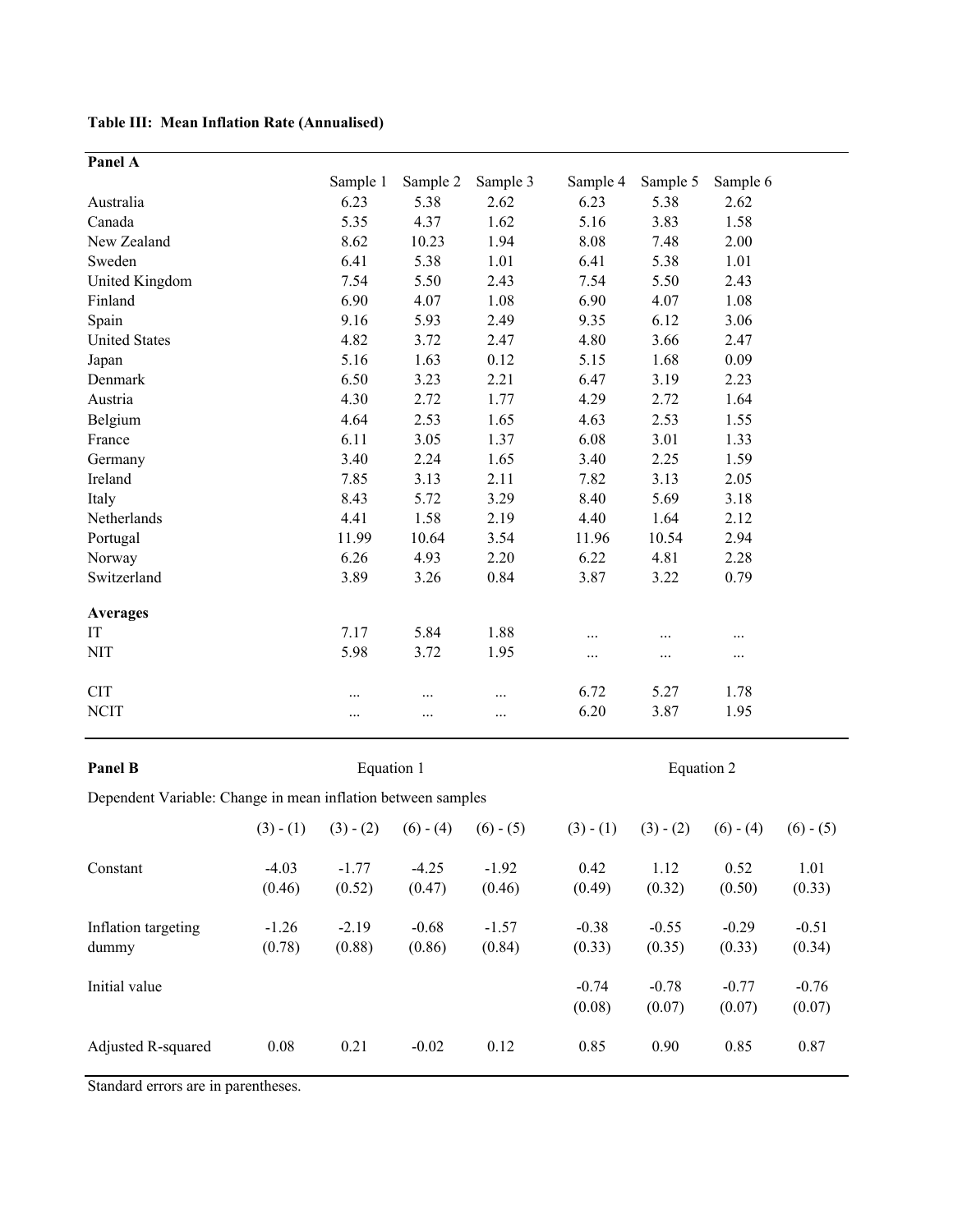**Table IV: Standard Deviation of Inflation Rate**

| Panel A              |          |          |          |          |          |          |
|----------------------|----------|----------|----------|----------|----------|----------|
|                      | Sample 1 | Sample 2 | Sample 3 | Sample 4 | Sample 5 | Sample 6 |
| Australia            | 4.62     | 3.51     | 3.01     | 4.62     | 3.51     | 3.01     |
| Canada               | 3.34     | 1.75     | 1.59     | 3.35     | 1.93     | 1.75     |
| New Zealand          | 5.83     | 7.42     | 1.70     | 5.88     | 7.21     | 1.78     |
| Sweden               | 3.99     | 3.62     | 1.57     | 3.99     | 3.62     | 1.57     |
| United Kingdom       | 5.70     | 2.80     | 1.34     | 5.70     | 2.80     | 1.34     |
| Finland              | 4.51     | 1.87     | 1.16     | 4.51     | 1.87     | 1.16     |
| Spain                | 5.80     | 2.00     | 1.38     | 5.85     | 2.07     | 1.64     |
| <b>United States</b> | 3.27     | 1.64     | 0.94     | 3.26     | 1.65     | 0.96     |
| Japan                | 5.00     | 1.76     | 1.73     | 4.98     | 1.76     | 1.65     |
| Denmark              | 4.77     | 2.14     | 0.68     | 4.77     | 2.12     | 0.70     |
| Austria              | 2.70     | 1.36     | 1.18     | 2.69     | 1.34     | 1.15     |
| Belgium              | 3.31     | 1.54     | 1.20     | 3.31     | 1.51     | 1.23     |
| France               | 3.77     | 1.15     | 0.81     | 3.78     | 1.15     | 0.84     |
| Germany              | 2.32     | 2.85     | 1.02     | 2.31     | 2.81     | 1.05     |
| Ireland              | 6.52     | 1.54     | 1.04     | 6.50     | 1.52     | 1.06     |
| Italy                | 6.08     | 1.55     | 1.60     | 6.06     | 1.54     | 1.64     |
| Netherlands          | 3.40     | 1.71     | 0.75     | 3.39     | 1.72     | 0.71     |
| Portugal             | 9.21     | 3.86     | 2.50     | 9.18     | 3.84     | 1.52     |
| Norway               | 3.84     | 2.52     | 1.24     | 3.85     | 2.57     | 1.24     |
| Switzerland          | 2.73     | 2.61     | 0.89     | 2.72     | 2.57     | 0.89     |
| <b>Averages</b>      |          |          |          |          |          |          |
| IT                   | 4.83     | 3.28     | 1.68     |          | .        |          |
| <b>NIT</b>           | 4.38     | 2.02     | 1.20     | $\cdots$ |          | $\cdots$ |
| <b>CIT</b>           | .        | .        |          | 4.67     | 3.49     | 1.77     |
| <b>NCIT</b>          |          |          | $\ddots$ | 4.48     | 2.01     | 1.16     |

**Panel B**

Equation 1 Equation 2

Dependent Variable: Change in the standard deviation of inflation between samples

|                              | $(3) - (1)$       | $(3) - (2)$       | $(6) - (4)$       | $(6) - (5)$       | $(3) - (1)$       | $(3) - (2)$       | $(6) - (4)$       | $(6) - (5)$       |
|------------------------------|-------------------|-------------------|-------------------|-------------------|-------------------|-------------------|-------------------|-------------------|
| Constant                     | $-3.18$<br>(0.41) | $-0.82$<br>(0.34) | $-3.31$<br>(0.43) | $-0.85$<br>(0.32) | 0.50<br>(0.32)    | 0.92<br>(0.24)    | 0.79<br>(0.30)    | 1.01<br>(0.22)    |
| Inflation targeting<br>dummy | 0.03<br>(0.70)    | $-0.78$<br>(0.58) | 0.41<br>(0.78)    | $-0.87$<br>(0.59) | 0.41<br>(0.23)    | 0.31<br>(0.27)    | 0.59<br>(0.21)    | 0.50<br>(0.26)    |
| Initial value                |                   |                   |                   |                   | $-0.84$<br>(0.07) | $-0.86$<br>(0.10) | $-0.92$<br>(0.06) | $-0.93$<br>(0.09) |
| Adjusted R-squared           | $-0.06$           | 0.04              | $-0.04$           | 0.06              | 0.89              | 0.83              | 0.92              | 0.92              |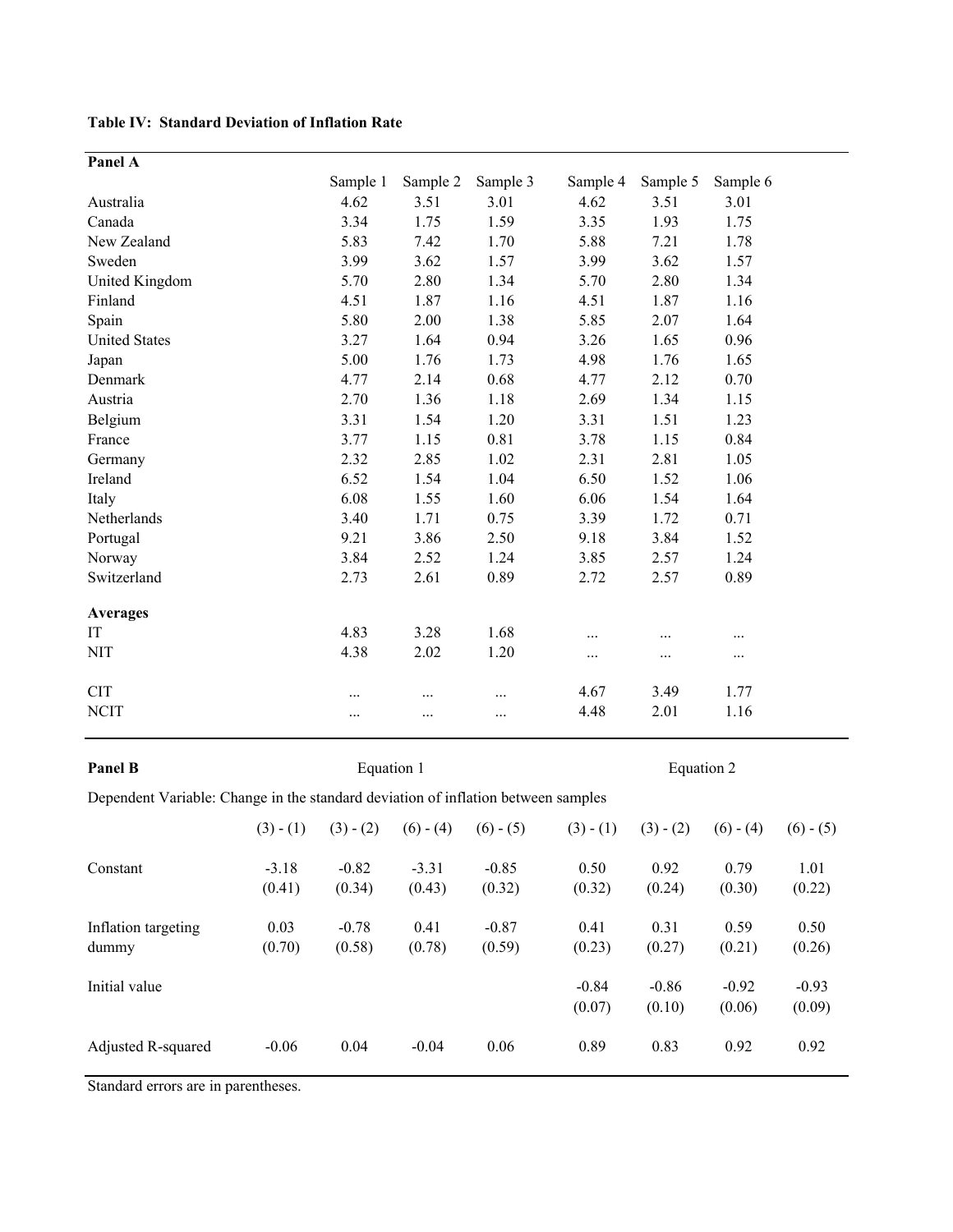| Sample 1<br>Sample 3<br>Sample 2<br>Sample 4<br>Sample 5<br>3.80<br>2.76<br>1.37<br>3.80<br>2.76<br>Australia<br>2.88<br>Canada<br>2.89<br>0.44<br>0.53<br>0.92<br>4.20<br>New Zealand<br>4.43<br>3.55<br>0.83<br>4.48<br>2.63<br>2.04<br>2.63<br>Sweden<br>0.57<br>2.04<br>United Kingdom<br>4.59<br>1.69<br>0.34<br>4.59<br>1.69<br>3.54<br>1.26<br>0.28<br>3.54<br>Finland<br>1.26<br>4.66<br>0.79<br>0.42<br>4.65<br>Spain<br>0.67<br>2.81<br>0.81<br>0.44<br>2.81<br>0.82<br><b>United States</b><br>3.71<br>1.06<br>0.68<br>3.70<br>1.04<br>Japan<br>2.85<br>0.95<br>0.27<br>2.87<br>0.99<br>Denmark<br>Austria<br>1.78<br>0.82<br>0.49<br>1.78<br>0.83<br>2.72<br>2.71<br>Belgium<br>0.78<br>0.21<br>0.77<br>3.35<br>3.36<br>France<br>0.32<br>0.37<br>0.35<br>1.67<br>1.33<br>0.25<br>1.67<br>1.42<br>Germany<br>5.20<br>0.41<br>0.31<br>5.20<br>Ireland<br>0.43<br>5.35<br>5.34<br>Italy<br>0.54<br>1.10<br>0.56<br>2.55<br>1.30<br>2.54<br>1.31<br>Netherlands<br>0.14<br>7.21<br>7.19<br>1.47<br>1.37<br>0.72<br>Portugal<br>2.51<br>1.92<br>0.33<br>2.53<br>1.96<br>Norway<br>Switzerland<br>1.92<br>1.68<br>0.41<br>1.91<br>1.65<br><b>Averages</b> |          |
|------------------------------------------------------------------------------------------------------------------------------------------------------------------------------------------------------------------------------------------------------------------------------------------------------------------------------------------------------------------------------------------------------------------------------------------------------------------------------------------------------------------------------------------------------------------------------------------------------------------------------------------------------------------------------------------------------------------------------------------------------------------------------------------------------------------------------------------------------------------------------------------------------------------------------------------------------------------------------------------------------------------------------------------------------------------------------------------------------------------------------------------------------------------|----------|
|                                                                                                                                                                                                                                                                                                                                                                                                                                                                                                                                                                                                                                                                                                                                                                                                                                                                                                                                                                                                                                                                                                                                                                  | Sample 6 |
|                                                                                                                                                                                                                                                                                                                                                                                                                                                                                                                                                                                                                                                                                                                                                                                                                                                                                                                                                                                                                                                                                                                                                                  | 1.37     |
|                                                                                                                                                                                                                                                                                                                                                                                                                                                                                                                                                                                                                                                                                                                                                                                                                                                                                                                                                                                                                                                                                                                                                                  | 0.53     |
|                                                                                                                                                                                                                                                                                                                                                                                                                                                                                                                                                                                                                                                                                                                                                                                                                                                                                                                                                                                                                                                                                                                                                                  | 0.92     |
|                                                                                                                                                                                                                                                                                                                                                                                                                                                                                                                                                                                                                                                                                                                                                                                                                                                                                                                                                                                                                                                                                                                                                                  | 0.57     |
|                                                                                                                                                                                                                                                                                                                                                                                                                                                                                                                                                                                                                                                                                                                                                                                                                                                                                                                                                                                                                                                                                                                                                                  | 0.34     |
|                                                                                                                                                                                                                                                                                                                                                                                                                                                                                                                                                                                                                                                                                                                                                                                                                                                                                                                                                                                                                                                                                                                                                                  | 0.28     |
|                                                                                                                                                                                                                                                                                                                                                                                                                                                                                                                                                                                                                                                                                                                                                                                                                                                                                                                                                                                                                                                                                                                                                                  | 0.92     |
|                                                                                                                                                                                                                                                                                                                                                                                                                                                                                                                                                                                                                                                                                                                                                                                                                                                                                                                                                                                                                                                                                                                                                                  | 0.45     |
|                                                                                                                                                                                                                                                                                                                                                                                                                                                                                                                                                                                                                                                                                                                                                                                                                                                                                                                                                                                                                                                                                                                                                                  | 0.70     |
|                                                                                                                                                                                                                                                                                                                                                                                                                                                                                                                                                                                                                                                                                                                                                                                                                                                                                                                                                                                                                                                                                                                                                                  | 0.27     |
|                                                                                                                                                                                                                                                                                                                                                                                                                                                                                                                                                                                                                                                                                                                                                                                                                                                                                                                                                                                                                                                                                                                                                                  | 0.41     |
|                                                                                                                                                                                                                                                                                                                                                                                                                                                                                                                                                                                                                                                                                                                                                                                                                                                                                                                                                                                                                                                                                                                                                                  | 0.21     |
|                                                                                                                                                                                                                                                                                                                                                                                                                                                                                                                                                                                                                                                                                                                                                                                                                                                                                                                                                                                                                                                                                                                                                                  | 0.39     |
|                                                                                                                                                                                                                                                                                                                                                                                                                                                                                                                                                                                                                                                                                                                                                                                                                                                                                                                                                                                                                                                                                                                                                                  | 0.18     |
|                                                                                                                                                                                                                                                                                                                                                                                                                                                                                                                                                                                                                                                                                                                                                                                                                                                                                                                                                                                                                                                                                                                                                                  | 0.25     |
|                                                                                                                                                                                                                                                                                                                                                                                                                                                                                                                                                                                                                                                                                                                                                                                                                                                                                                                                                                                                                                                                                                                                                                  | 1.06     |
|                                                                                                                                                                                                                                                                                                                                                                                                                                                                                                                                                                                                                                                                                                                                                                                                                                                                                                                                                                                                                                                                                                                                                                  | 0.13     |
|                                                                                                                                                                                                                                                                                                                                                                                                                                                                                                                                                                                                                                                                                                                                                                                                                                                                                                                                                                                                                                                                                                                                                                  | 0.50     |
|                                                                                                                                                                                                                                                                                                                                                                                                                                                                                                                                                                                                                                                                                                                                                                                                                                                                                                                                                                                                                                                                                                                                                                  | 0.33     |
|                                                                                                                                                                                                                                                                                                                                                                                                                                                                                                                                                                                                                                                                                                                                                                                                                                                                                                                                                                                                                                                                                                                                                                  | 0.39     |
|                                                                                                                                                                                                                                                                                                                                                                                                                                                                                                                                                                                                                                                                                                                                                                                                                                                                                                                                                                                                                                                                                                                                                                  |          |
| 3.79<br>0.62<br>IT<br>1.79<br>.<br>                                                                                                                                                                                                                                                                                                                                                                                                                                                                                                                                                                                                                                                                                                                                                                                                                                                                                                                                                                                                                                                                                                                              | $\cdots$ |
| <b>NIT</b><br>0.44<br>3.36<br>1.02<br>.<br>$\cdots$                                                                                                                                                                                                                                                                                                                                                                                                                                                                                                                                                                                                                                                                                                                                                                                                                                                                                                                                                                                                                                                                                                              | $\cdots$ |
| <b>CIT</b><br>3.65<br>2.14<br>.<br>.<br>.                                                                                                                                                                                                                                                                                                                                                                                                                                                                                                                                                                                                                                                                                                                                                                                                                                                                                                                                                                                                                                                                                                                        | 0.67     |
| <b>NCIT</b><br>3.45<br>1.02<br>.<br>.<br>.                                                                                                                                                                                                                                                                                                                                                                                                                                                                                                                                                                                                                                                                                                                                                                                                                                                                                                                                                                                                                                                                                                                       | 0.44     |

**Table V: Standard Deviation of Trend Inflation Rate (9 quarter moving average)**

**Panel B**

Equation 1 Equation 2

Dependent Variable: Change in the standard deviation of trend inflation between samples

|                              | $(3) - (1)$       | $(3) - (2)$       | $(6) - (4)$       | $(6) - (5)$       | $(3) - (1)$       | $(3) - (2)$       | $(6) - (4)$       | $(6) - (5)$       |
|------------------------------|-------------------|-------------------|-------------------|-------------------|-------------------|-------------------|-------------------|-------------------|
| Constant                     | $-2.92$<br>(0.37) | $-0.58$<br>(0.20) | $-3.00$<br>(0.36) | $-0.58$<br>(0.20) | 0.16<br>(0.18)    | 0.30<br>(0.13)    | 0.14<br>(0.19)    | 0.33<br>(0.13)    |
| Inflation targeting<br>dummy | $-0.25$<br>(0.62) | $-0.58$<br>(0.33) | 0.02<br>(0.65)    | $-0.90$<br>(0.36) | 0.15<br>(0.14)    | 0.08<br>(0.16)    | 0.21<br>(0.15)    | 0.10<br>(0.19)    |
| Initial value                |                   |                   |                   |                   | $-0.92$<br>(0.05) | $-0.87$<br>(0.09) | $-0.91$<br>(0.05) | $-0.89$<br>(0.10) |
| Adjusted R-squared           | $-0.05$           | 0.10              | $-0.06$           | 0.22              | 0.95              | 0.84              | 0.95              | 0.85              |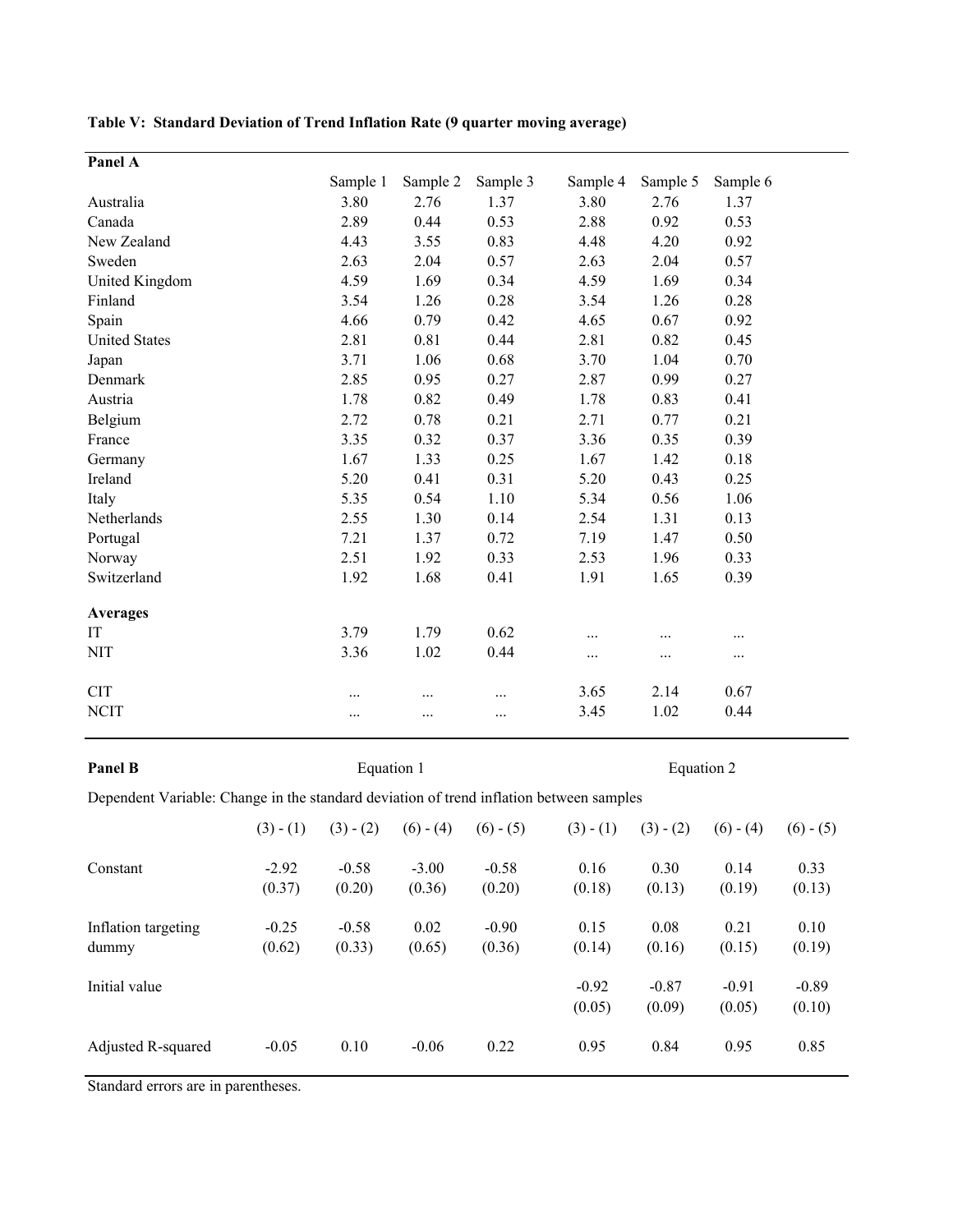**Table VI: Mean Annual Growth Rates** 

| Panel A                                                               |                   |                   |                   |                   |                |                |                |                |
|-----------------------------------------------------------------------|-------------------|-------------------|-------------------|-------------------|----------------|----------------|----------------|----------------|
|                                                                       |                   | Sample 1          | Sample 2          | Sample 3          | Sample 4       | Sample 5       | Sample 6       |                |
| Australia                                                             |                   | 3.65              | 3.09              | 4.59              | 3.65           | 3.09           | 4.59           |                |
| Canada                                                                |                   | 4.04              | 2.52              | 3.06              | 3.94           | 2.30           | 3.44           |                |
| New Zealand                                                           |                   | 3.05              | 2.72              | 2.79              | 2.76           | 1.68           | 3.42           |                |
| Sweden                                                                |                   | 2.51              | 1.18              | 2.82              | 2.51           | 1.18           | 2.82           |                |
| United Kingdom                                                        |                   | 2.40              | 2.69              | 2.94              | 2.40           | 2.69           | 2.94           |                |
| Finland                                                               |                   | 3.15              | 1.00              | 4.68              | 3.15           | 1.00           | 4.68           |                |
| Spain                                                                 |                   | 4.22              | 2.91              | 3.25              | 4.45           | 3.51           | 2.94           |                |
| <b>United States</b>                                                  |                   | 3.40              | 2.84              | 3.39              | 3.40           | 2.84           | 3.39           |                |
| Japan                                                                 |                   | 5.67              | 4.12              | 1.17              | 5.67           | 4.12           | 1.17           |                |
| Denmark                                                               |                   | 2.10              | 1.46              | 2.81              | 2.10           | 1.46           | 2.81           |                |
| Austria                                                               |                   | 3.38              | 2.87              | 2.13              | 3.38           | 2.87           | 2.13           |                |
| Belgium                                                               |                   | 3.32              | 2.56              | 2.54              | 3.32           | 2.56           | 2.54           |                |
| France                                                                |                   | 3.64              | 2.55              | 2.02              | 3.64           | 2.55           | 2.02           |                |
| Germany                                                               |                   | 3.44              | 4.31              | 1.62              | 3.44           | 4.31           | 1.62           |                |
| Ireland                                                               |                   | 4.17              | 4.36              | 8.50              | 4.17           | 4.36           | 8.50           |                |
| Italy                                                                 |                   | 3.91              | 2.43              | 2.01              | 3.91           | 2.43           | 2.01           |                |
| Netherlands                                                           |                   | 3.99              | 2.90              | 3.19              | 3.99           | 2.90           | 3.19           |                |
| Portugal                                                              |                   | 4.10              | 4.41              | 3.08              | 4.10           | 4.41           | 3.08           |                |
| Norway                                                                |                   | 3.48              | 2.50              | 3.50              | 3.48           | 2.50           | 3.50           |                |
| Switzerland                                                           |                   | 2.55              | 2.01              | 1.18              | 2.55           | 2.01           | 1.18           |                |
| <b>Averages</b>                                                       |                   |                   |                   |                   |                |                |                |                |
| IT                                                                    |                   | 3.29              | 2.30              | 3.45              |                | $\cdots$       | $\cdots$       |                |
| <b>NIT</b>                                                            |                   | 3.63              | 3.02              | 2.86              |                | .              | $\cdots$       |                |
| <b>CIT</b>                                                            |                   | .                 | .                 | $\cdots$          | 3.07           | 1.99           | 3.65           |                |
| <b>NCIT</b>                                                           |                   |                   | .                 | $\cdots$          | 3.69           | 3.06           | 2.86           |                |
|                                                                       |                   |                   |                   |                   |                |                |                |                |
| Panel B                                                               |                   | Equation 1        |                   |                   |                | Equation 2     |                |                |
| Dependent Variable: Change in mean annual growth rate between samples |                   |                   |                   |                   |                |                |                |                |
|                                                                       | $(3) - (1)$       | $(3) - (2)$       | $(6) - (4)$       | $(6) - (5)$       | $(3) - (1)$    | $(3) - (2)$    | $(6) - (4)$    | $(6) - (5)$    |
| Constant                                                              | $-0.77$<br>(0.47) | $-0.17$<br>(0.46) | $-0.82$<br>(0.44) | $-0.19$<br>(0.43) | 2.04<br>(1.79) | 1.64<br>(1.31) | 1.78<br>(1.83) | 1.40<br>(1.31) |

Initial value  $-0.77$   $-0.60$   $-0.71$   $-0.52$ 

Adjusted R-squared 0.02 0.09 0.10 0.20 0.10 0.15 0.15 0.23

0.93 1.31 1.40 1.85 0.67 0.88 0.97 1.30 (0.80) (0.77) (0.81) (0.78) (0.78) (0.81) (0.84) (0.88)

 $(0.48)$   $(0.41)$   $(0.48)$   $(0.41)$ 

Standard errors are in parentheses.

Inflation targeting

dummy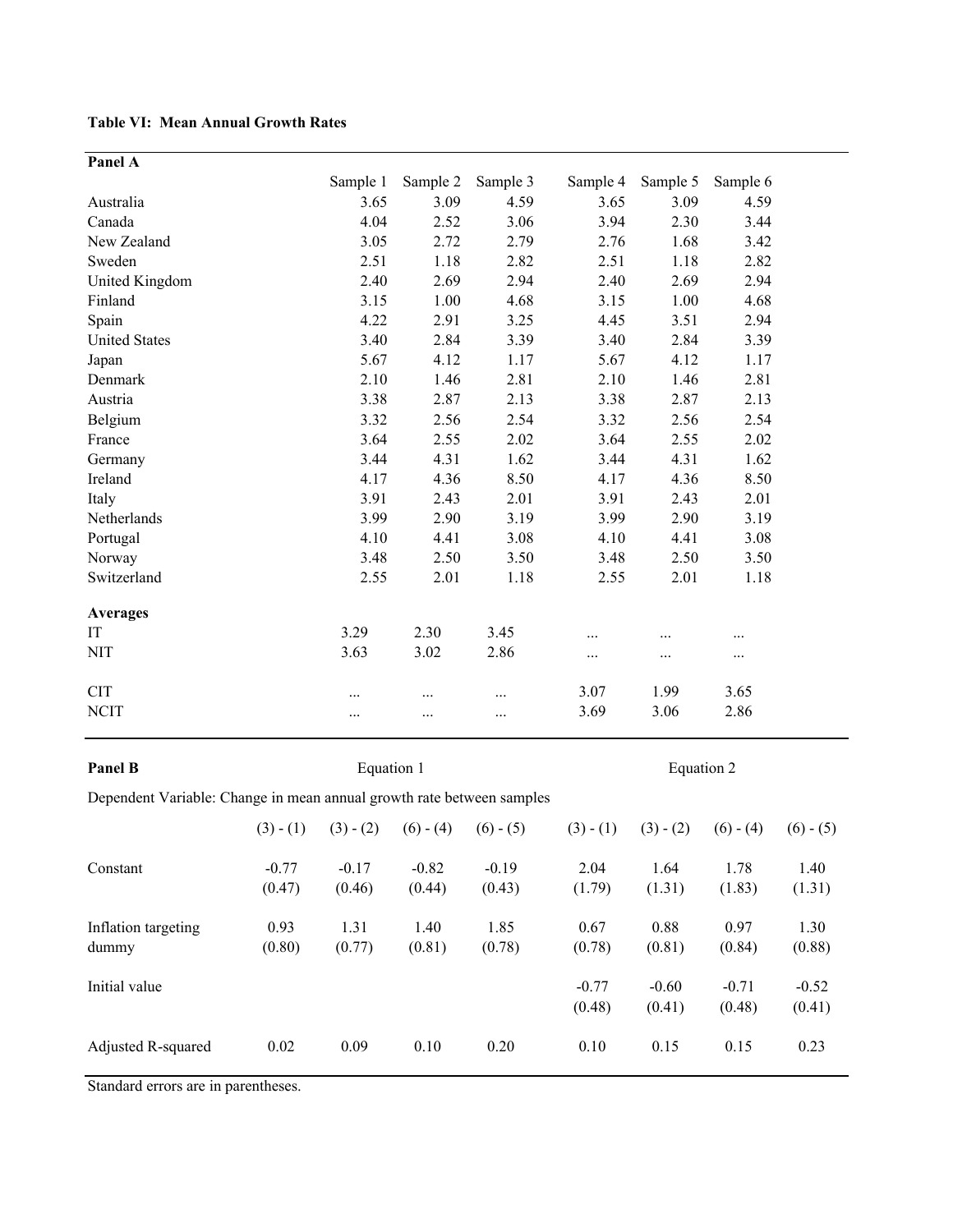**Table VII: Standard Deviation of Annual Growth Rate**

| Panel A              |          |          |          |          |          |          |
|----------------------|----------|----------|----------|----------|----------|----------|
|                      | Sample 1 | Sample 2 | Sample 3 | Sample 4 | Sample 5 | Sample 6 |
| Australia            | 2.24     | 1.91     | 1.73     | 2.24     | 1.91     | 1.73     |
| Canada               | 2.50     | 2.60     | 1.46     | 2.53     | 2.48     | 1.32     |
| New Zealand          | 2.82     | 3.50     | 2.28     | 2.85     | 3.06     | 1.93     |
| Sweden               | 2.27     | 2.10     | 1.36     | 2.27     | 2.10     | 1.36     |
| United Kingdom       | 2.17     | 2.33     | 0.77     | 2.17     | 2.33     | 0.77     |
| Finland              | 3.23     | 3.95     | 1.09     | 3.23     | 3.95     | 1.09     |
| Spain                | 3.13     | 2.08     | 0.73     | 3.05     | 1.66     | 0.68     |
| <b>United States</b> | 2.38     | 1.51     | 1.38     | 2.38     | 1.51     | 1.38     |
| Japan                | 4.00     | 1.74     | 1.28     | 4.00     | 1.74     | 1.28     |
| Denmark              | 2.31     | 1.50     | 1.26     | 2.31     | 1.50     | 1.26     |
| Austria              | 2.23     | 1.17     | 0.74     | 2.23     | 1.17     | 0.74     |
| Belgium              | 2.11     | 1.13     | 0.93     | 2.11     | 1.13     | 0.93     |
| France               | 1.98     | 1.28     | 0.88     | 1.98     | 1.28     | 0.88     |
| Germany              | 2.79     | 3.84     | 0.58     | 2.79     | 3.84     | 0.58     |
| Ireland              | 2.08     | 1.86     | 1.92     | 2.08     | 1.86     | 1.92     |
| Italy                | 2.91     | 1.01     | 0.66     | 2.91     | 1.01     | 0.66     |
| Netherlands          | 5.53     | 1.09     | 0.54     | 5.53     | 1.09     | 0.54     |
| Portugal             | 3.59     | 1.98     | 0.47     | 3.59     | 1.98     | 0.47     |
| Norway               | 1.85     | 1.66     | 1.70     | 1.85     | 1.66     | 1.70     |
| Switzerland          | 2.77     | 1.92     | 0.84     | 2.77     | 1.92     | 0.84     |
| <b>Averages</b>      |          |          |          |          |          |          |
| IT                   | 2.54     | 2.73     | 1.45     | .        | .        | .        |
| <b>NIT</b>           | 2.81     | 1.67     | 1.01     | .        | .        | $\cdots$ |
| <b>CIT</b>           |          |          | $\cdots$ | 2.55     | 2.64     | 1.37     |
| <b>NCIT</b>          |          | .        |          | 2.83     | 1.67     | 0.99     |

**Panel B**

Equation 1 Equation 2

Dependent Variable: Change in the standard deviation of growth rate between samples

|                              | $(3) - (1)$       | $(3) - (2)$       | $(6) - (4)$       | $(6) - (5)$       | $(3) - (1)$       | $(3) - (2)$       | $(6) - (4)$       | $(6) - (5)$       |
|------------------------------|-------------------|-------------------|-------------------|-------------------|-------------------|-------------------|-------------------|-------------------|
| Constant                     | $-1.80$<br>(0.32) | $-0.65$<br>(0.24) | $-1.84$<br>(0.30) | $-0.68$<br>(0.23) | 1.59<br>(0.38)    | 0.95<br>(0.30)    | 1.53<br>(0.34)    | 1.08<br>(0.28)    |
| Inflation targeting<br>dummy | 0.52<br>(0.54)    | $-0.64$<br>(0.41) | 0.66<br>(0.55)    | $-0.60$<br>(0.43) | 0.29<br>(0.22)    | 0.30<br>(0.28)    | 0.32<br>(0.21)    | 0.43<br>(0.26)    |
| Initial value                |                   |                   |                   |                   | $-1.20$<br>(0.13) | $-0.96$<br>(0.16) | $-1.19$<br>(0.11) | $-1.06$<br>(0.15) |
| Adjusted R-squared           | 0.00              | 0.07              | 0.02              | 0.05              | 0.83              | 0.69              | 0.86              | 0.75              |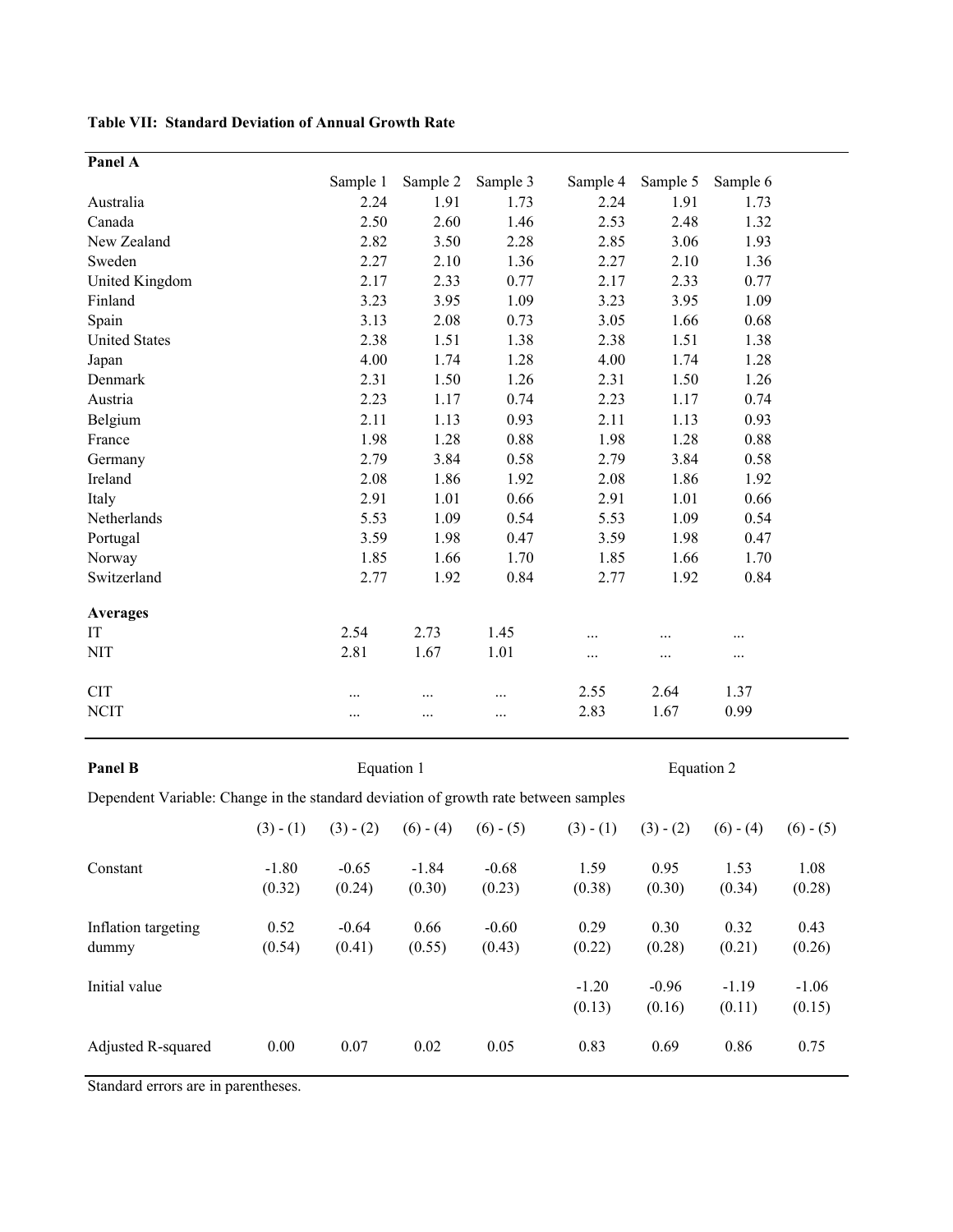## **Table VIII: Long-term Interest Rates**

| Panel A              |          |          |          |          |          |          |
|----------------------|----------|----------|----------|----------|----------|----------|
|                      | Sample 1 | Sample 2 | Sample 3 | Sample 4 | Sample 5 | Sample 6 |
| Australia            | 10.78    | 11.83    | 6.82     | 10.78    | 11.83    | 6.82     |
| Canada               | 8.72     | 10.19    | 7.04     | 8.72     | 10.02    | 6.72     |
| New Zealand          | 10.70    | 15.15    | 7.44     | 10.65    | 13.34    | 7.04     |
| Sweden               | 9.22     | 10.99    | 6.48     | 9.22     | 10.99    | 6.48     |
| United Kingdom       | 9.86     | 10.35    | 6.62     | 9.86     | 10.35    | 6.62     |
| Finland              | 9.46     | 10.65    | 7.13     | 9.46     | 10.65    | 7.13     |
| Spain                | 11.78    | 12.24    | 6.66     | 11.90    | 12.77    | 8.25     |
| <b>United States</b> | 7.61     | 8.43     | 6.05     | 7.61     | 8.43     | 6.05     |
| Japan                | 7.01     | 5.65     | 2.45     | 7.01     | 5.65     | 2.45     |
| Denmark              | 12.06    | 10.17    | 6.28     | 12.06    | 10.17    | 6.28     |
| Austria              | 8.12     | 7.66     | 6.18     | 8.12     | 7.66     | 6.18     |
| Belgium              | 8.51     | 9.05     | 6.33     | 8.51     | 9.05     | 6.33     |
| France               | 9.44     | 9.68     | 6.26     | 9.44     | 9.68     | 6.26     |
| Germany              | 7.60     | 7.32     | 6.03     | 7.60     | 7.32     | 6.03     |
| Ireland              | 10.34    | 10.34    | 6.90     | 10.34    | 10.34    | 6.90     |
| Italy                | 10.42    | 12.45    | 8.77     | 10.42    | 12.45    | 8.77     |
| Netherlands          | 7.43     | 7.43     | 6.02     | 7.43     | 7.43     | 6.02     |
| Portugal             | 15.69    | 21.23    | 8.35     | 15.69    | 21.23    | 8.35     |
| Norway               | 8.56     | 11.65    | 6.38     | 8.56     | 11.65    | 6.38     |
| Switzerland          | 4.67     | 5.16     | 3.82     | 4.67     | 5.16     | 3.82     |
| <b>Averages</b>      |          |          |          |          |          |          |
| IT                   | 10.07    | 11.63    | 6.88     | .        |          |          |
| <b>NIT</b>           | 9.04     | 9.71     | 6.14     | .        | $\cdots$ | $\cdots$ |
| <b>CIT</b>           | .        | .        | $\cdots$ | 9.78     | 11.19    | 6.80     |
| <b>NCIT</b>          | .        | .        |          | 9.24     | 9.93     | 6.29     |

**Panel B**

Equation 1 Equation 2

Dependent Variable: Change in mean long-term interest rate between samples

|                              | $(3) - (1)$       | $(3) - (2)$       | $(6) - (4)$       | $(6) - (5)$       | $(3) - (1)$       | $(3) - (2)$       | $(6) - (4)$       | $(6) - (5)$       |
|------------------------------|-------------------|-------------------|-------------------|-------------------|-------------------|-------------------|-------------------|-------------------|
| Constant                     | $-2.89$<br>(0.47) | $-3.57$<br>(0.73) | $-2.95$<br>(0.44) | $-3.64$<br>(0.69) | 2.57<br>(0.98)    | 3.38<br>(0.67)    | 2.23<br>(0.96)    | 3.23<br>(0.70)    |
| Inflation targeting<br>dummy | $-0.30$<br>(0.80) | $-1.18$<br>(1.24) | $-0.03$<br>(0.80) | $-0.76$<br>(1.25) | 0.33<br>(0.49)    | 0.20<br>(0.45)    | 0.27<br>(0.49)    | 0.12<br>(0.47)    |
| Initial value                |                   |                   |                   |                   | $-0.60$<br>(0.10) | $-0.72$<br>(0.06) | $-0.56$<br>(0.10) | $-0.69$<br>(0.07) |
| Adjusted R-squared           | $-0.05$           | $-0.01$           | $-0.06$           | $-0.03$           | 0.63              | 0.88              | 0.61              | 0.86              |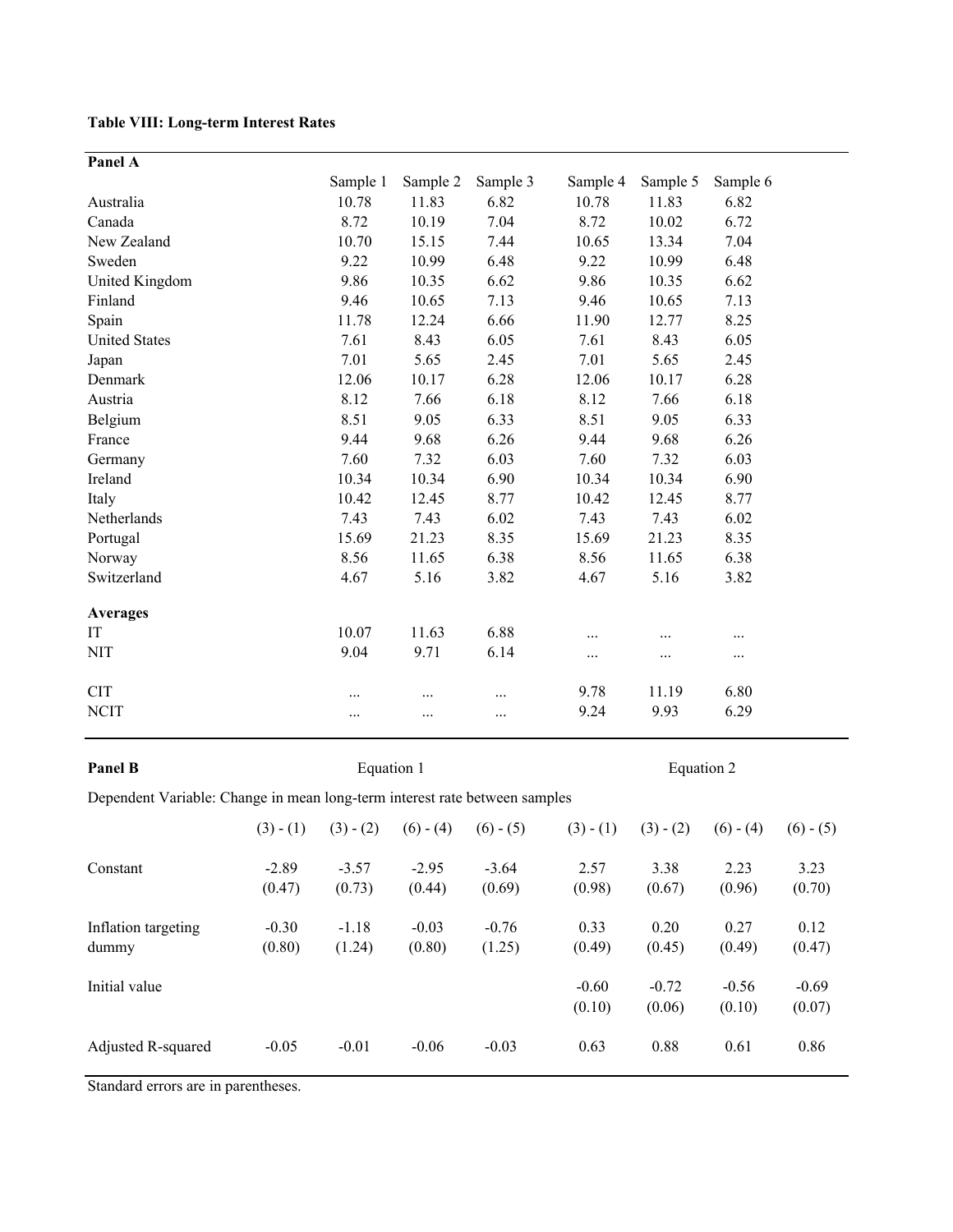## **Table IX: Standard Deviation of Short-term Interest Rates**

| Panel A              |          |          |          |          |
|----------------------|----------|----------|----------|----------|
|                      | Sample 2 | Sample 3 | Sample 5 | Sample 6 |
| Australia            | 4.15     | 1.07     | 4.15     | 1.07     |
| Canada               | 1.87     | 1.21     | 2.35     | 1.20     |
| New Zealand          | 5.24     | 2.35     | 5.85     | 1.79     |
| Sweden               | 2.21     | 1.86     | 2.21     | 1.86     |
| United Kingdom       | 2.10     | 0.85     | 2.10     | 0.85     |
| Finland              | 2.26     | 1.10     | 2.26     | 1.10     |
| Spain                | 2.59     | 1.97     | 1.99     | 1.82     |
| <b>United States</b> | 1.63     | 1.04     | 1.75     | 0.93     |
| Japan                | 1.62     | 0.89     | 1.64     | 0.75     |
| Denmark              | 1.01     | 1.70     | 1.03     | 1.14     |
| Austria              | 1.94     | 1.11     | 1.91     | 0.78     |
| Belgium              | 1.62     | 1.62     | 1.61     | 1.05     |
| France               | 1.05     | 1.60     | 1.04     | 1.38     |
| Germany              | 2.08     | 1.20     | 2.06     | 0.91     |
| Ireland              | 2.00     | 0.77     | 2.08     | 0.76     |
| Italy                | 1.51     | 1.93     | 1.59     | 2.00     |
| Netherlands          | 1.68     | 1.17     | 1.66     | 0.92     |
| Portugal             | 2.77     | 2.54     | 2.79     | 2.38     |
| Norway               | 1.73     | 1.27     | 1.97     | 1.30     |
| Switzerland          | 2.55     | 1.27     | 2.51     | 1.10     |
| <b>Averages</b>      |          |          |          |          |
| IT                   | 2.92     | 1.49     |          |          |
| <b>NIT</b>           | 1.79     | 1.39     |          |          |
| <b>CIT</b>           |          |          | 3.15     | 1.31     |
| <b>NCIT</b>          |          |          | 1.83     | 1.23     |

## **Panel B**

Equation 1 Equation 2

Dependent Variable: Change in the standard deviation of the short term interest rate

|                     | $(3) - (2)$ | $(6) - (5)$ | $(3) - (2)$ | $(6) - (5)$ |
|---------------------|-------------|-------------|-------------|-------------|
| Constant            | $-0.39$     | $-0.60$     | 1.04        | 0.96        |
|                     | (0.23)      | (0.24)      | (0.28)      | (0.26)      |
| Inflation targeting | $-1.04$     | $-1.24$     | $-0.13$     | $-0.11$     |
| dummy               | (0.39)      | (0.44)      | (0.28)      | (0.28)      |
| Initial value       |             |             | $-0.80$     | $-0.85$     |
|                     |             |             | (0.14)      | (0.12)      |
| Adjusted R-squared  | 0.28        | 0.31        | 0.76        | 0.82        |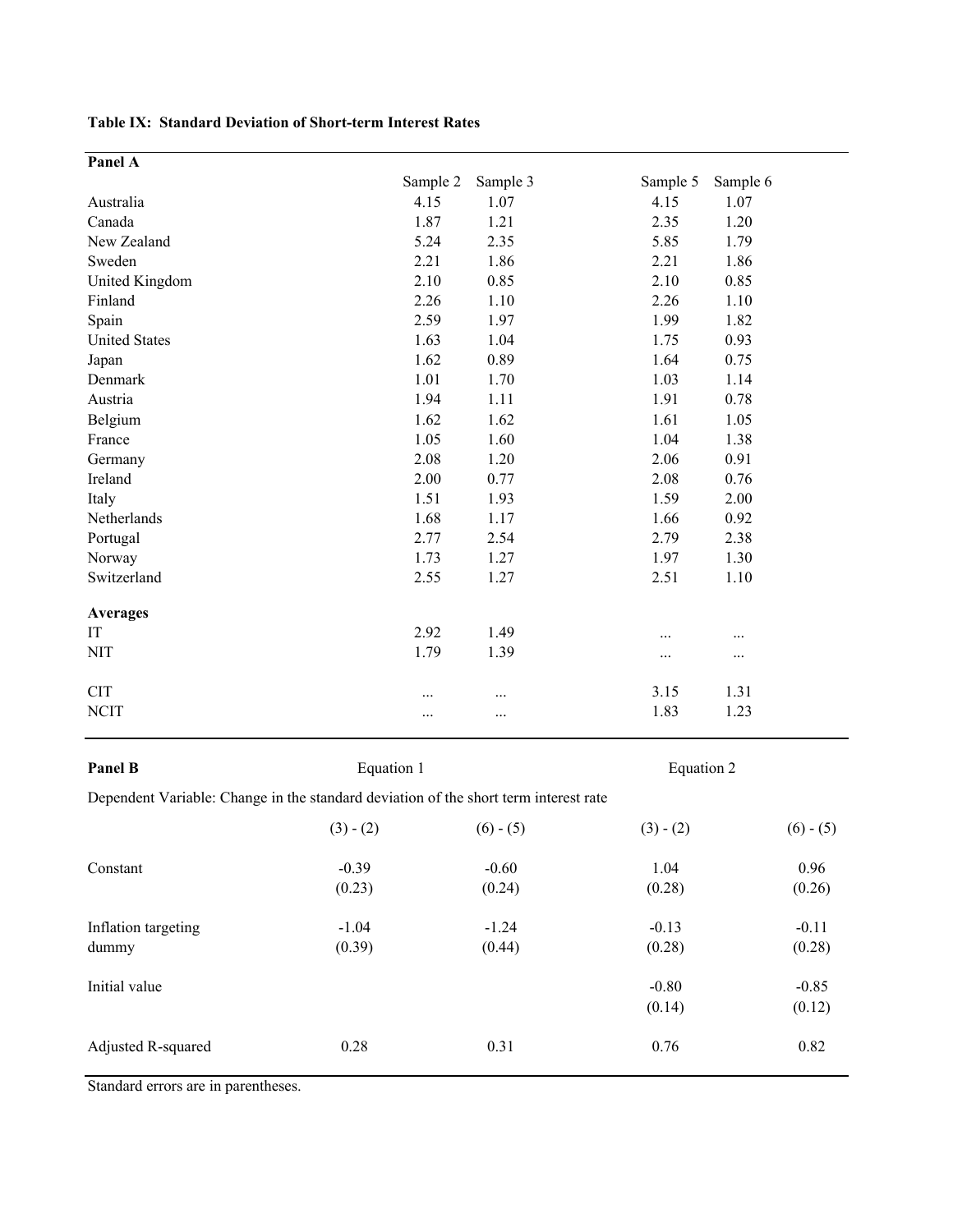## **Table X: Multivariate Results**

Inflation targeting

dummy

| Panel A: Phillips-Curve Coefficients                                |          |             |                                     |             |             |          |
|---------------------------------------------------------------------|----------|-------------|-------------------------------------|-------------|-------------|----------|
|                                                                     | Sample 1 | Sample 2    | Sample 3                            | Sample 4    | Sample 5    | Sample 6 |
| <b>Weighted Averages</b>                                            |          |             |                                     |             |             |          |
| IT                                                                  | 0.35     | 0.10        | 0.18                                |             |             |          |
| <b>NIT</b>                                                          | 0.27     | 0.25        | 0.17                                |             |             |          |
| <b>CIT</b>                                                          |          | .           |                                     | 0.37        | 0.18        | 0.14     |
| <b>NCIT</b>                                                         |          | .           | $\cdots$                            | 0.27        | 0.25        | 0.18     |
|                                                                     |          |             | Equation 1 (Weighted Least Squares) |             |             |          |
| Dependent Variable: Change in estimated coefficient between samples |          |             |                                     |             |             |          |
|                                                                     |          | $(3) - (1)$ | $(3) - (2)$                         | $(6) - (4)$ | $(6) - (5)$ |          |
| Constant                                                            |          | $-0.12$     | $-0.07$                             | $-0.11$     | $-0.05$     |          |
|                                                                     |          | (0.07)      | (0.09)                              | (0.07)      | (0.07)      |          |

## **Panel A: Phillips Curve Coefficients**

#### **Panel B: Effect of Commodity-Price Changes on Inflation**

|                          | Sample 1 |          | Sample 2 Sample 3 |          | Sample 4 Sample 5 Sample 6 |          |
|--------------------------|----------|----------|-------------------|----------|----------------------------|----------|
| <b>Weighted Averages</b> |          |          |                   |          |                            |          |
| IT                       | 0.044    | 0.036    | 0.005             | $\cdots$ | $\cdots$                   | $\cdots$ |
| <b>NIT</b>               | 0.054    | 0.068    | 0.006             | $\cdots$ | $\cdots$                   | $\cdots$ |
| <b>CIT</b>               | $\cdots$ | $\cdots$ | $\cdots$          | 0.049    | 0.082                      | 0.014    |
| <b>NCIT</b>              | $\cdots$ | $\cdots$ | $\cdots$          | 0.053    | 0.065                      | 0.006    |

## Equation 1 (Weighted Least Squares)

0.13 0.20 0.00 0.07  $(0.12)$   $(0.12)$   $(0.13)$   $(0.11)$ 

Dependent Variable: Change in estimated coefficient between samples

|                     |          | $(3) - (1)$ $(3) - (2)$ | $(6) - (4)$ | $(6) - (5)$ |
|---------------------|----------|-------------------------|-------------|-------------|
| Constant            | $-0.048$ | $-0.050$                | $-0.047$    | $-0.048$    |
|                     | (0.010)  | (0.014)                 | (0.009)     | (0.013)     |
| Inflation targeting | 0.006    | $-0.012$                | 0.012       | $-0.027$    |
| dummy               | (0.024)  | (0.031)                 | (0.024)     | (0.034)     |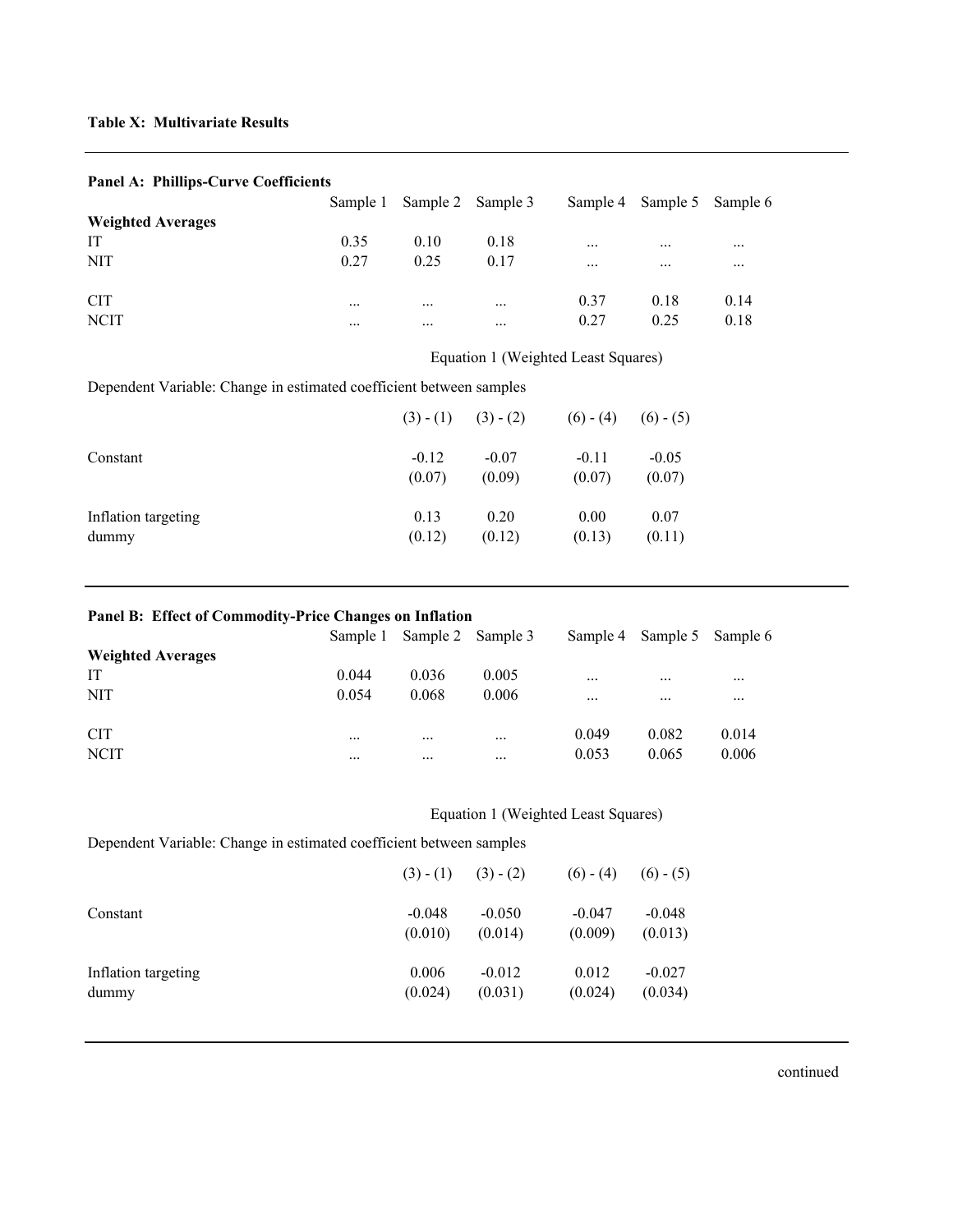## **Panel C: Response of Expected Inflation to Inflation**

|                          | Sample 1 | Sample 2 Sample 3 |          | Sample 4 | Sample 5 Sample 6 |          |
|--------------------------|----------|-------------------|----------|----------|-------------------|----------|
| <b>Weighted Averages</b> |          |                   |          |          |                   |          |
| IT                       | 0.83     | 0.71              | 0.43     | $\cdots$ | $\cdots$          | $\cdots$ |
| <b>NIT</b>               | 0.83     | 0.71              | 0.66     | $\cdots$ | $\cdots$          | $\cdots$ |
| <b>CIT</b>               | $\cdots$ | $\cdots$          | $\cdots$ | 0.82     | 0.63              | 0.45     |
| <b>NCIT</b>              | $\cdots$ | $\cdots$          | $\cdots$ | 0.83     | 0.71              | 0.63     |

# Equation 1 (Weighted Least Squares)

Dependent Variable: Change in estimated coefficient between samples

|                     | $(3) - (1)$ | $(3) - (2)$ | $(6) - (4)$ | $(6) - (5)$ |
|---------------------|-------------|-------------|-------------|-------------|
| Constant            | $-0.23$     | $-0.10$     | $-0.25$     | $-0.12$     |
|                     | (0.04)      | (0.06)      | (0.04)      | (0.06)      |
| Inflation targeting | $-0.15$     | $-0.13$     | $-0.10$     | $-0.05$     |
| dummy               | (0.10)      | (0.14)      | (0.11)      | (0.15)      |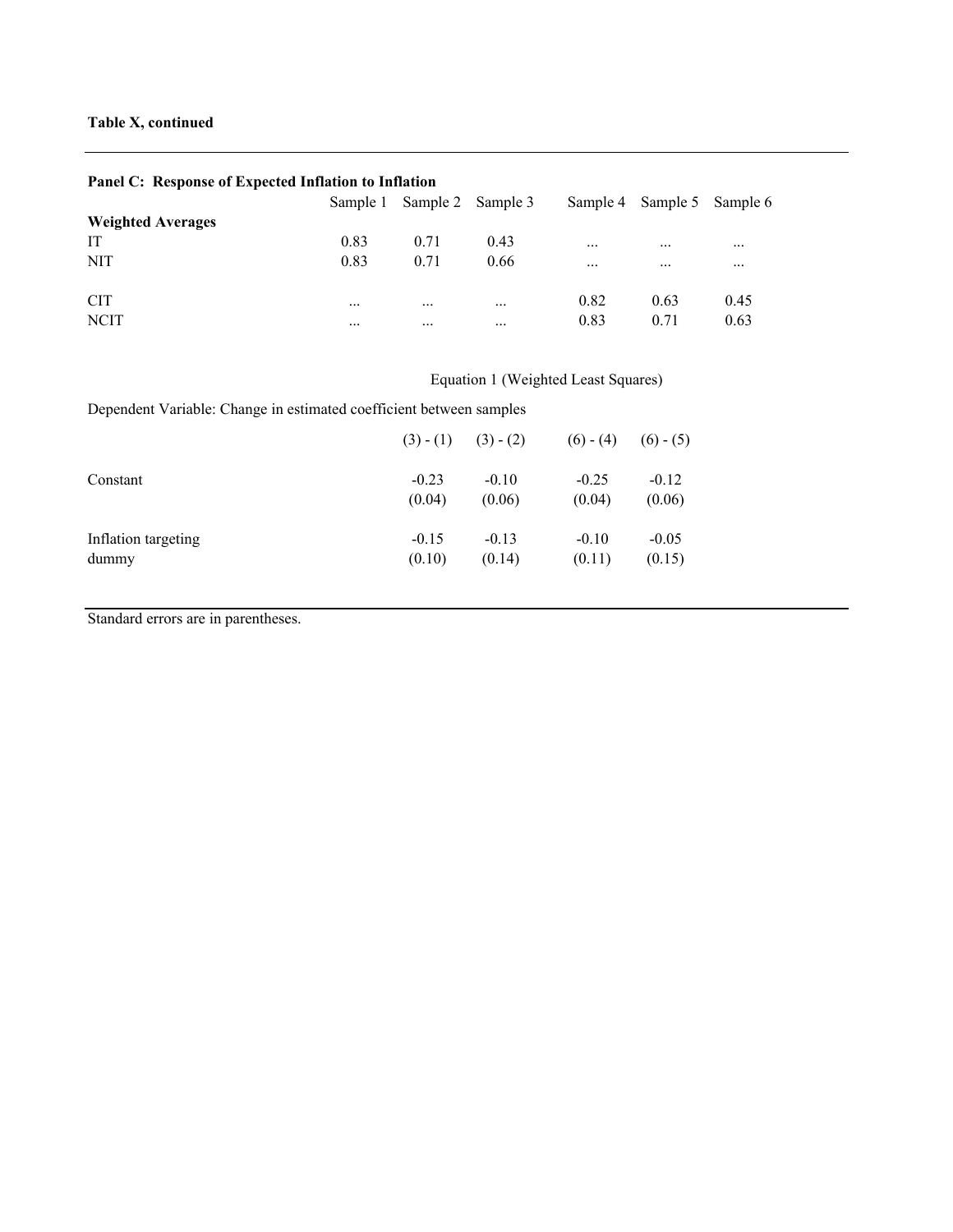

## **Figure 1: Regression to the mean**